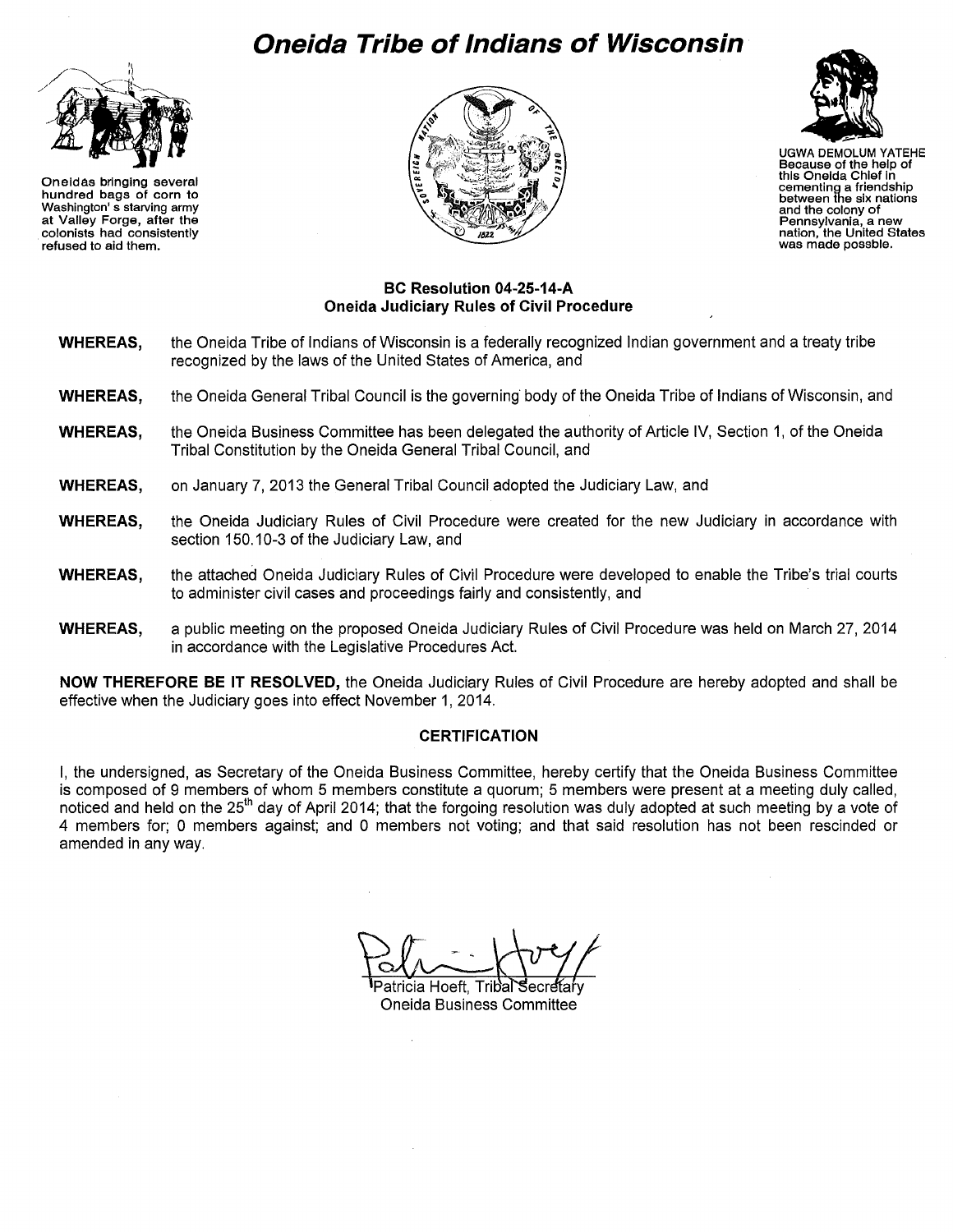# **Chapter 153 ONEIDA JUDICIARY RULES OF CIVIL PROCEDURE**

| 153.1. Purpose and Policy                                       | 153.18. Physical and Mental Examinations                          |
|-----------------------------------------------------------------|-------------------------------------------------------------------|
| 153.2. Adoption; Amendment; Repeal                              | 153.19. Requests for Admission                                    |
| 153.3 Definitions                                               | 153.20. Failure to Make Disclosures or to Cooperate in Discovery; |
| 153.4. General Provisions                                       | <b>Sanctions</b>                                                  |
| 153.5. Commencement of Action; Summons; Service of Process;     | 153.21. Dismissal of Action                                       |
| Filing                                                          | 153.22. Consolidation; Separate Trials                            |
| 153.6. Computing and Extending Time                             | 153.23. Taking Testimony                                          |
| 153.7. Pleadings; Form of Pleadings, Motions and Other Papers;  | 153.24. Subpoena                                                  |
| Procedure                                                       | 153.25. Recesses; Personal Conduct                                |
| 153.8. Signing Pleadings, Motions, and Other Papers;            | 153.26. Contempt                                                  |
| Representations to the Court; Sanctions                         | 153.27. Findings and Conclusions by the Court; Judgment on        |
| 153.9 Defenses and Objections: When and How Presented;          | Partial Findings; Offer of Judgment                               |
| Motion for Judgment on the Pleadings; Consolidated Motions;     | 153.28. Judgment; Costs                                           |
| Waiving Defenses; Pretrial Hearing                              | 153.29. Default; Default Judgment                                 |
| 153.10. Counterclaim; Crossclaim; Third-Party Claim;            | 153.30. Summary Judgment                                          |
| 153.11. Amended Pleadings                                       | 153.31. Entering Judgment; Enforcement                            |
| 153.12. Pretrial Meeting and Filing                             | 153.32. Record of Proceedings                                     |
| 153.13. Substitution of Parties                                 | 153.33. Relief from a Judgment or Order; Harmless Error           |
| 153.14. Discovery                                               | 153.34. Stay of Proceedings to Enforce a Judgment                 |
| 153.15. Depositions                                             | 153.35 Injunctions and Restraining Orders                         |
| 153.16. Interrogatories                                         | 153.36. Behavior, Disability, Disqualification of Judges          |
| 153.17. Producing Documents, Electronically Stored Information, | 153.37. Guardian Ad Litem                                         |
| and Tangible Things, or Entering onto Land, for Inspection and  | 153.38. Hearing Procedure                                         |
| Other Purposes                                                  | $153.39.$ Appeals                                                 |
|                                                                 |                                                                   |

# <span id="page-1-0"></span>**153.1. Purpose and Policy**

153.1-1. The purpose of this Law is to govern all civil actions that fall under the jurisdiction of the Oneida Tribe of Indians of Wisconsin.

153.1-2. It is the policy of the Tribe that there should be a consistent set of rules governing the process for civil claims, in order to ensure equal and fair treatment to all persons who come before the Tribal Courts to have their disputes resolved.

# <span id="page-1-1"></span>**153.2. Adoption; Amendment; Repeal**

153.2-1. This Law is adopted by the Oneida Business Committee by resolution BC-04-25-14-A.

153.2-2. This Law may be amended or repealed by the Oneida Business Committee or the Oneida General Tribal Council pursuant to the procedures set out in the Legislative Procedures Act.

153.2-3. Should a provision of this Law or the application thereof to any person or circumstances be held as invalid, such invalidity shall not affect other provisions of this Law which are considered to have legal force without the invalid portions.

153.2-4. In the event of a conflict between a provision of this Law and a provision of another law, the provisions of this Law shall control, except where the specific laws that fall under this Court's jurisdiction provide for more specific rules of procedure, hose laws shall supersede.

153.2-5. This Law is adopted under authority of the Constitution of the Oneida Tribe of Indians of Wisconsin.

#### <span id="page-1-2"></span>**153.3 Definitions**

153.3-1. The definitions below shall govern the words and phrases used within this Law. All words not defined herein shall be used in their ordinary and everyday sense.

(a) "Advocate" shall mean an Oneida non-attorney advocate as provided by law and other advocate who is admitted to practice law and is presented to the Court as the representative or advisor to a party.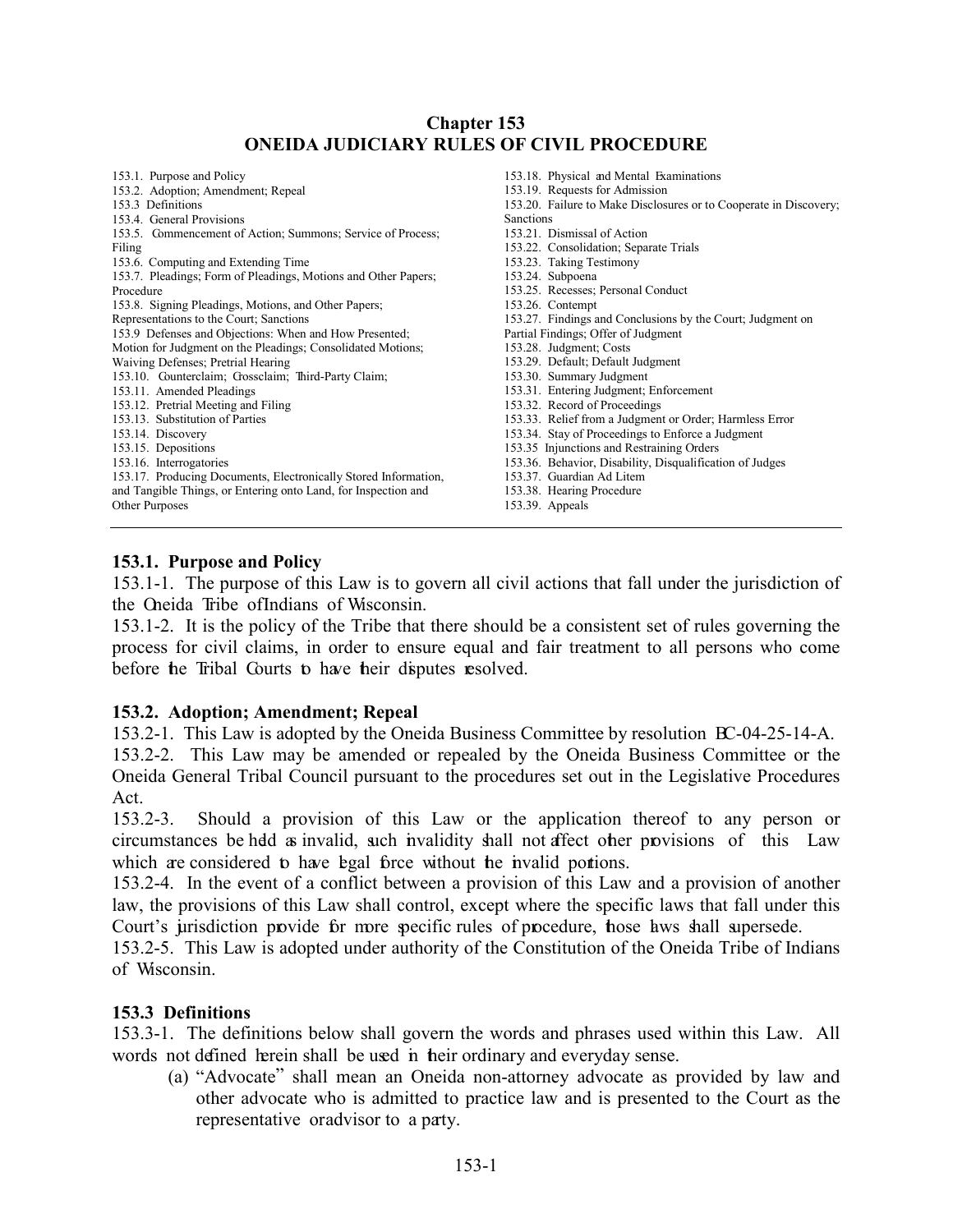- (b) "Affidavit" shall mean a written statement voluntarily made under an oath or affirmation administered by a person authorized to do so by law.
- (c) "Affidavit of service" shall mean a document signed under oath or affirmation by the server certifying service which sets out the time, date and place that the party was served.
- (d) "Answer" shall mean a formal written statement addressing the dispute on the merits and presents any defenses and counterclaims.
- (e) "Court of Appeals" shall mean the Court of Appeals of the Judiciary.
- (f) "Attorney" shall mean a person trained and licensed to represent another person in Court, to prepare documents and to give advice or counsel on ratters of have.
- (g) "Attorney's fees" shall mean compensation for legal services performed by an attorney or advocate for a client, in or out of Court.
- (h) "Clerk" shall mean the clerk of the Trial Court including, when appropriate, the Family Court clerk.
- (i) "Complaint" shall mean the initial pleading setting out the case or cause of action on which relief is sought by the plaintiff.
- (j) "Counterclaim" shall mean a claim set up and urged by the defendant in opposition to or reduction of the claim presented by the plaintiff.
- (k) "Court" shall mean the Trial Court of the Oneida Judiciary. All references to "Court" shall also apply to the Family Court unless specified otherwise.
- (l) "Crossclaim" shall mean a claim that is made by a party in a suit that is in opposition to a claim already made.
- (m)"Day" or "days" shall mean calendar days, except where otherwise specified.
- (n) "Defendant" shall mean the party, including a respondent in the Family Court, against whom relief or recovery is sought in an action or suit. All references to "defendant" apply to "respondent."
- (o) "Deposition" shall mean the taking and recording of testimony of a witness under oath before a Court reporter in a place away from the courtroom before trial.
- (p) "Discovery" shall mean the entire efforts to obtain information before trial through demands for production of documents, depositions, interrogatories, requests for admissions, examination of the scene and the petitions and motions employed to enforce discovery rights.
- (q) "Electronic" shall mean an electronic communication system, including, but is not limited to E-mail, used for filing papers with the Court or serving papers on any other party.
- (r) "Ex Parte" shall mean any contact with the Judge regarding a pending case where the opposing party has not received notice, is not present, and has not consented to the communication.
- (s) "Excusable neglect" shall mean a legitimate excuse for the failure to take some proper step at the proper time. The failure to act shall have been the act of a reasonably prudent person under the same circumstances; however, it shall not include situations brought about by the moving party's own carelessness or inaction.
- (t) "Family Court" shall mean the Family Court pursuant to the Family Court Law, Chapter 151 of the Oneida Code of Laws. All references to "Court" shall also apply to the Family Court unless specified otherwise.
- (u) "Good cause" shall mean a substantial reason or legal justification for failing to appear, **b** act, or **respond b** an action.
- (v) "Interlocutory injunction" shall mean a Court order, made during the trial, to compel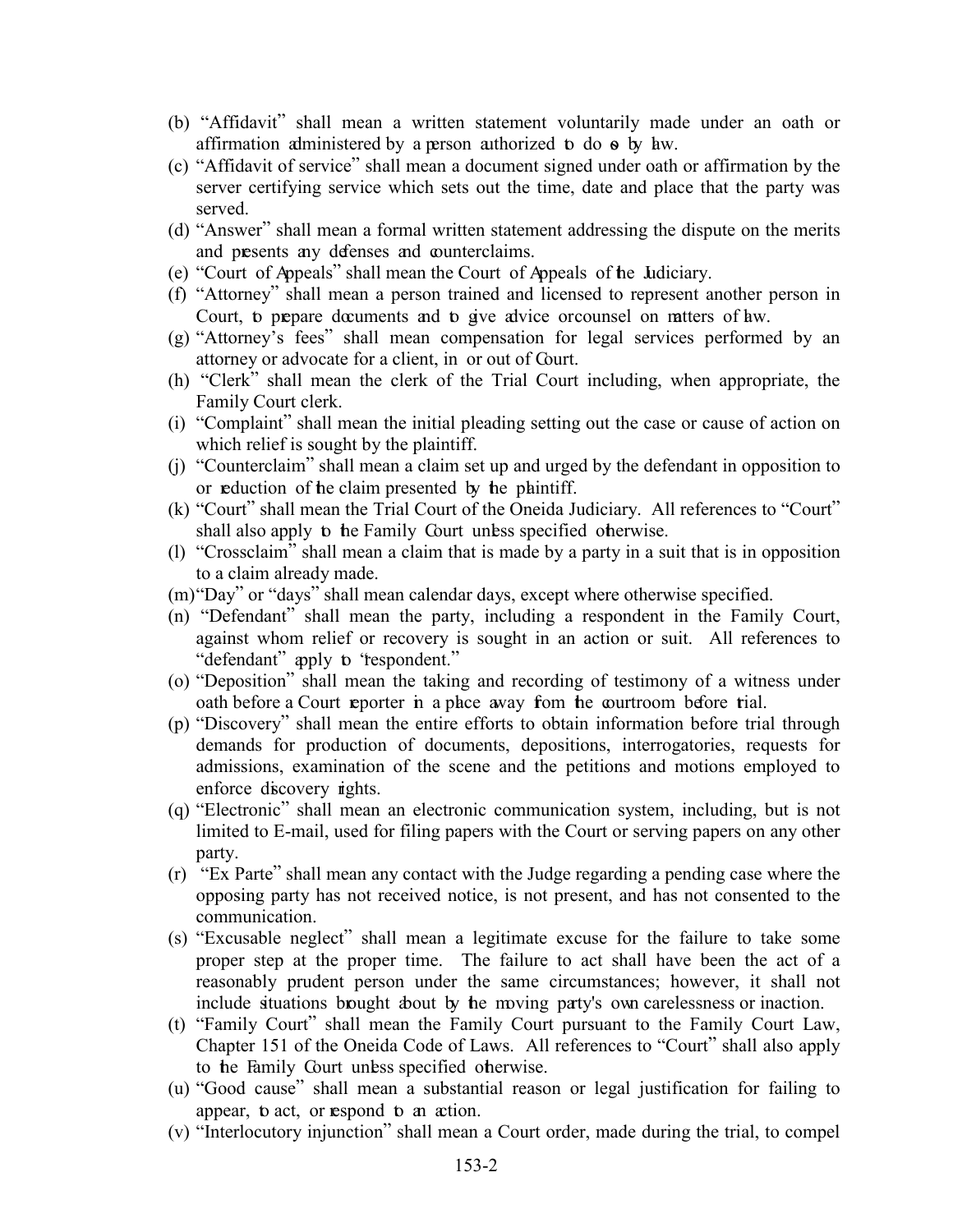or prevent a party from doing certain acts pending the final determination of the case.

- (w) "Interrogatory" shall mean a set of written questions to a party to a lawsuit asked by the opposing party as part of the pre-trial discovery process.
- $(x)$  "Judge" shall mean the person presiding over a case to hear and decide legal matters.
- (y) "Judgment" shall mean a determination of a Court of law including a decree and any order from which an appeal lies. The terms decision, opinion, judgment and order are generally used similarly throughout this Law.
- (z) "Judiciary" shall mean the judicial system that was established by Oneida General Tribal Council resolution GTC  $61-07-13-B$  to administer the judicial authorities and responsibilities of the Tribe.
- (aa) "Motion" shall mean an application to the Court for any order, judgment or other form of relief requested separate from the original complaint.
- (bb) "Notice" shall mean a legal notification in a written format or through a formal announcement with proof of delivery to the recipient making the recipient aware of a legal process affecting their rights, obligations orduties.
- (cc) "Order" shall mean a decision by the Court or Judge, not included in a judgment, which determines some point or directs some step in the proceedings.
- (dd) "Peacemaker" shall mean an individual appointed by the parties or the Court who works with parties in a Court matter to attempt to resolve a dispute in a peaceful manner and in accordance with the customs of the Tribe.
- (ee) "Plaintiff" shall mean the party, including a petitioner initiating an action in the Family Court, who sues in a civil action. All references to "plaintiff" apply to "petitioner."
- (ff) "Pleading" shall mean the formal allegations by the parties of their respective claims and defenses, for the judgment of the Court.
- (gg) "Proof of service" shall mean proof that a legal document has been delivered and accepted by the party it is intended for by means of filing a copy of the return receipt when certified mail is utilized or by an affidavit of service.
- (hh) "Punitive damages" shall mean monetary compensation awarded to an injured party that goes beyond that which is necessary to compensate the individual for losses and that is intended to punish the wrongdoer.
- (ii) "Purge" shall mean that a person or party has done what the Court required and is no longer in contempt of Court.
- (jj) "Reservation" shall mean all land within the exterior boundaries of the Reservation of the Oneida Tribe of Indians of Wisconsin, as created pursuant to the 1838 Treaty with the Oneida, 7 Stat. 566, ad any lands added thereto pursuant to federal law.
- (kk) "Service" shall mean the delivery of a legal document that notifies the recipient of the commencement of a legal action or proceeding in which he or she is involved and is thereby advised or warned of some action or step which he or she is commanded to take orto forbear.
- (ll) "Subject-matter jurisdiction" shall mean that the Court has the authority to hear the type of case or controversy in its Court.
- (mm) "Subpoena" shall mean a formal document that orders a named individual to appear before the Court at a fixed time to give testimony and/or produce documents.
- (nn) "Summary judgment" shall mean a pre-trial Court order ruling that there are no disputed material issues of fact and that the movant is entitled to judgment as a matter of law without trial.
- (oo) "Summons" shall mean an order notifying a defendant to appear in person before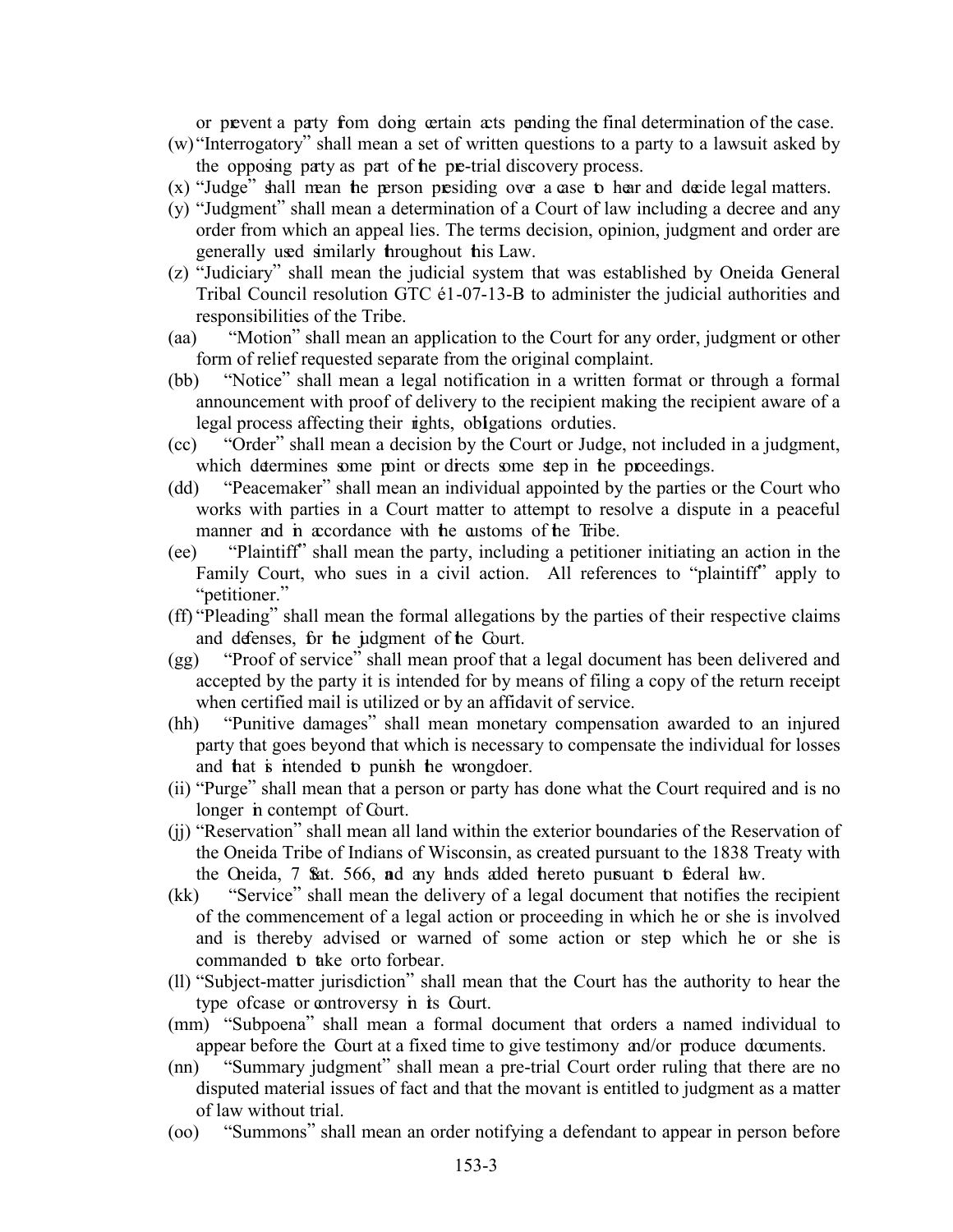the Court.

- (pp) "Trial Court" shall mean a Court of the Judiciary where evidence and testimony are first introduced, received, and considered. The Court of Appeals shall not be included in this definition.
- (qq) "Tribal Holiday" shall mean any holiday listed in the Tribe's Human Resources Department's published holiday observance schedule or any day designated by the Oneida Business Committee or General Tribal Council as a Tribal Holiday.
- (rr) "Tribal law" shall mean an adopted Tribal code, act, statute or ordinance.
- (ss)"Tribe" or "Tribal" shall mean the Oneida Tribe of Indians of Wisconsin.
- (tt) "Without prejudice" shall mean that none of the rights or privileges of the individual involved are considered to be lost or waived. The parties are free to litigate the matter in a subsequent action, as hough the dismissed action had not been started.

# <span id="page-4-0"></span>**153.4. General Provisions**

153.4-1. *Forms of Action.* There shall be one (1) form of action, known as a "civil action".

153.4-2. *Immunity Not Waived.* No section, rule or part thereof, of this Law shall be construed in any way to waive the sovereign immunity of the Tribe or the judicial immunity of the Judges within the Judiciary.

153.4-3. *Other Rules of Procedure Used*. All matters and proceedings not specifically set forth herein shall be handled in accordance with reasonable justice, as determined by the Judiciary. Where this Law is ambiguous or does not address a situation, the Federal Rules of Civil Procedure or Section 801 of the Wisconsin Statues may be used as a guide. No sanction or other disadvantage may be imposed for noncompliance with any requirement not in Tribal law unless the alleged violator has been furnished in the particular case with actual notice of the requirement.

153.4-4. At every stage of the proceeding, the Court may disregard any technical error or defect in a failure to comply with this Law as long as the error or noncompliance does not affect the substantive rights of the parties; particularly hose not represented by an attorney.

153.4-5. All communications, service, etc. shall be directed to a party's attorney or advocate, if represented by an attorney or advocate.

153.4-6. *Application of this Law.* This Law shall be followed by the Court, except where other Court rules are more specific, then those laws shall supersede. This Law shall apply to proceedings conducted by the Tribe's Personnel Commission, except where the Tribe's personnel policies and procedures are more specific, then those shall supersede. This Law shall not apply to the Mediation or Peacekeeping divisions of the Trial Court.

153.4-7. *Jurisdiction*. Jurisdiction shall be established as provided in the Judiciary, Chapter 150 of the Oneida Code of Laws.

153.4-8. *Standard of Proof.* All matters to be decided by the Court shall be proven by a preponderance of the evidence, unless specified otherwise.

# <span id="page-4-1"></span>**153.5. Commencement of Action; Summons; Service of Process; Filing**

153.5-1. *Complaint.* A civil action shall be commenced upon the filing of a complaint and payment of a filing fee or other fee where specified by law or Court Rule.

(a) *Contents*. A complaint shall include the following:

- (1) The name of the Court;
- $(2)$  The full name and address of each plaintiff;
- (3) The full name and address of each defendant;
- $(4)$  Why each defendant is being sued;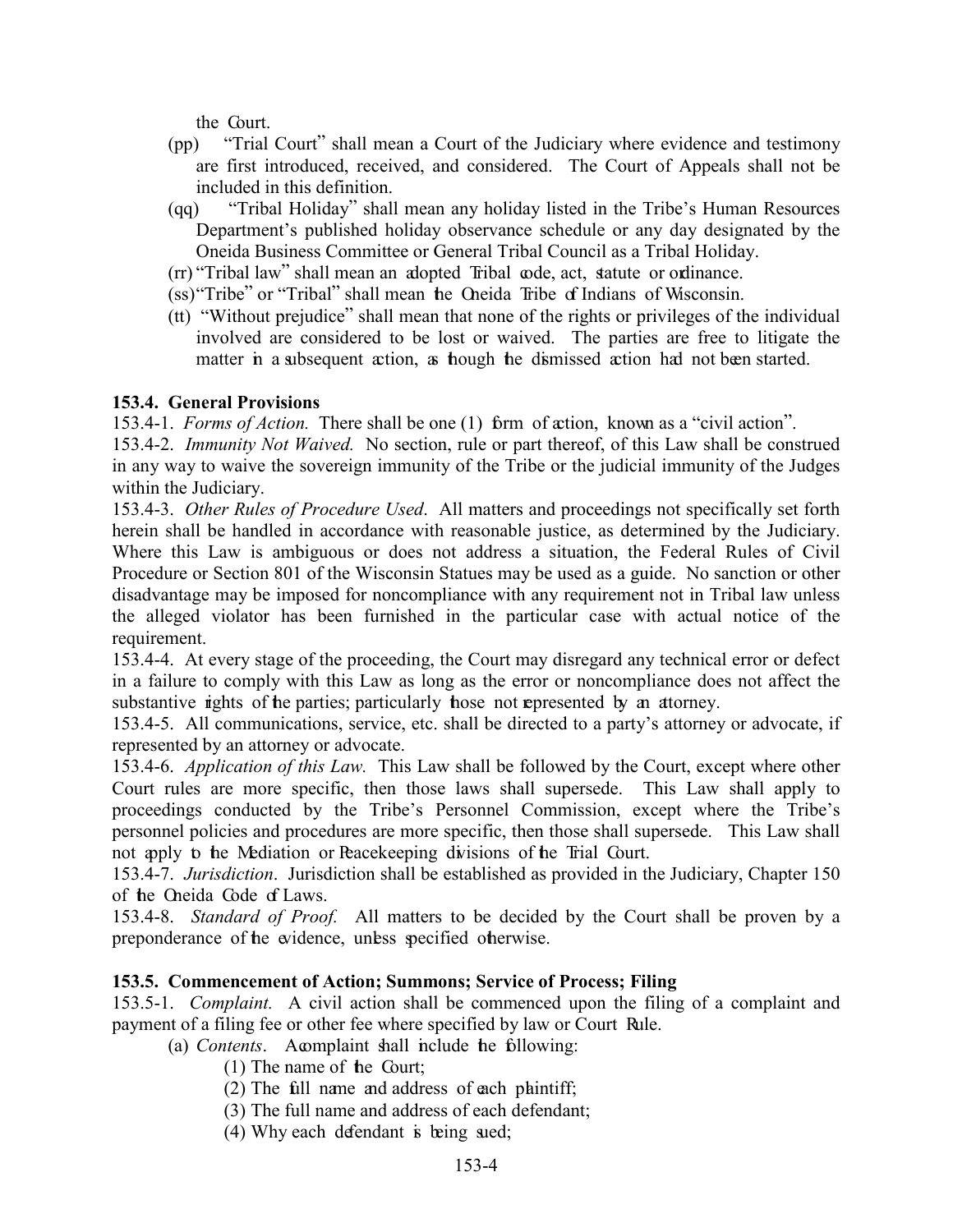(5) Facts supporting each claim;

(6) Why this Court has jurisdiction;

(7) Specifically what relief is sought from each defendant; and

(8) A summons.

153.5-2. *Summons.* A complaint shall include a summons.

(a) *Contents.* Asummons shall:

(1) Name the Court and the parties;

(2) Be directed to defendant;

(3) State the name and address of the plaintiff's attorney or advocate, or if unrepresented, of the plaintiff;

(4) State the date and time to appear before the Court;

(5) Notify the defendant that a failure to appear and defend may result in a default judgment against the defendant for the relief demanded in the complaint; and

(6) Be signed by the clerk, and the plaintiff or plaintiff's attorney or advocate.

(b) *Amendments.* The Court may permit a summons to be amended within ten (10) days of filing such summons.

(c) *Issuance.* At the time of filing the complaint, the plaintiff shall present a summons to the clerk for signature. If the summons is properly completed, the clerk shall sign and issue it to the plaintiff for service on the defendant.

153.5-3. *Service.* Within thirty (30) days after filing the summons and complaint with the Court, the plaintiff shall serve the summons and complaint upon the defendant in accordance with Rule 153.5-6. If the Tribe, or the officers, committees, commissions, boards, or any other department or division of the Tribe is a party, the plaintiff shall also serve notice to the Tribe's Secretary's Office within thirty  $(30)$  days.

(a) An additional thirty (30) days to serve the defendant may be requested and shall be in writing. The request may be granted by the Court upon a showing of good cause. The granting of this request is within the discretion of the Court.

(b) Proof of service shall be delivered, by the plaintiff, to the Court within ten (10) days of service upon the defendant. Proof of service shall be in accordance with Rule 153.5-6.

(c) If proof of service is not completed and/or delivered to the Court within thirty (30) days, or sixty (60) days if an extension is granted, then the Court shall, after notice to the plaintiff, dismiss the matter without a hearing. Such dismissal based on a failure to timely serve shall be without prejudice.

153.5-4. *When Service Required.* Unless this Law or other Tribal Law provides otherwise, the filing party shall serve each of the following papers on very party:

(a) An order that specifically states that service is required;

(b) A pleading filed after the original complaint including, but not limited to: counterclaims, crossclaims, and third-party claims;

(c) A discovery paper required to be served on a party, unless the Court orders otherwise;

(d) A written motion; and

(e) A written notice, appearance, demand, or offer of judgment or any similar paper.

153.5-5. *If a Party Fails to Appear.* No service is required on a party who is in default for failing to appear. But a pleading that asserts a new claim for relief against such a party shall be served on hat party according to his Law.

153.5-6. *Effective Service*. Excluding the complaint, summons and answer, a party may serve any other papers by electronic means if the party being served consents in writing to service by electronic means. Such consent shall include the electronic communication system, including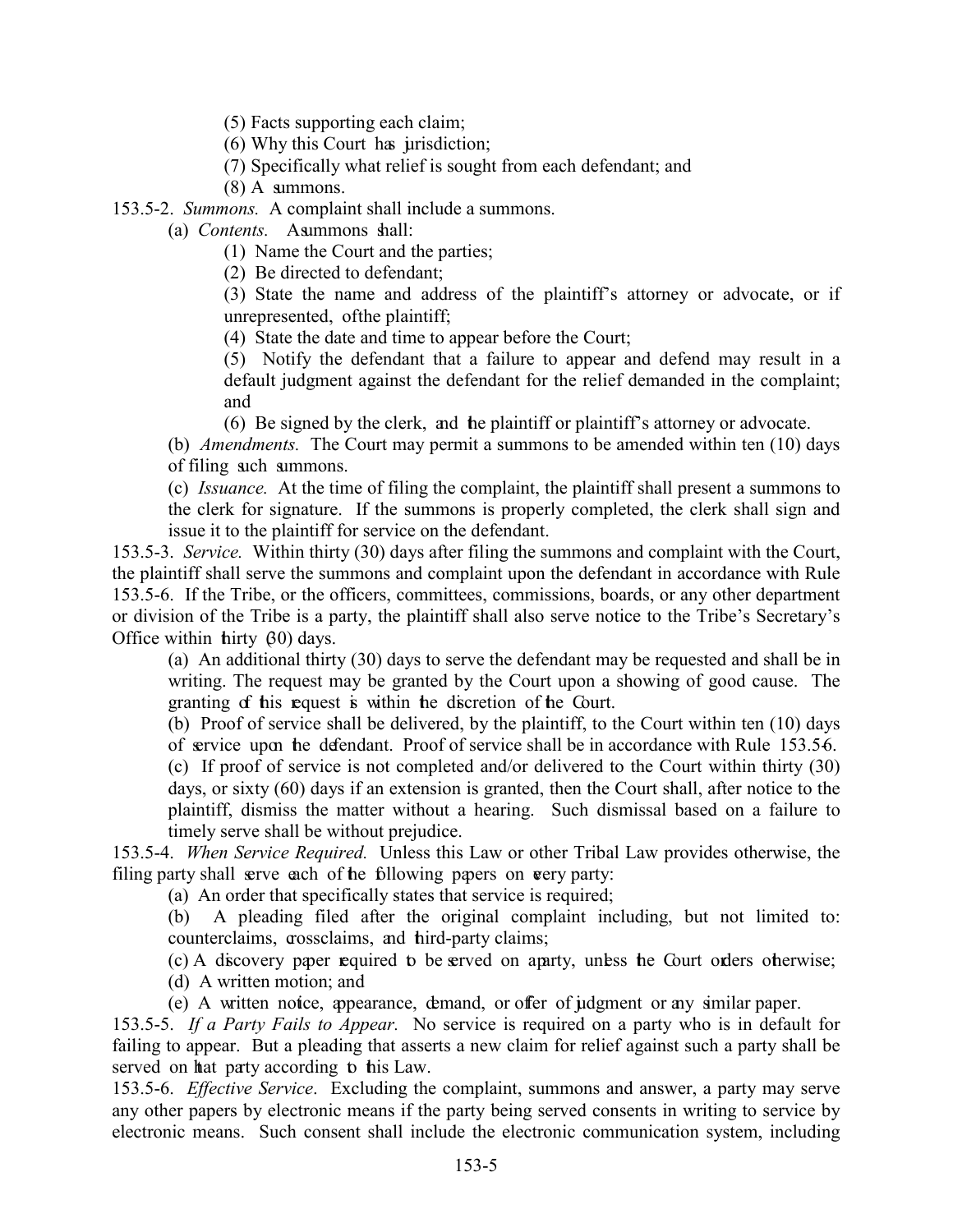the address or number, in which to send such papers. The Consent shall be filed with the Court. Otherwise, service shall be as follows: When possible, service shall be done by personal service as described below. If personal service is not possible, then by mail service. If mail service is not possible, then upon a showing of due diligence to make personal service and service by mail, service by publication may be used as a last resort.

(a) *Personal Service.* Personal service shall consist of delivering to the party a copy of the paper being served by a law enforcement officer or other person, who is not a party to the action and who is at least eighteen (18) years of age. An affidavit of service shall be filed with the Court as proof of service. Personal service shall be completed by hand delivering the required papers to any of the following:

(1) The party named in the action or proceeding;

(2) An individual residing at the party's home or usual place of abode, so long as

the person signing for delivery is at least eighteen  $(18)$  years of age;

(3) An officer, manager, agent, or partner of a non-individual party; or

(4) An attorney or alvocate of the party,  $\mathbf f$  represented.

(b) *Mail Service*. Service of all papers made by mail from any party shall be by certified mail, with return receipt. However, the Court may provide service by first class mail. The certified mail return receipt shall be filed with the Court as proof of service. The return receipt shall be signed by:

(1) The party named in the action or proceeding;

(2) an individual residing at the party's home or usual place of abode, so long as the person signing for delivery is at least eighteen  $(18)$  years of age;

(3) An officer, manager, agent, or partner of a non-individual party; or

(4) An attorney or advocate of the party,  $\mathbf f$  represented.

(c) *Service by Publication.* When the other party's whereabouts are unknown and cannot be found after diligent effort, service may be completed by publication. The publication shall be in the Tribal newspaper or in a newspaper of general circulation in the area of the party's last known address, and shall be designated as "Legal Notice." This notice shall be published at least two (2) times within a thirty (30) day period. The two (2) notices shall be published at least ten (10) days before the hearing. Copies of the two (2) published notices and an affidavit of service stating the facts surrounding the failure of personal and mail service shall be filed with the Court as proof of service.

(1) The Court may, on its own, order different time limits for service by publication.

(d) *Service Refused.* If a party being personally served refuses service, service shall be deemed completed if the person serving the papers does all of the following:

 $(1)$  Informs the party of the purpose of the service;

(2) Offers copies of the papers served;

(3) Leaves a copy of the papers where convenient; and

(4) Notes upon a copy of the papers to be filed with the Court or in an affidavit of service, the time, date, and place of the attempted service, that refusal occurred and where the papers were left.

(e) *Admission of Service*. A plaintiff may request any defendant to admit service of a complaint and a summons. The request shall:

(1) Be in writing;

(2) Name the defendant;

(3) Name the Court;

(4) Include a copy of the complaint and summons, two (2) admission of service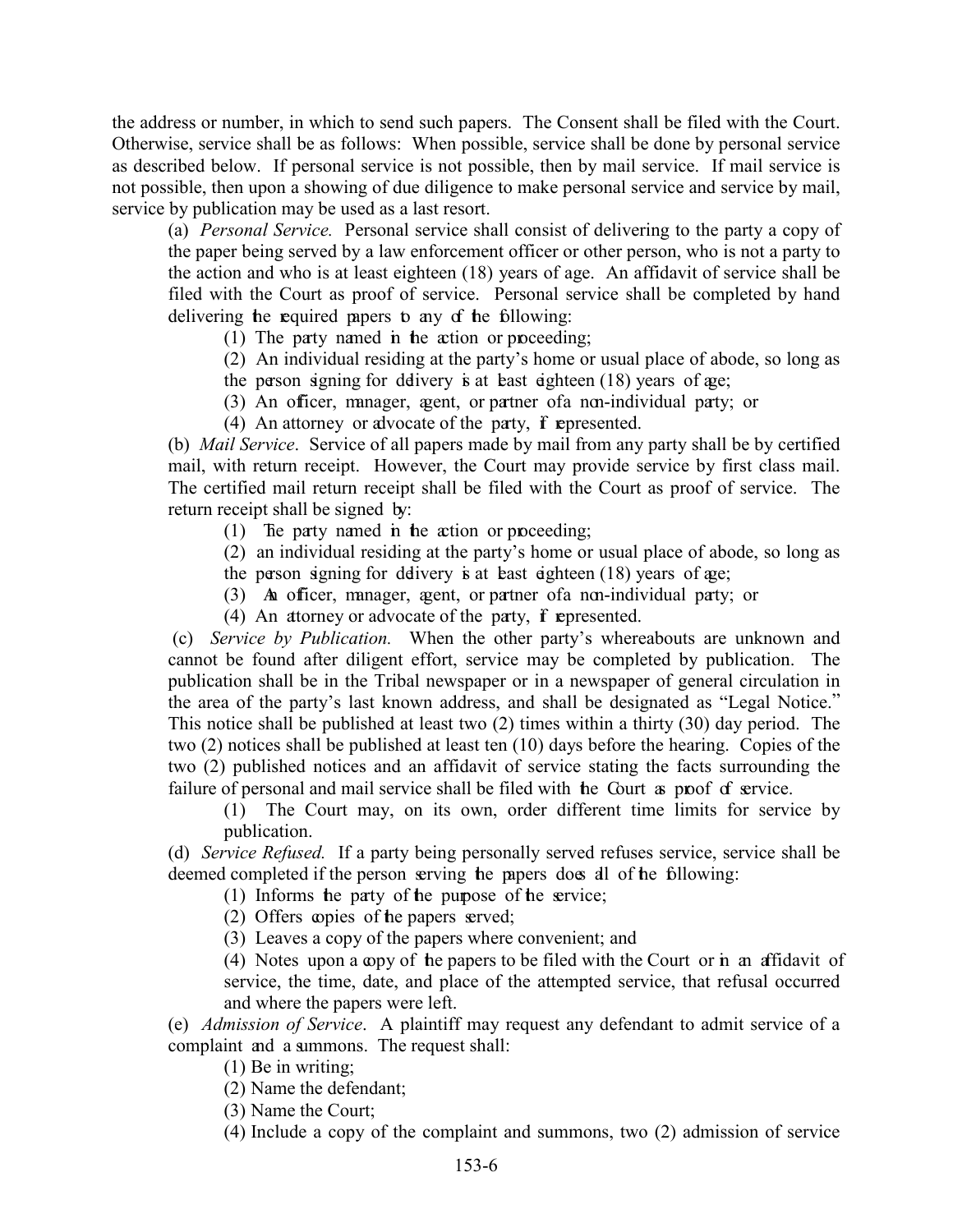forms clearly identifying the requirement that the signature by the defendant must be notarized, and a prepaid means for returning one (1) signed admission of service form;

(5) Inform the defendant of the consequences of admitting and not admitting service;

(6) State the date the request is sent;

(7) Give the party a reasonable time of at least thirty (30) days after the request was sent to return the admission of service; and

(8) Be delivered in person or by certified mail.

(f) *Consequences of Admission of Service*.

(1) When the plaintiff files an admission of service signed by the defendant, proof of service as otherwise required in this section shall not be required and this Law shall apply as if a complaint and summons had been served at the time of filing the admission of service.

(2) If a defendant timely returns an admission of service, the defendant shall have sixty (60) days, from the time the request was sent, to serve an answer to the complaint.

(3) Signing and admission of service of a summons and complaint shall not waive any objection to personal jurisdiction or to venue.

(g) *Admission of Service other Papers*. A party may request an opposing party to admit service of any other papers required to be served. Such request shall follow the requirements of this section for admitting service except that under (e)(4) above, a copy of the papers subject to the request shall be included and not a copy of the complaint or summons.

153.5-7. *Filing.* Any paper after the complaint that is required to be served, including proof of service, shall be filed with the Court within a reasonable time after service.

(a) *How Filing is Made*. A paper is filed by any of the following:

(1) Delivering it to the clerk.

(2) Certified mail.

(A) If a filing is made by certified mail with return receipt but is untimely and the filing party can show that the mailing occurred at least three (3) days prior to the due date, the Court may accept the filing as imely.

(3) Electronic Filing. A party may file papers electronically to the electronic address or number, designated for such filings, of the Clerk. A paper filed by electronic means shall constitute a written paper for the purpose of applying this Law. Upon receipt by the Clerk, any paper filed electronically shall be deemed filed, signed and verified by the filing party. A party filing electronically shall have three (3) business days from the day of filing to pay any filing fees associated with such filings.

(b) *Acceptance by the Clerk*. The clerk may refuse to accept any documents submitted for filing where other requirements of this Law or other Tribal laws have not been met including, but not limited to, lack of filing fee or unsigned pleadings. Filing parties shall be responsible for verifying acceptance of their filings with the clerk.

#### <span id="page-7-0"></span>**153.6. Computing and Extending Time**

153.6-1. *Computing Time.* The following Rules apply in computing any time period specified in this Law.

(a) *Time Period Stated in Days*. When a time period is stated in days: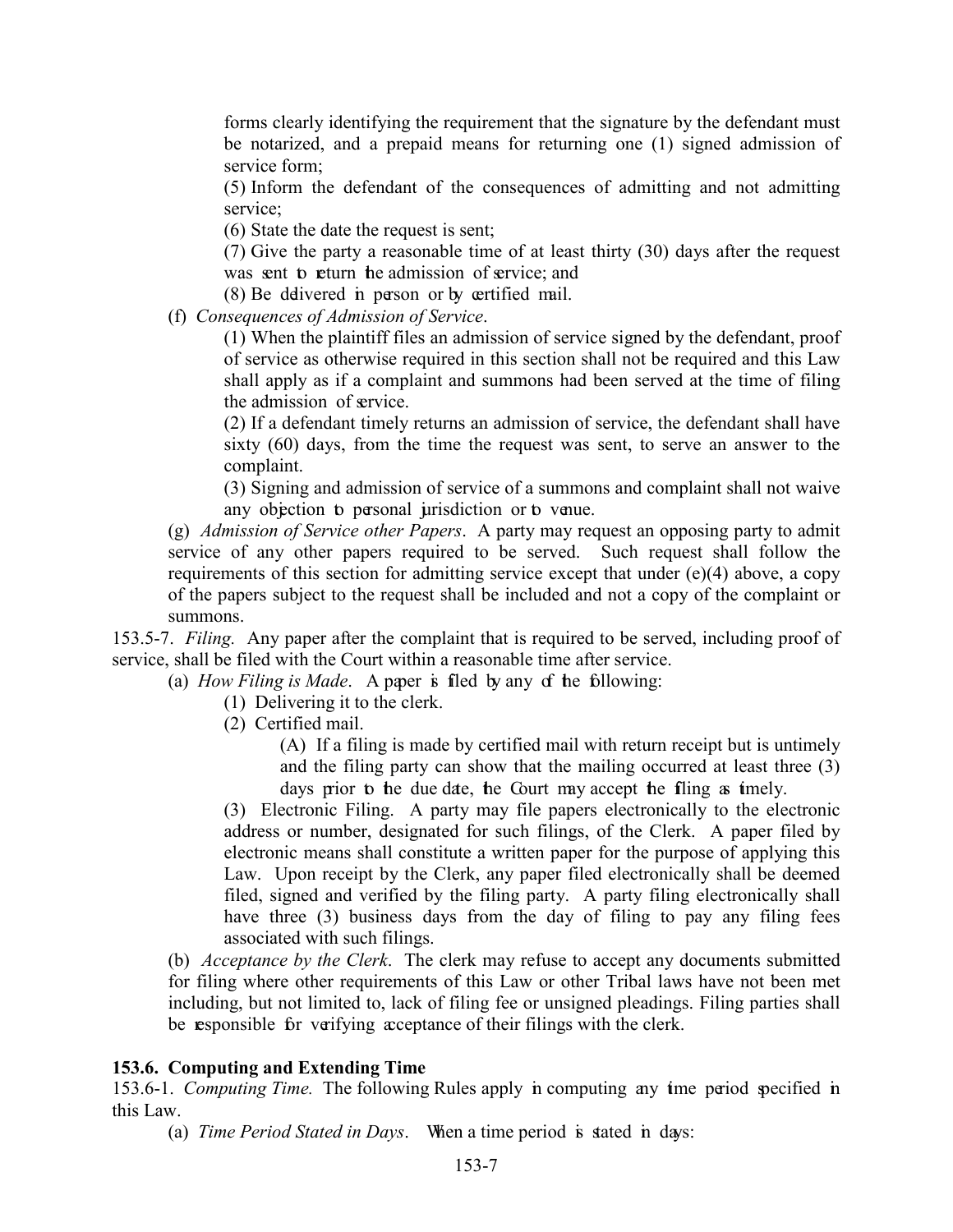- (1) The day that the period begins shall not be counted and the last day of the period shall be counted;
	- (A) In computing calendar days, time computation shall include Saturdays, Sundays and Tribal holidays
	- (B) In computing business days, Saturdays, Sundays or Tribal holidays shall not be counted.; and
- (2) If the last day of the period falls on a Saturday, Sunday or Tribal holiday, the period shall be extended to the next day that is not a Saturday, Sunday or Tribal holiday.
- (3) If the Clerks' office is inaccessible during part or all of the last day for filing, then the time for filing shall be extended to the first accessible day that is not a Saturday, Sunday or Tribal Holiday.

(b) "*Last Day."* Unless a different time is set by a Tribal Law or Court order, the last

day ends for filing papers with the Judiciary at the close of business on the due date.

# 153.6-2. *Extending Time*.

(a) When an act may or shall be done within a specified time, the Judge presiding over the matter may, for good cause, extend time:

(1) On its own motion or the motion of any party, with or without notice, if made before the original time or its extension expires; or

(2) On motion made after the time has expired if the party failed to act because of excusable neglect.

(b) *Extension of Time for Mail Service*:

(1) Whenever a party may or shall act within a specified time after service and service is made by mail, three (3) days shall be added after the period would otherwise expire.

(c) Except where otherwise specified by Law, extensions shall not be granted ex parte.

#### <span id="page-8-0"></span>**153.7. Pleadings; Form of Pleadings, Motions and Other Papers; Procedure**

153.7-1. *General Rules for Pleading.* All pleadings shall be liberally construed by the Court to preserve and promote justice for all parties.

153.7-2. *Pleadings.* Only these pleadings are allowed:

- (a) A complaint;
- (b) An answer to a complaint;
- (c) An answer to a counterclaim designated as a counter claim;
- (d) An answer to a crossclaim;
- (e) A third-party complaint;
- (f) An answer to a third-party complaint; and

(g) If the Court orders one, a reply  $\mathfrak b$  an answer.

153.7-3. *Form of Pleadings.* The Rules governing captions and other matters of form in pleadings apply to motions and other papers.

(a) *Claim for Relief*. A pleading that states a claim for relief shall be a short, clear and plainly written statement specifying the following:

- (1) The basis upon which the Court has both subject matter jurisdiction over the matter, and personal jurisdiction over the parties;
- (2) The events upon which the claims are based and the grounds upon which relief is sought; and
- (3) A demand for a judgment granting the relief that is sought and which the plaintiff considers to be just. Multiple forms of relief may be sought in the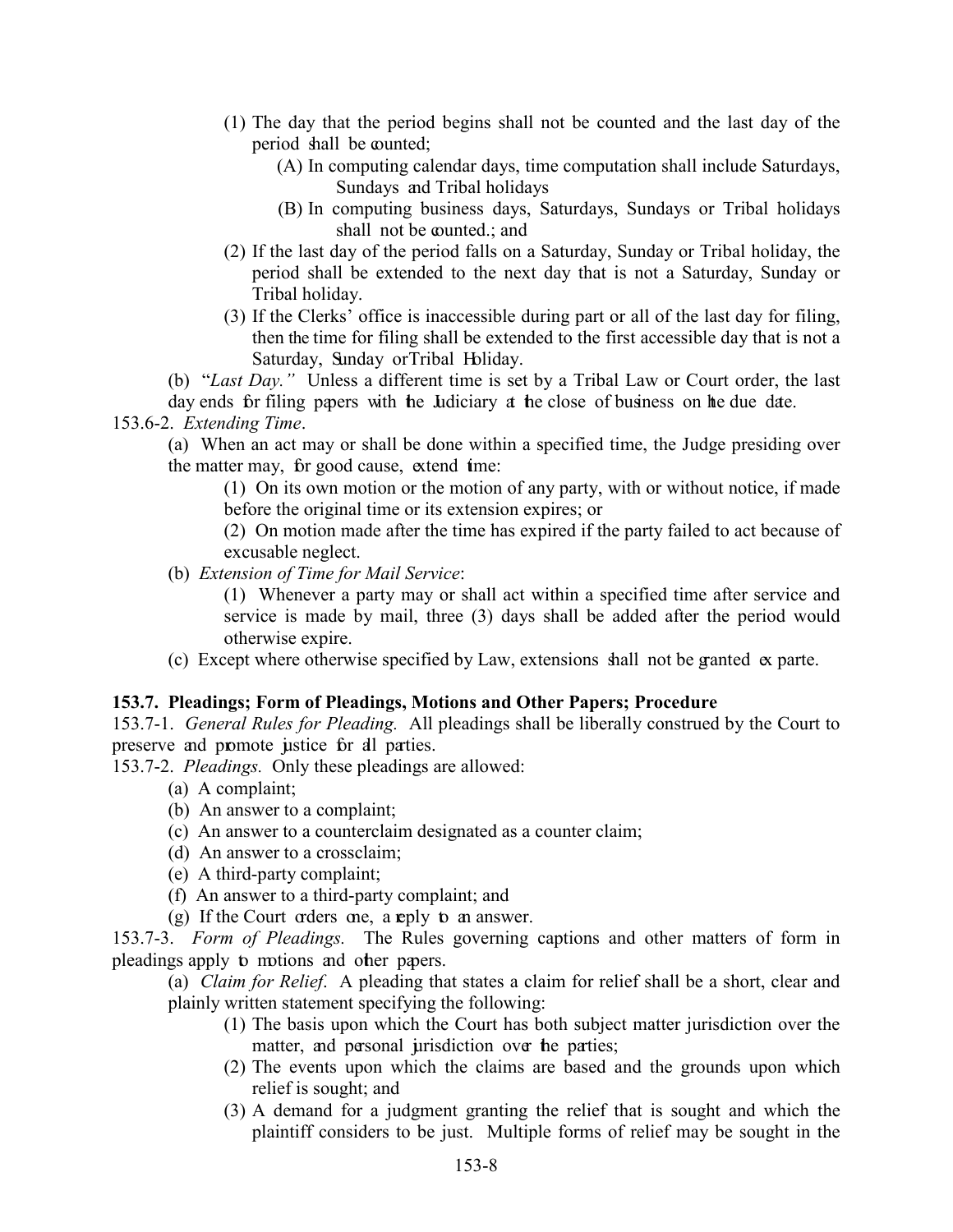alternative or hypothetical form and need not be consistent.

- (b) *Defenses; Admissions and Denials*.
	- $(1)$  In responding to a pleading, a party shall:
		- (A) State in short and plain terms its defenses to each claim asserted against it; and
		- (B) Admit or deny the allegations asserted against it by an opposing party.
	- (2) *Denials*. A denial shall fairly respond to the substance of the allegation.
	- (3) *General and Specific Denials*. A party that intends in good faith to deny all the allegations of a pleading, including the jurisdictional grounds, may do so by a general denial. A party that does not intend to deny all the allegations shall either specifically deny designated allegations or generally deny all except those specifically admitted.
	- (4) *Denying Part of an Allegation*. A party that intends in good faith to deny only part of an allegation shall admit the part that is true and deny the rest.
	- (5) *Lacking Knowledge or Information.* A party that lacks knowledge or information sufficient to form a belief about the truth of an allegation shall so state, and the statement has the effect of a denial.
	- (6) *Effect of Failing to Deny.* An allegation, other than an allegation relating to the amount of damages, is admitted if a responsive pleading is required and the allegation is not denied. If a responsive pleading is not required, an allegation shall be denied or avoided.
- (c) *Affirmative Defenses.* Responding to a pleading, a party shall affirmatively state any avoidance or affirmative defense, including:
	- (1) accord and satisfaction;
	- (2) arbitration and award;
	- $(3)$  assumption of risk;
	- (4) contributory negligence;
	- (5) duress;
	- (6) estoppel;
	- (7) failure of consideration;
	- (8) fraud;
	- (9) illegality;
	- (10) injury by fellow servant;
	- (11) laches;
	- (12) license;
	- (13) payment;
	- (14) release;
	- (15) res judicata;
	- $(16)$  statute of frauds;
	- (17) statute of limitations; and
	- (18) Waiver.
- (d) *Mistaken Designation*. If a party mistakenly designates a defense as a counterclaim, or a counterclaim as a defense, the Court shall, if justice requires, treat the pleading as though *t* were correctly designated, and may impose terms for doing so.

(e) *Caption*. Every pleading shall contain a caption heading with the name of the Court, the title of the action, the trial docket number (if known) and a designation as to what kind of planding  $\dot{\mathbf{t}}$  is.

(1) The title of the complaint shall name all the names of the parties, mailing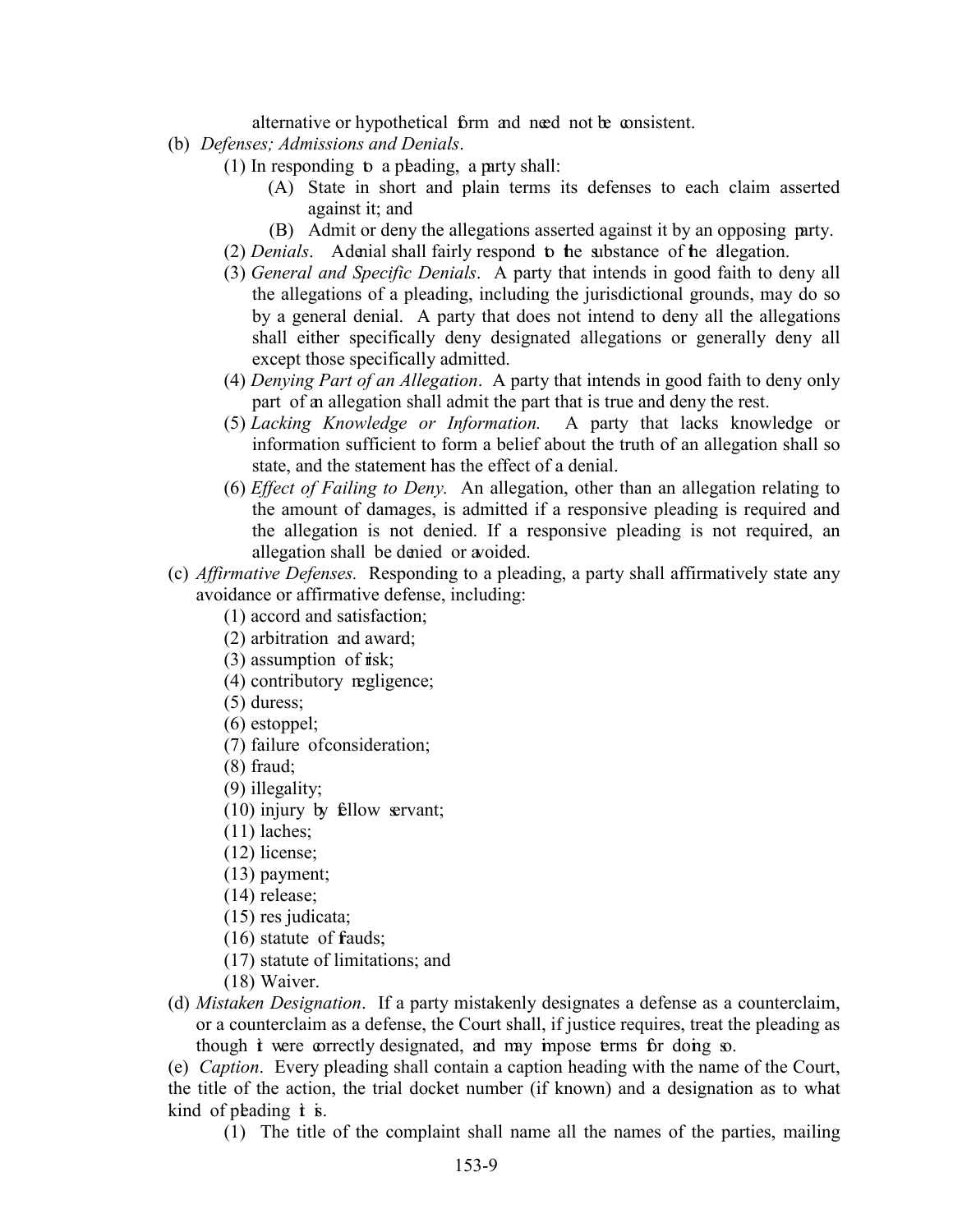address, phone number and agent or other contact person, if known.

(2) The name of the first party on each side may be used in all pleadings except the initial complaint, which shall include all litigants.

(3) In the interest of judicial efficiency, the Court may amend a caption heading at any time to accurately identify the parties to the action.

(f) *Paragraphs*. All statements of the complaint and answer shall be set forth in separate numbered paragraphs which shall be limited, as close as practicable, to a single occurrence, event, circumstance or issue.

(g) *References and Exhibits*. Pleadings may adopt, by reference, any statements elsewhere in the same pleading or in any other pleading or motion. A copy of a written instrument that is an exhibit or attachment is a part of the pleading for all purposes. References shall be clear and specific to a particular document or other piece of evidence.

(h) *Paper*. Where possible, all papers filed with the Court shall be on letter sized paper (8.5 x 11), typed with 1.5 line spacing, and have at least a one inch (1") margin on all sides.

(i) *Copies Submitted.* Parties filing papers with the Court shall include one original and one  $(1)$  copy for use by the Court.

(1) Parties shall serve one (1) copy of said papers to the opposing party or if represented, to opposing party's attorney or advocate.

(2) Failure to supply sufficient copies to the Court may result in a copy fee assigned **b** the filing party.

153.74. *Form of Motion*. A request for a Court order shall be made by motion. The motion shall:

(a) Be in writing unless made during a hearing or trial;

(b) State with particularity the grounds for seeking the order; and

(c) State the relief sought.

153.7-5. *Procedure.* All parties filing any motion for consideration by the Court shall serve such motion at least fourteen (14) days prior to the hearing and shall adhere to the following procedure, except where the Court determines that the application of the time limits would be impractical in an individual case:

(a) The moving party shall submit the motion to the Court, with proof of service.

(b) From the date that the motion is filed with the Court, the opposing party shall have fourteen (14) days to file with the Court and serve on any opposing party, a written response to the motion.

(c) Non-substantive procedural motions, such as a motion for extension, motion to submit additional pages, notice of representation, etc. may be granted or denied immediately by the Court and without a response from the opposing party.

(d) Motions filed with the Court less than fourteen (14) days prior to a hearing may be considered at or before the hearing, if justice so requires. An opportunity shall be given to the non-moving party to respond verbally or in writing to the motion at or before the hearing.

153.7-6. *Supporting Affidavits.* Any affidavit supporting a motion shall be served with the motion. Any opposing affidavit shall be served at least seven (7) days before the hearing, unless the Court permits service at another time.

# <span id="page-10-0"></span>**153.8. Signing Pleadings, Motions, and Other Papers; Representations to the Court; Sanctions**

153.8-1. *Signature.* Every pleading, motion or other paper shall be signed by the party or the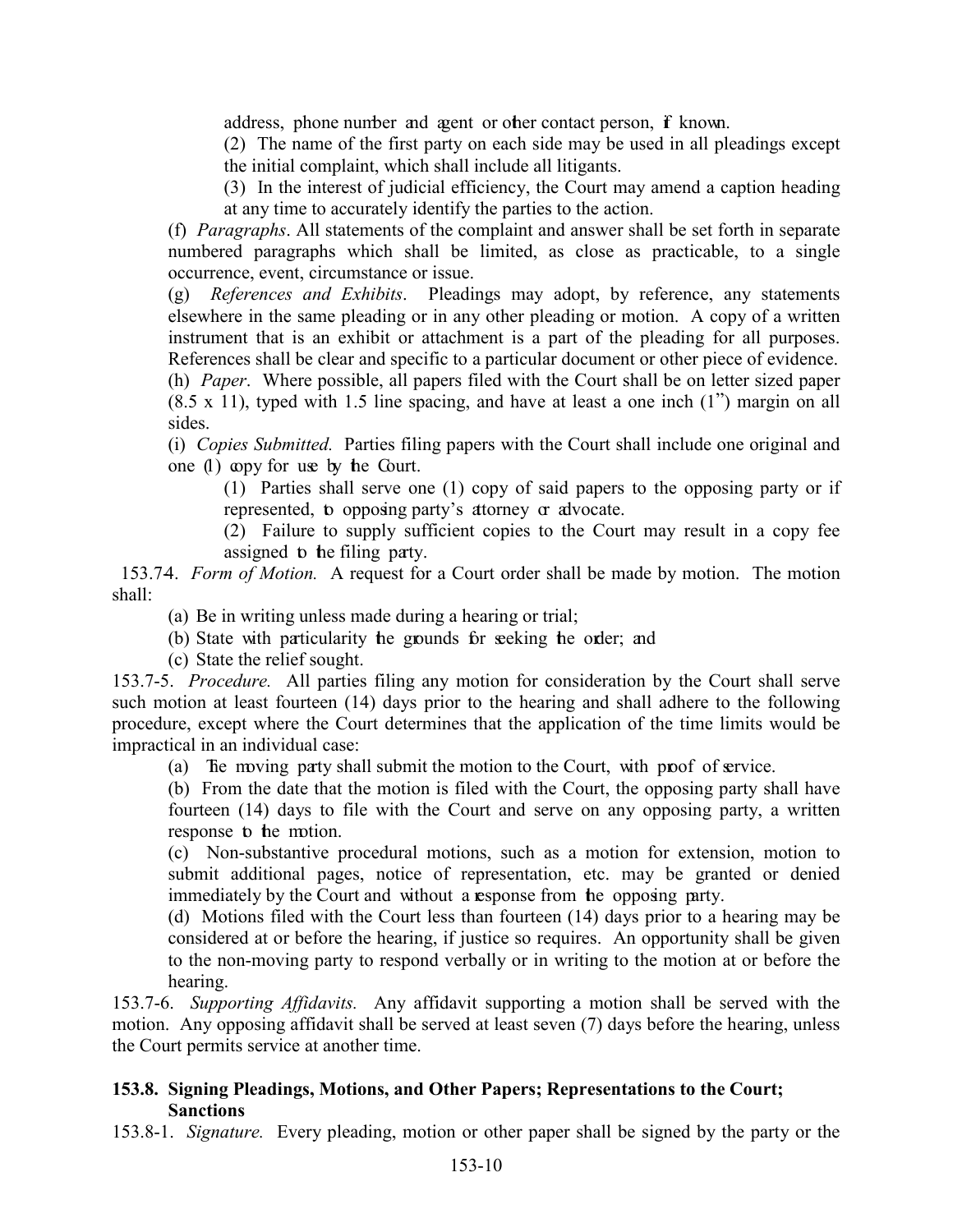party's attorney or advocate, if represented by an attorney or advocate. Every pleading, motion or other paper shall state the signer's address and telephone number.

- (a) The Court shall strike an unsigned paper unless the omission is promptly corrected within a reasonable period of time after being called to the attorney's, advocate's or party's attention.
- (b) A pleading need not be verified or accompanied by an affidavit.

153.8-2*. Representations to the Court.* By presenting to the Court a pleading, written motion, or other paper-whether by signing, filing, submitting, or later advocating it, an attorney, advocate or unrepresented party certifies that to the best of the person's knowledge, information, and belief formed after an inquiry reasonable under the circumstances that:

- (a) It is not being presented for any improper purpose, such as to harass, cause unnecessary dday, or needlessly increase the cost of Itigation;
- (b) The claims, defenses, and other legal contentions are warranted by existing law or by a nonfrivolous argument for extending, modifying or reversing existing law or for establishing new law;
- (c) The factual contentions have evidentiary support or, if specifically so identified, will likely have evidentiary support after a reasonable opportunity for further investigation or discovery; and
- (d) The denials of factual contentions are warranted on the evidence or, if specifically so identified, are reasonably based on belief or a lack of information.
- 153.8-3*. Sanctions.*

(a) *In General*. If, after notice and a reasonable opportunity to respond, the Court determines that Rule 153.8-2 has been violated, the Court may impose an appropriate sanction on any attorney, law firm, advocate, or party that violated the Rule or is responsible for the violation. Absent exceptional circumstances, a law firm shall be held jointly responsible for a violation committed by its partner, associate, or employee.

(b) *Motion for Sanctions.* A motion for sanctions shall be made separately from any other motion and shall describe the specific conduct that allegedly violates Rule 153.8-2. The motion shall be served under Rule 153.5-6, but it shall not be filed or be presented to the Court if the challenged paper, claim, defense, contention, or denial is withdrawn or appropriately corrected within twenty-one (21) days after service or within another time the Court sets. If warranted, the Court may award to the prevailing party the reasonable expenses, including attorney's fees, incurred for the motion.

(c) *On the Court's Initiative.* On its own, the Court may order an attorney, law firm, advocate, or party to show cause why the representations to the Court have not violated Rule 153.8-2.

(d) *Nature of a Sanction*. A sanction imposed under this Rule shall be limited to what suffices to deter repetition of the conduct or comparable conduct by others similarly situated. The sanction may include nonmonetary directives; an order to pay a penalty into the Court; or if imposed on motion and warranted for effective deterrence, an order directing payment to the movant of part or all of the reasonable attorney's fees and other expenses directly resulting from the violation.

(e) *Limitations on Monetary Sanctions.* The Court shall not impose a monetary sanction:

- (1) Against a represented party for violating Rule 153.8-2; or
- (2) On its own, unless a party failed to show cause under Rule  $153.83(c)$ .
- (f) *Requirements for an Order.* An order imposing a sanction shall describe the sanctioned conduct and explain the basis for the sanction.
- 153.8-4. *Inapplicability to Discovery*. This Rule, 153.8, shall not apply to disclosures, requests,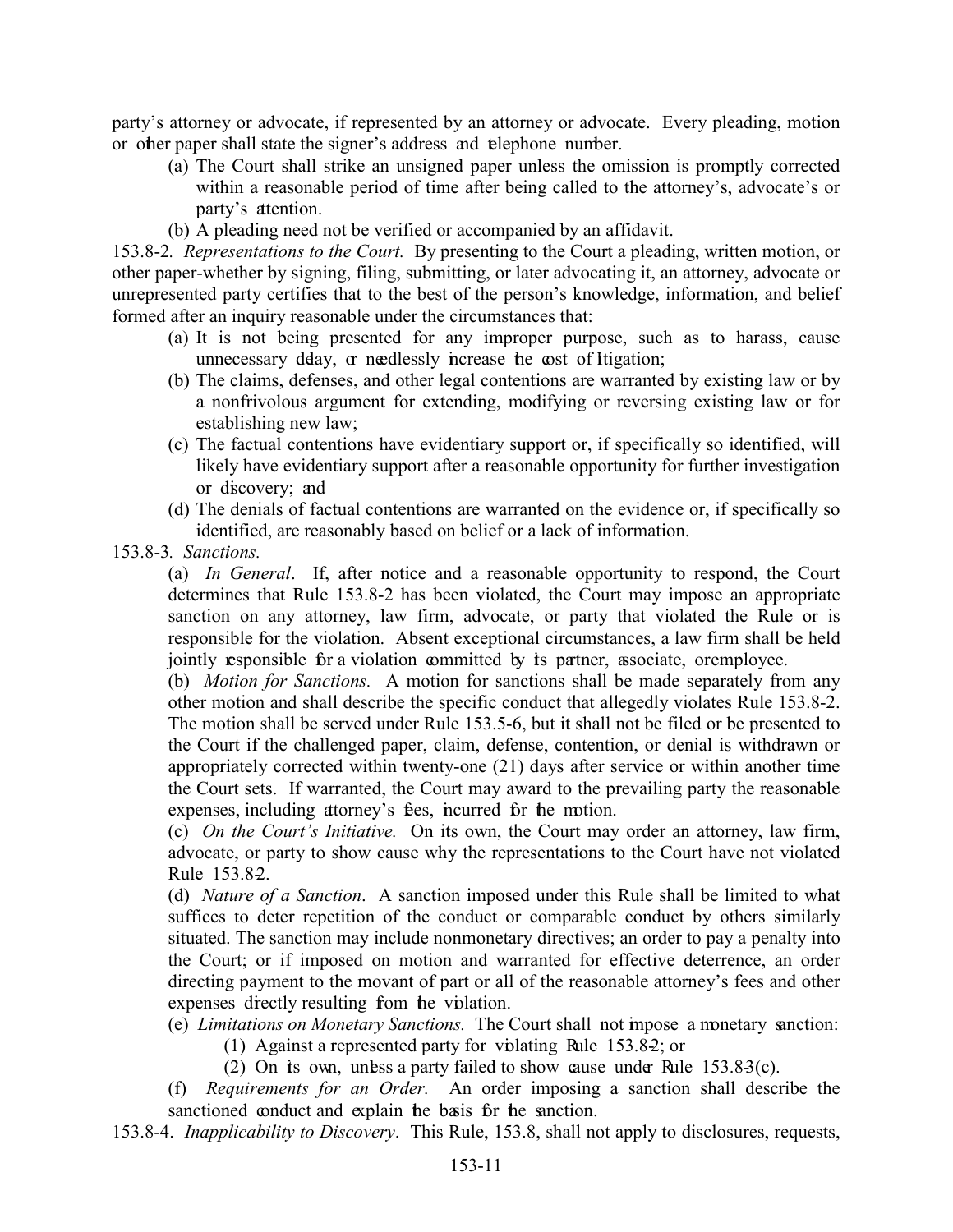responses, objections and motions made during discovery under Rules 153.14 through 153.20.

# <span id="page-12-0"></span>**153.9 Defenses and Objections: When and How Presented; Motion for Judgment on the Pleadings; Consolidated Motions; Waiving Defenses; Pretrial Hearing**

#### 153.9-1. *Time to Serve a Responsive Pleading.*

(a) *In General.* Except as otherwise provided by this Law or other Tribal Law, the time for serving a responsive pleading is as follows:

(1) A party shall serve an answer to a complaint, counterclaim, crossclaim or third-party claim within twenty (20) days after being served with the pleading that states the complaint, counterclaim, crossclaim or third-party claim.

(2) A party shall serve a reply to an answer within twenty (20) days after being served with an order to reply, unless the order specifies a different time.

(3) A party may answer or reply orally at a hearing with the Court's permission.

(b) *Effect of a Motion*. Unless the Court sets a different time, serving a motion under this Rule alters these periods as follows:

(1) If the Court denies the motion or postpones its disposition until trial, the responsive pleading shall be served within fourteen (14) days after notice of the Court's action; or

(2) If the Court grants a motion for a more definite statement, the responsive pleading shall be served within fourteen (14) days after the more definite statement is served.

#### 153.9-2. *How to Present Defenses*.

(a) Every defense to a claim for relief in any pleading shall be asserted in the responsive pleading if one is required, except those listed below. If a responsive pleading is not required, any defense may be asserted at hearing. A party may assert the following defenses by motion:

- (1) Lack of subject-matter jurisdiction;
- (2) Lack of personal jurisdiction;
- (3) Improper venue;
- (4) Insufficient process;
- (5) Insufficient service of process;
- (6) Failure to state a claim upon which relief can be granted; and
- (7) Failure to pin a party.

(b) A motion asserting any of these defenses shall be made before pleading if a responsive pleading is required. If a pleading sets out a claim for relief that does not require a responsive pleading, an opposing party may assert at trial any defense to that claim. No defense or objection is waived by joining it with one (1) or more other defenses or objections in a responsive pleading  $\sigma$  in a motion.

153.9-3. *Motion for Judgment on the Pleadings*. Pleadings are closed when every pleading asserting a claim, counter-claim or crossclaim has been answered. After the pleadings are closed, but early enough not to delay trial, a party may move for judgment on the pleadings.

153.9-4. *Result of Presenting Matters Outside the Pleadings*. If, on a motion under Rule 153.9- 2(a)(6) or 153.9-3, matters outside the pleadings are presented to and not excluded by the Court, the motion shall be treated as one for summary judgment. All parties shall be given a reasonable opportunity to present all the material that is pertinent to the motion.

153.9-5. *Motion* for *a More Definite Statement*. A party may move for a more definite statement of a pleading to which a responsive pleading is allowed but which is so vague or ambiguous that the party cannot reasonably prepare a response. The motion shall be made before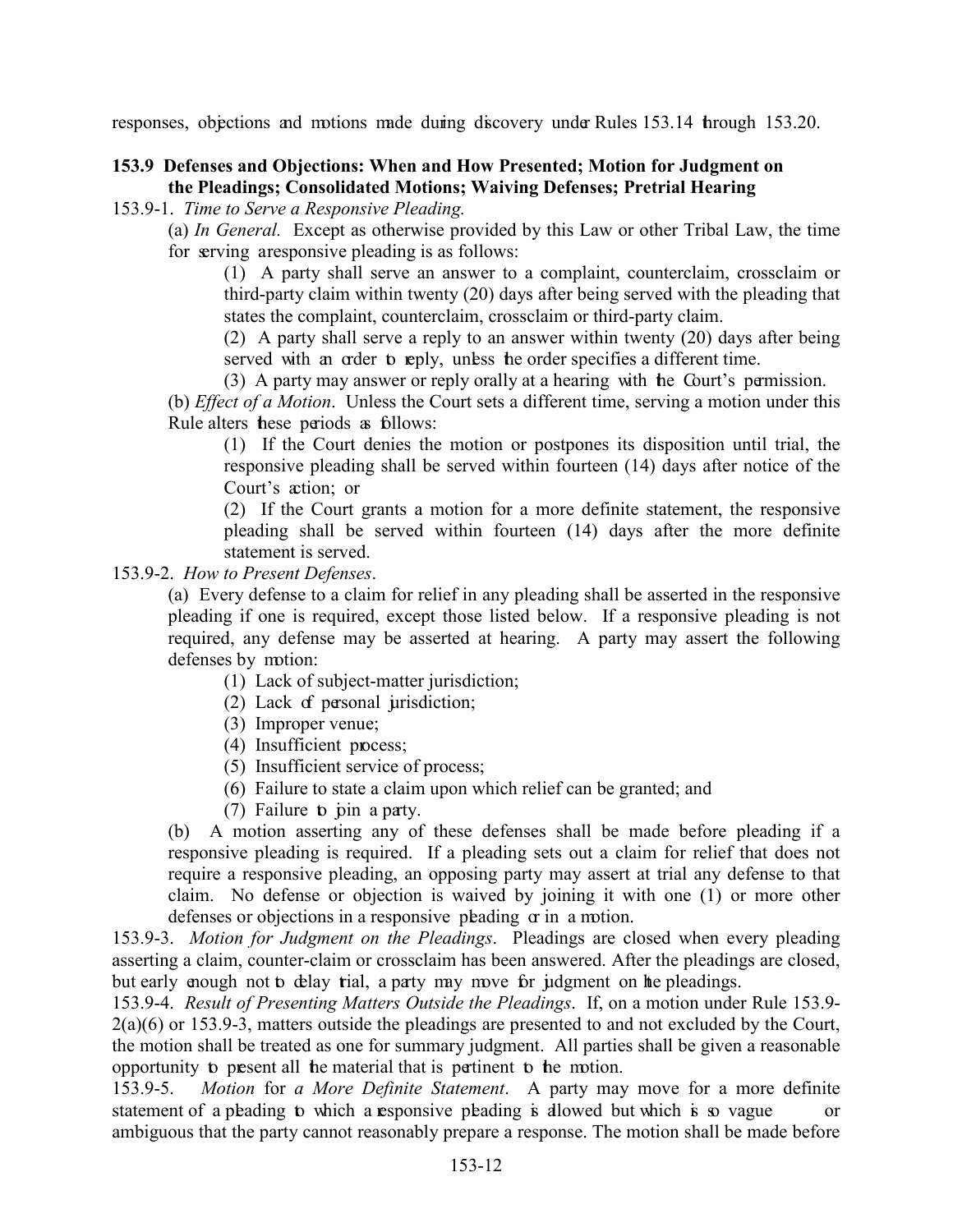filing a responsive pleading and shall point out the defects complained of and the details desired. If the Court orders a more definite statement and the order is not obeyed within fourteen (14) days after notice of the order or within the time the Court sets, the Court may strike the pleading or issue any other appropriate order.

153.9-6. *Motion to Strike.* The Court may strike from a pleading an insufficient defense or any redundant, immaterial, impertinent, or scandalous matter. The Court may act:

(a) On its own; or

(b) On motion made by a party either before responding to the pleading or, if a response is not allowed, within twenty-one  $(21)$  days after being served with the pleading.

153.9-7. *Joining Motions.*

(a) *Right to Join*. A motion under this section may be joined with any other motion allowed by this section.

(b) *Limitation on Further Motions.* Except as required in Rule 153.9-8(b) or (c), a party that makes a motion under Rule 153.9-2(a) shall not make another motion under Rule 153.9-2(a) raising a defense or objection that was available to the party but omitted from its earlier motion.

153.9-8. *Waiving and Preserving Certain Defenses.* 

(a) *When Some Are Waived*. A party waives any defense listed in Rule 153.9-2(a)(2)–(5) by:

(1) Omitting it from a motion in the circumstances described in Rule 153.9-7(b); or

(2) Failing to either:

 $(A)$  Make  $\dot{t}$  by motion under this Rule; or

(B) Include it in a responsive pleading or in an amendment allowed by Rule 153.11-1 as a matter of course.

(b) *When to Raise Others*. The following may be raised in any pleading, by motion, or at trial:

(1) Failure to state a claim upon which relief can be granted;

(2) Failure to join a necessary party; and/or

(3) Failure to state a legal defense to a claim.

(c) *Lack of Subject-Matter Jurisdiction*. If the Court determines at any time that it lacks subject-matter jurisdiction, the Court shall dismiss the action.

153.9-9. *Hearing Before Trial.* Upon the motion of any party, the Court may hear and decide the following prior to trial, unless the Court orders a deferral until trial:

(a) any defense listed in Rule  $153.92(a)$ , or

(b) a motion for judgment on the pleadings.

#### <span id="page-13-0"></span>**153.10. Counterclaim; Crossclaim; Third-Party Claim;**

153.10-1. *Counterclaim.*

(a) A party against whom a claim has been made may assert a claim against the opposing party if the claim:

(1) Arises out of the same transaction or occurrence that is the subject-matter of

the opposing party's daim; and

(2) Does not require adding another party over whom the Court cannot acquire jurisdiction.

(b) *Exception.* The pleader may not assert the claim if the claim is subject to another pending action.

(c) *Relief.* A counterclaim need not diminish or defeat the recovery sought by the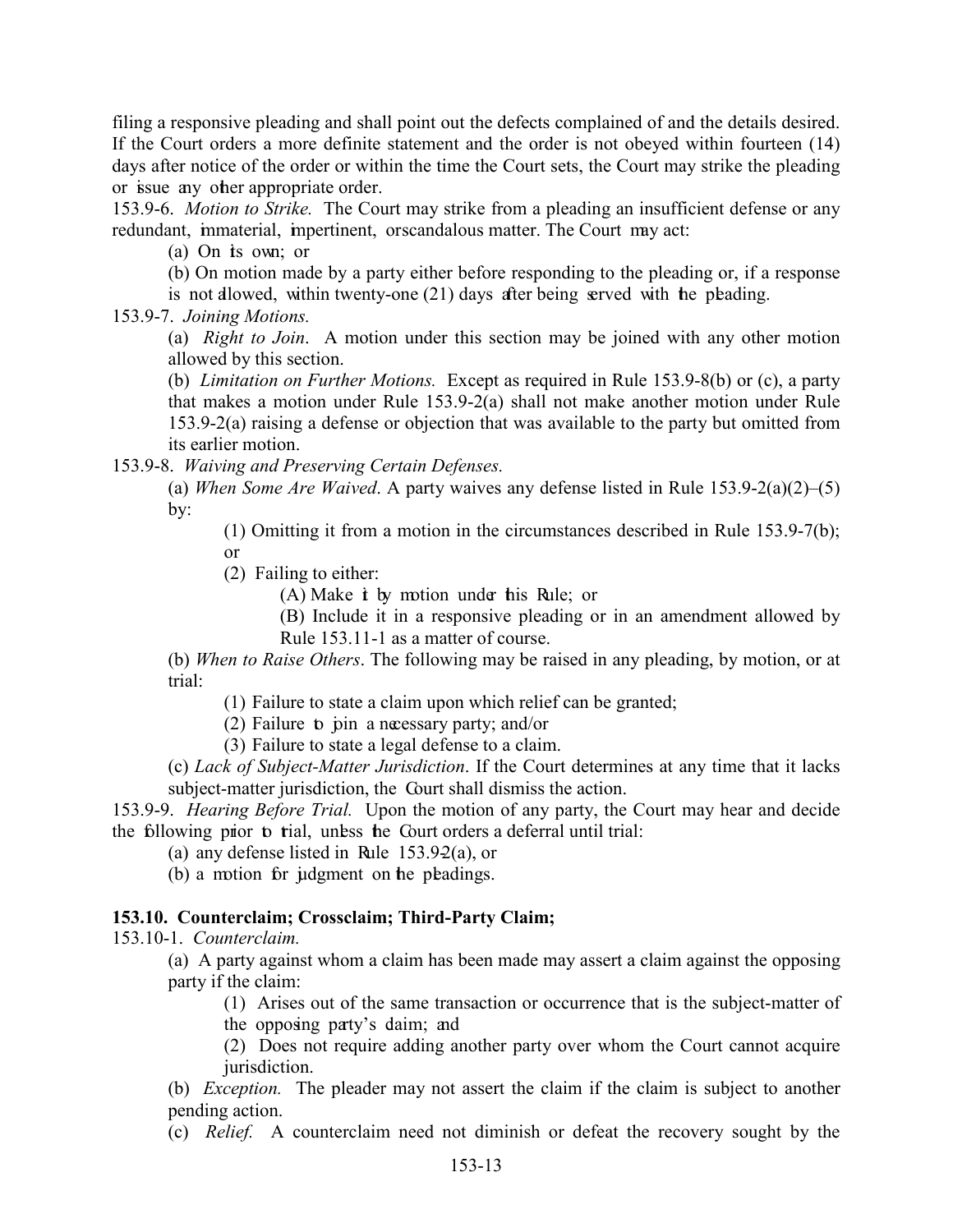opposing party. It may request relief that exceeds in amount or differs in kind from the relief sought by the opposing party.

153.10-2. *Crossclaim.* A party against whom a claim is made may assert a claim against a coparty if the claim arises out of the same transaction or occurrence that is the subject-matter of the original action or of a counterclaim.

153.10-3. *Third-Party Claim.* A party against whom a claim is made may assert against a thirdparty any claim arising out of the same transaction or occurrence, alleging that the third-party is liable for part or the entire claim of the opposing party. A party asserting a third-party claim shall, by motion, obtain the Court's leave if it files the third-party claim more than fourteen (14) days after serving its original answer. If any person or entity believes it should be included in a case, it may motion the Court to be joined as a third-party.

# <span id="page-14-0"></span>**153.11. Amended Pleadings**

153.11-1. *Amendments Before Trial*. A party may amend any pleading once within ten (10) days of the original filing, unless an answer has already been filed. If an answer has been filed, any amendments may only be made with the opposing party's written consent or with the Court's permission. The Court shall freely give permission when justice so requires.

(a) Unless the Court orders otherwise, any required response to an amended pleading shall be made within the time remaining to respond to the original pleading or within fourteen (14) days after service of the amended pleading, whichever is later.

153.11-2. *Amendments During and After Trial.*

(a) *Based on an Objection at Trial.* If, at trial, a party objects that evidence is not within the issues raised in the pleadings, the Court may permit the pleadings to be amended. The Court should freely permit an amendment when doing so will aid in presenting the merits and the objecting party fails to satisfy the Court that the evidence would prejudice that party's action or defense on the merits. The Court may grant a continuance to enable the objecting party to provide evidence to satisfy the Court that the evidence would prejudice their action or defense on the merits.

(b) *For Issues Tried by Consent.* When an issue not raised by the pleadings is tried by the parties' express or implied consent, it shall be treated in all respects as if raised in the pleadings. A party may move—at any time, even after judgment—to amend the pleadings to conform to the evidence and to raise an unpleaded issue. However, failure to amend shall not affect the outcome of **hat** issue.

# <span id="page-14-1"></span>**153.12. Pretrial Meeting and Filing**

153.12-1. *Purposes of a Pretrial Meeting.* 

*(a)* Upon written request of either party or the Court's own initiative, a pretrial meeting shall be scheduled directing the attorneys or advocates and any unrepresented parties to appear, for such purposes as:

(1) Expediting disposition of the action;

(2) Establishing early and continuing control so that the case will not be protracted because of lack of management;

(3) Discouraging wasteful pretrial activities;

(4) Improving the quality of the trial through more thorough preparation, including a discovery plan. A discovery plan shall state the parties' views and proposals on:

(A) what changes should be made in the timing, form, or requirement for disclosures under Rules 153.14-2 and 153.14-5, including a statement of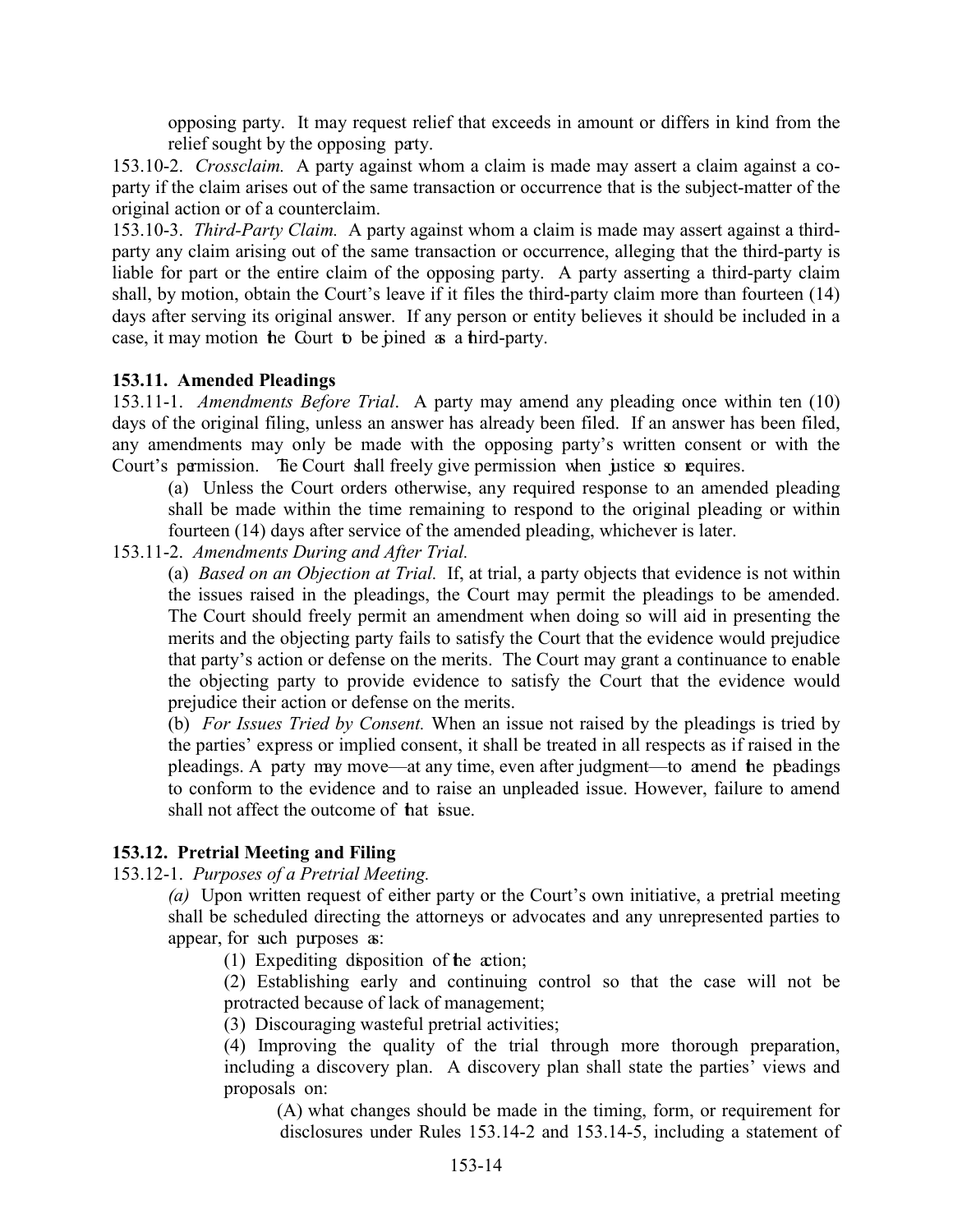when initial disclosures were made or will be made;

(B) the subjects on which discovery may be needed, when discovery should be completed, and whether discovery should be conducted in phases or be limited to or focused on paticular issues;

(C) any issues about disclosure or discovery of electronically stored information, including the form or forms in which  $\dot{\mathbf{t}}$  should be produced;

(D) any issues about claims of privilege or of protection as trialpreparation materials, including—if the parties agree on a procedure to assert these claims after production— whether to ask the Court to include their agreement in an order;

(E) what changes should be made in the limitations on discovery imposed under this Law or by local rule, and what other limitations should be imposed; and

(F) any other orders that the Court should issue under Rule 153.14-6 or under Rules  $153.12-1(c)$  and (e); and

(5) Facilitating settlement.

(A) If the parties request or agree to participate in peacemaking or mediation, the trial proceedings may be stayed up to forty-five (45) days in order for the parties to work towards reaching an acceptable solution. The Court shall appoint a peacemaker or mediator when necessary.

(B) If the parties are close to a resolution, but need more time, they may move the Court for an extension of the stay. The extension shall not exceed an additional thirty (30) days.

(b) *Parties' Responsibility*. In conferring, the parties shall consider the nature and basis of their claims and defenses and the possibilities for promptly settling or resolving the case; make or arrange for the disclosures required by Rules 153.14-2 and 153.14-5; discuss any issues about preserving discoverable information; develop a proposed discovery plan; and prepare a pretrial statement.

(1) The attorneys or advocates of record and all unrepresented parties that have appeared in the case shall be jointly responsible for arranging the meeting, for attempting in good faith to agree on the proposed discovery plan, preparing the pretrial statement, and for submitting to the Court within fourteen (14) days after the meeting a written report outlining the plan and the pretrial statement. The Court may order the parties, advocates or attorneys to attend the meeting in person. The pretrial statement shall contain the following:

(A) The uncontested facts deemed material;

(B) The uncontested issues of fact and law as the attorneys or advocates or unrepresented parties can agree are material or applicable;

(C) A separate statement by each party of other issues of fact or law which that party believes material;

(D) A list of the witnesses intended to be used by each party during the trial, other than those intended to be used solely for impeachment. No witnesses shall be used at the trial other than those listed, except to prevent injustice; and

(E) A list of the exhibits which each party intends to use at trial, other than those intended to be used solely for impeachment, specifying exhibits which the parties agree are admissible at trial. No exhibits shall be used during the trial other than those listed, except to prevent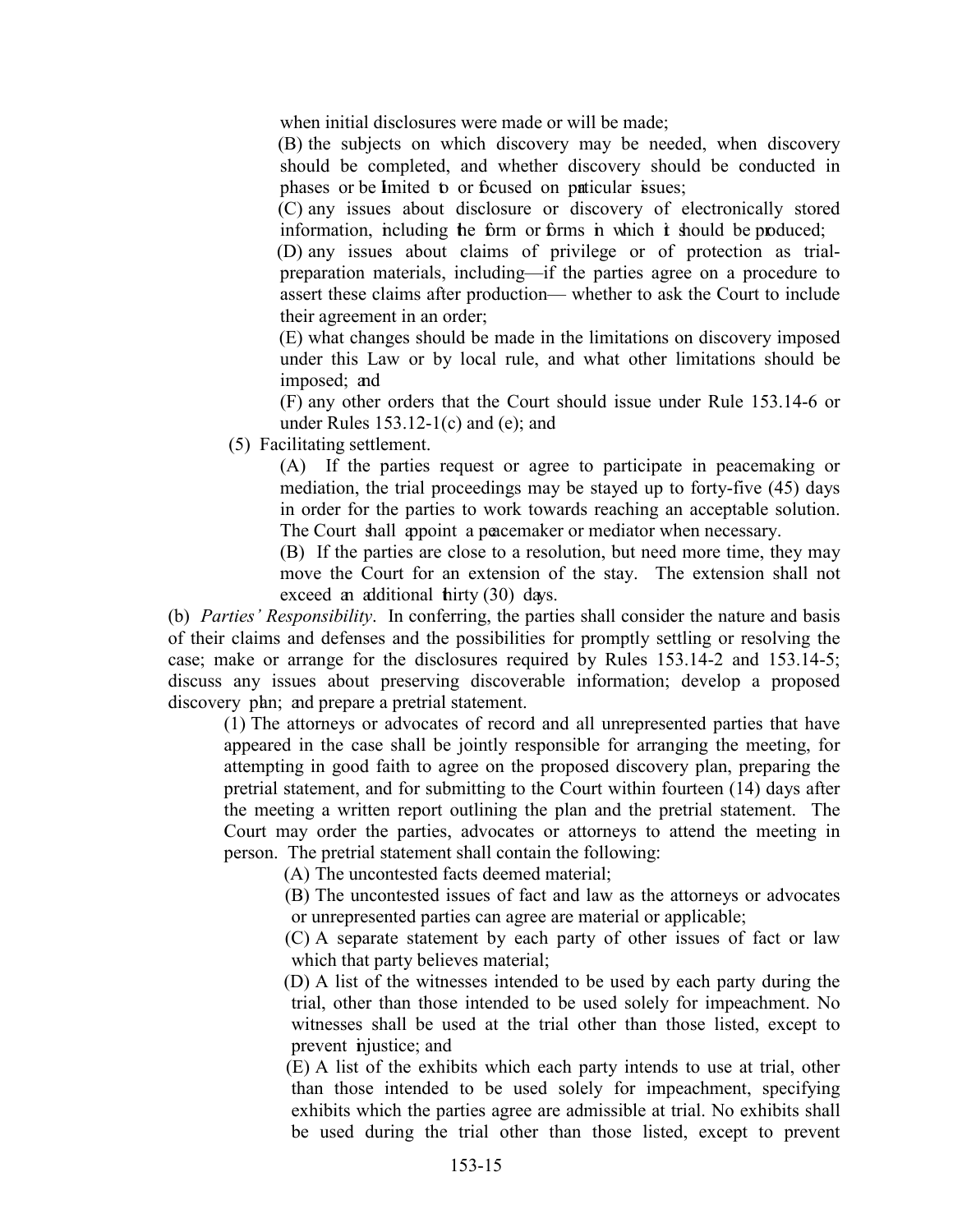injustice.

(c) During pretrial meetings, the Court may take appropriate action including, but not limited to:

(1) Any matters which will aid in the simplification, clarification, settlement or disposition of the case:

(2) Additional or deleted procedures to be followed at the hearing;

(3) Settlement discussions;

(4) The necessity or desirability of amending the pleadings;

(5) The appropriateness and timing of a summary judgment;

(6) The control and scheduling of discovery;

(7) The identification of witnesses and documents, the need and schedule for filing and exchanging of pretrial briefs, the dates for further pretrial meetings and trial;

(8) The disposition of pending motions;

(9) The need for adopting special procedures for managing potentially difficult or protracted actions that may involve complex issues, multiple parties, difficult legal questions, or unusual proof problems;

(10) Obtaining admissions and stipulations about facts and documents to avoid unnecessary proof, and ruling in advance on the admissibility of evidence; and

(11) Facilitating in other ways the just, speedy and inexpensive disposition of the action.

(d) Unless the Court orders otherwise, one (1) pretrial meeting shall be scheduled at least twenty-one  $(21)$  days prior to a formal hearing.

(1) Subsequent pretrial meetings may be scheduled at any time before trial, provided that, at least one (1) has taken place earlier than twenty-one (21) days before a formal hearing or other time set by the Court.

(2) The Court may, in its discretion, forgo pretrial meetings under his Rule.

(e) Scheduling Order. The Court shall issue a scheduling order as soon as practicable, but in any event within the earlier of sixty (60) days after any defendant has been served with the complaint or forty-five (45) days after any defendant has appeared. The scheduling order shall limit the time to join other parties, amend the pleadings, complete discovery and file motions. A schedule may be modified only for good cause and with the Court's consent. The scheduling order may include, but is not limited to:

(1) modifying the timing of disclosures under Rules  $153.14-2$  and  $153.14-5$ ;

(2) modifying the extent of discovery;

(3) providing for disclosure or discovery of electronically stored information;

- (4) any agreements the parties reach for asserting claims of privilege or of protection as trial preparation material after information is produced;
- (5) setting dates for pretrial meetings and for trial; and

(6) other appropriate matters.

# 153.12-2. *Pretrial Filing Procedure*

(a) *Submission of Documents.* Parties shall submit all documents including, but not limited to, proposed exhibits and other evidence (or copies) that a party plans to use at trial for the Court to review not less than two  $Q$ ) days prior to a scheduled hearing.

(1) Documents submitted after this time or at the time of the hearing shall only be admitted if the Court determined hat:

(A) The documentation has a direct impact upon the outcome of the hearing;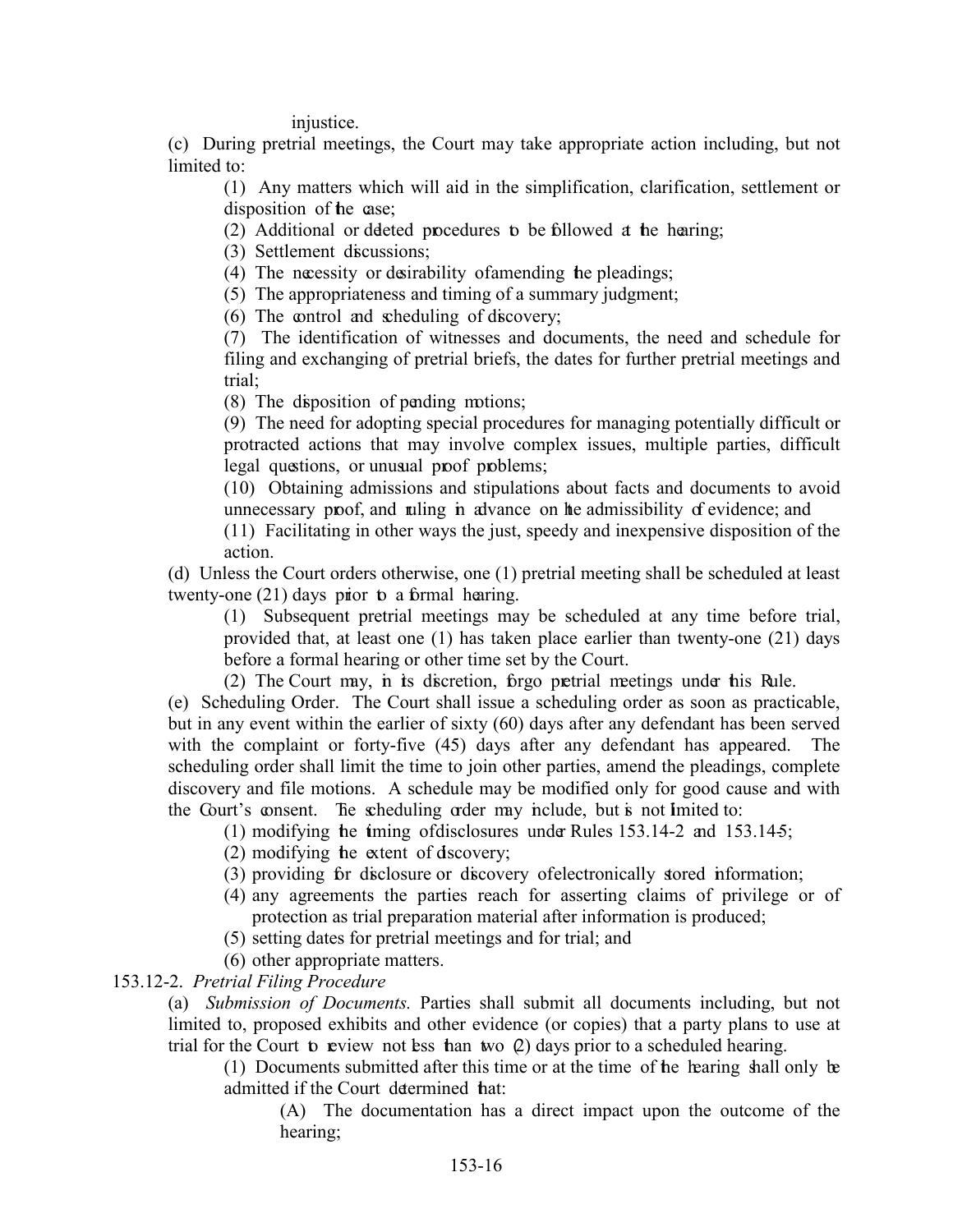- (B) Is admissible under this Law or the Rules of Evidence; and
- $(C)$  Good cause is shown as to why the submission is untimely.

153.12-3. *Pretrial Orders*. After any meeting under this Rule, the Court shall issue an order reciting the action taken. This order controls the course of the action unless the Court modifies it. 153.12-4. *Final Pretrial Meeting and Orders*. The Court may hold a final pretrial meeting to formulate a trial plan, including a plan to facilitate the admission of evidence. The meeting shall be held as close to the start of trial as is reasonable, and shall be attended by at least one (1) attorney or advocate who shall conduct the trial for each party and by any unrepresented party. The Court may modify the order issued after a final pretrial meeting only to prevent manifest injustice.

153.12-5. *Sanctions.*

(a) *In General.* On motion or on its own, the Court may issue any just orders, including those authorized by Rule  $153.20-2(b)(1)$ , if a party or its attorney or advocate:

(1) Fails to appear at a scheduling  $\alpha$  other pretrial meeting;

(2) Is substantially unprepared to participate—or does not participate in good faith—in the meeting; or

(3) Fails to obey a scheduling or other pretrial order.

(b) *Imposing Fees and Costs.* Instead of or in addition to any other sanction, the Court shall order the party, its attorney or advocate, or all to pay the reasonable expenses including attorney's fees—incurred because of any noncompliance with this Rule, unless the noncompliance was substantially justified or other circumstances make an award of expenses unjust.

#### <span id="page-17-0"></span>**153.13. Substitution of Parties**

153.13-1. *Death of a Party.*

(a) *Substitution if the Claim Is Not Extinguished.* If a party dies and the claim is not extinguished, the Court may order substitution of the proper party. A motion for substitution may be made by any party or by the decedent's successor or representative. If the motion is not made within ninety (90) days after service, to the Court and all other parties, of a statement noting the death, the action by or against the decedent shall be dismissed.

(b) *Continuation Among the Remaining Parties.* After a party's death, if the right sought to be enforced survives only to or against the remaining parties, the action shall not abate, but proceeds in favor of or against the remaining parties. The death shall be noted on the record.

(c) *Service.* A motion to substitute, together with a notice of hearing, shall be served on the parties. A statement noting death shall be served in the same manner.

153.13-2. *Incompetency*. If a party becomes incompetent, the Court may, on its own or on motion, permit the action to be continued by or against the party's representative.

153.13-3. *Transfer of Interest*. If an interest is transferred, the action may be continued by or against the original party unless the Court, on motion, orders the transferee to be substituted in the action or pined with the original party.

#### <span id="page-17-1"></span>**153.14. Discovery**

153.14-1. *Scope.* Unless otherwise limited by Court order, the scope of discovery is as follows:

(a) Parties may obtain discovery regarding any nonprivileged matter that is relevant to any party's claim or defense—including the existence, description, nature, custody, condition, and location of any documents or other tangible things and the identity and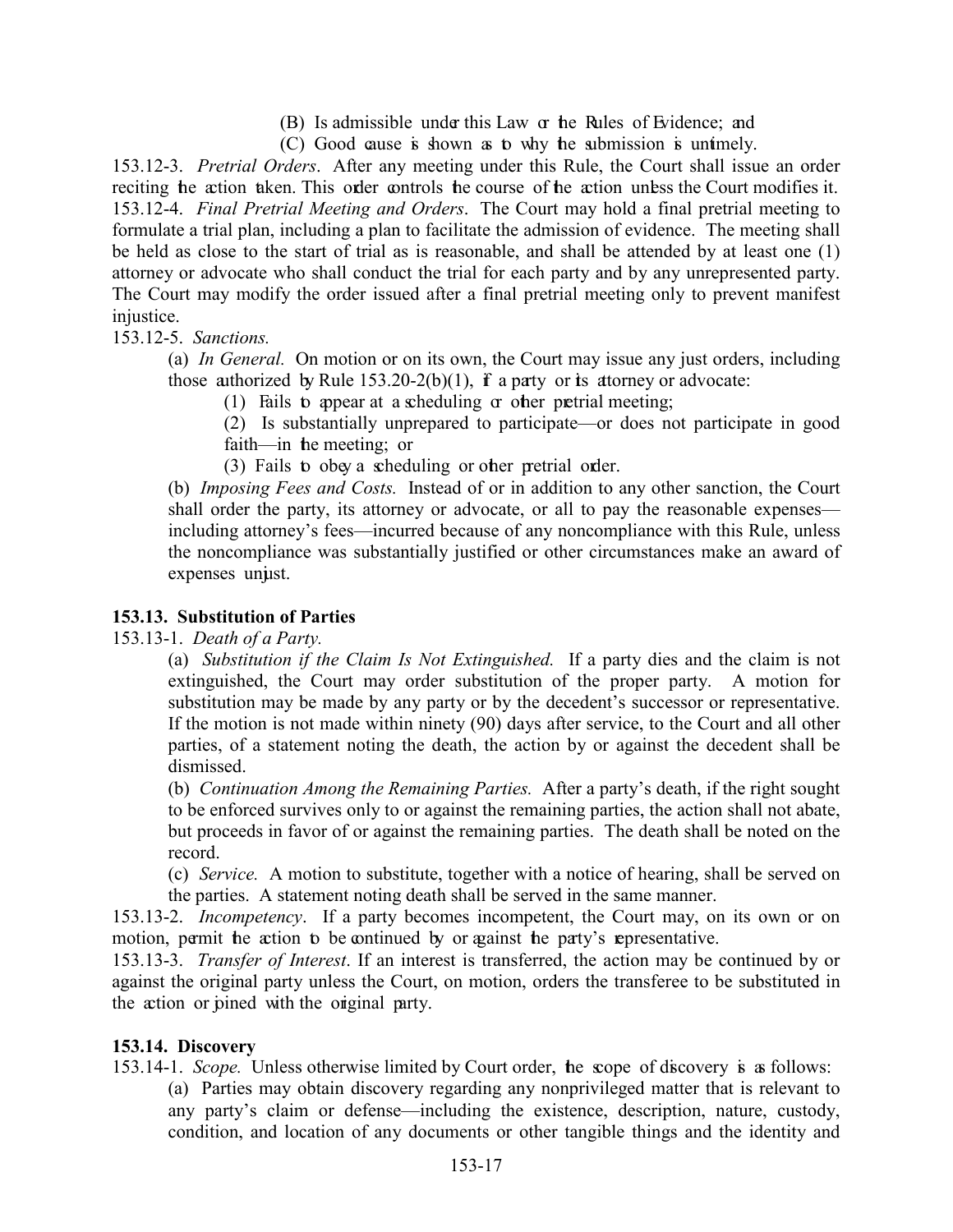location of persons who know of any discoverable matter.

(b) For good cause, the Court may order discovery of any matter relevant to the subject matter involved in the action. Relevant information need not be admissible at the trial if the discovery appears reasonably calculated to lead to the discovery of admissible evidence. All discovery is subject to the limitations imposed by Rule 153.14-3.

153.14-2. *Required Disclosures.* A party shall, without awaiting a discovery request, provide to the other parties:

(a) The name and, if known, the address and telephone number of each individual likely to have discoverable information along with the subjects of that information that the disclosing party may use to support its claims or defenses, unless the use would be solely for impeachment;

(b) A copy or a description by category and location—of all documents, electronically stored information, and tangible things that the disclosing party has in its possession, custody, or control and may use to support its claims or defenses, unless the use would be solely for impeachment;

(c) A computation of each category of damages claimed by the disclosing party;

(d) For inspection and copying as under Rule 153.17, any insurance agreement under which an insurance business may be liable to satisfy all or part of a possible judgment in the action or to indemnify or reimburse for payments made to satisfy the judgment.

(e) *Exceptions.* Required disclosures under this section may be excused, at the Courts discretion, in a Family Court case.

153.14-3. *Limitations.* On motion or on its own, the Court shall limit the frequency or extent of discovery otherwise allowed by this Law if it determines that:

(a) The discovery sought is unreasonably cumulative or duplicative, or can be obtained from some other source that is more convenient, less burdensome, or less expensive; or

(b) The party seeking discovery has had ample opportunity to obtain the information by discovery in the action; or

(c) The burden or expense of the proposed discovery outweighs its likely benefit, considering the needs of the case, the amount in controversy, the parties' resources, the importance of the issues at stake in the action, and the importance of the discovery in resolving the issues.

153.14-4. *Time for Required Disclosures.* A party shall make the required disclosures at the parties' Rule 153.12 petrial meeting unless a different time is set by the Court.

153.14-5. *Required Pretrial Disclosures*.

- (a) In addition to the disclosures required by Rule 153.14-2, a party shall provide to the other parties and promptly file the following information about the evidence that it may present at trial other than solely for impeachment:
	- (1) the name and, if not previously provided, the address and telephone number of each witness—separately identifying those the party expects to present and those it may call if the need arises;
	- (2) the designation of those witnesses whose testimony the party expects to present by deposition and, if not taken stenographically, a transcript of the pertinent parts of the deposition; and
	- (3) an identification of each document or other exhibit, including summaries of other evidence—separately identifying those items the party expects to offer and hose *i* may offer if the need arises.
- (b) *Time for Required Pretrial Disclosures; Objections.* Unless the Court orders otherwise, these disclosures shall be made at least 30 (thirty) days before trial.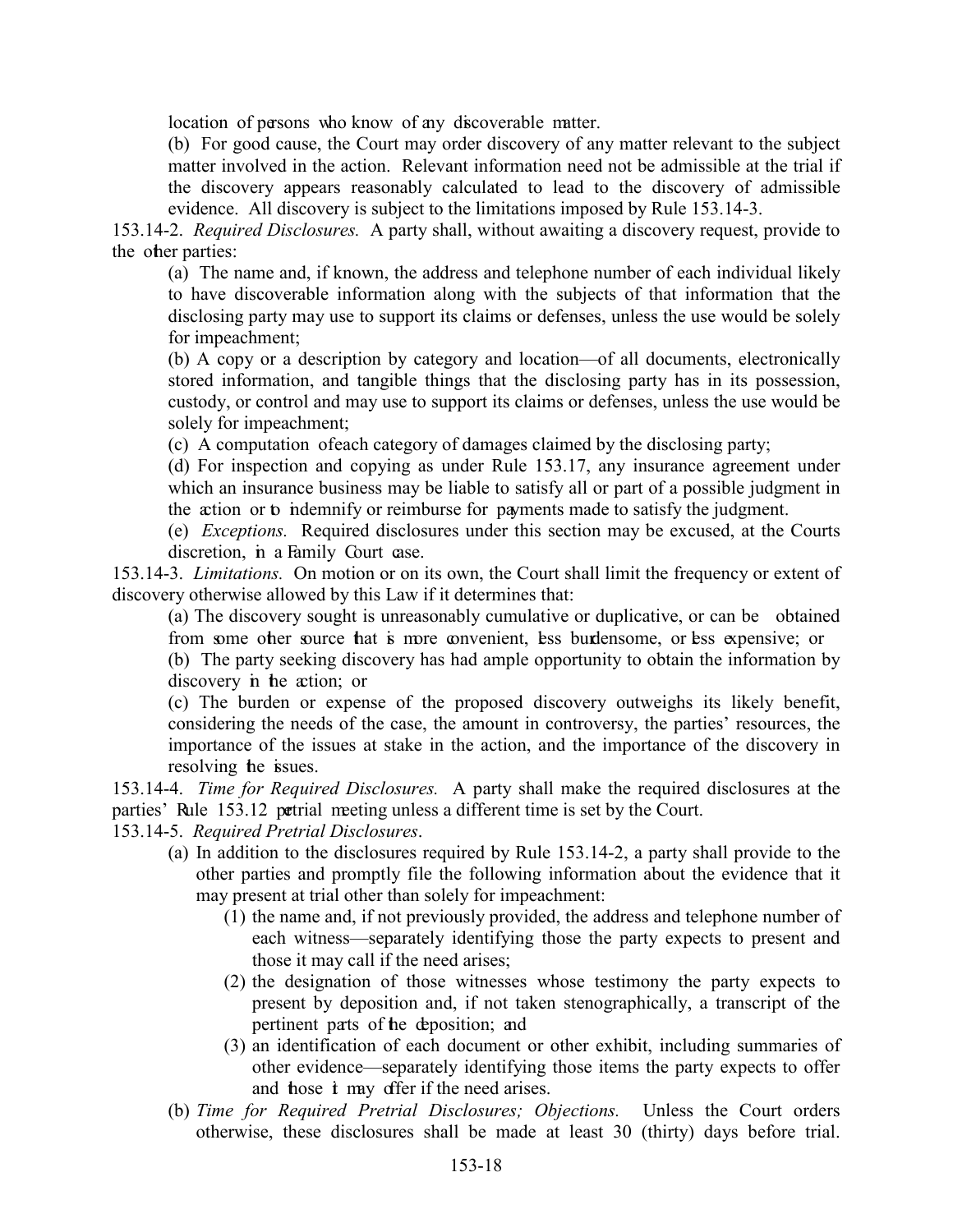Within fourteen (14) days after they are made, unless the Court sets a different time, a party may serve and promptly file a list of the following objections: any objections to the use of a deposition designated by another party under Rule  $153.14-5(a)(2)$  and any objection, together with the grounds for it, that may be made to the admissibility of materials identified under Rule  $153.14-5(a)(3)$ . An objection not so made—except for one under Oneida Judiciary Rules of Evidence, Rules 155.7-2 or 155.7-3—is waived unless excused by the Court for good cause.

153.14-6. *Protective Order.* A party or any person or entity from which discovery is sought may move for a protective order from the Court. The motion shall include a certification that the movant has in good faith conferred or attempted to confer with the other parties, persons or entities in an effort to resolve the issue without Court action. The Court may issue an order to protect a party or person from annoyance, embarrassment, oppression, or undue burden or expense, including one $(1)$  or more of the following:

(a) Forbidding the disclosure or discovery;

(b) Specifying terms, including time and place, for the disclosure or discovery;

(c) Prescribing a discovery method other than the one selected by the party seeking discovery;

(d) Forbidding inquiry into certain matters, or limiting the scope of disclosure, or discovery to certain matters;

(e) Designating the persons who may be present while the discovery is conducted;

(f) Requiring hat a deposition be sealed and opened only on Gurt order;

(g) Requiring that the parties simultaneously file specified documents or information in sealed envelopes, to be opened as the Court directs;

(h) Redacting sensitive documents; or

(i) Any other order necessary to ensure discovery is conducted fairly.

153.14-7. *Supplementing Disclosures and Responses.* A party or person who has made a disclosure or who has responded to an interrogatory, request for production, or request for admission, shall supplement or correct its disclosure or response:

(a) In a timely manner if the party learns that in some material respect the disclosure or response is incomplete or incorrect, and if the additional or corrective information has not otherwise been made known to the other parties during the discovery process or in writing; or

(b) As ordered by the Court.

153.14-8. *Signature Required; Effect of Signature.* 

(a) Every disclosure under Rule 153.14-2 and 153.14-5 and every discovery request, response, or objection shall be signed by at least one (1) attorney or advocate of record in the attorney's or advocate's own name—or by the party personally, if unrepresented and shall state the signer's address and telephone number. By signing, an attorney, advocate or party certifies that to the best of the person's knowledge, information, and belief formed after a reasonable inquiry that:

(1) With respect to a disclosure, it is complete and correct as of the time it is made; and

(2) With respect to a discovery request, response, or objection,  $\dot{\mathbf{t}}$  is:

(A) Consistent with this Law and warranted by existing law or by a nonfrivolous argument for extending, modifying, or reversing existing law, or for establishing new law;

(B) Not used for any improper purpose, such as to harass, cause unnecessary delay, or needlessly increase the cost of litigation; and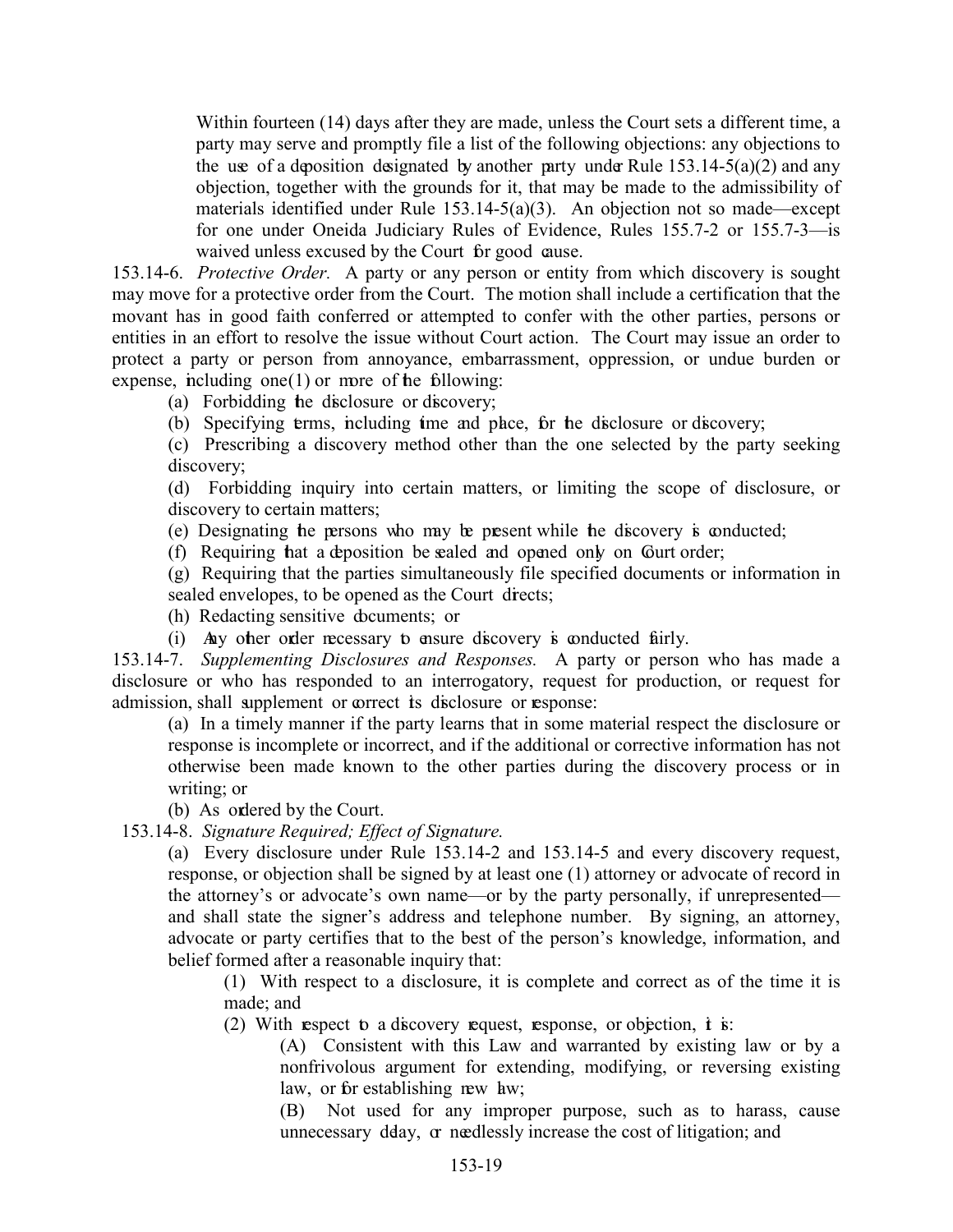(C) Neither unreasonable nor unduly burdensome or expensive, considering the needs of the case, prior discovery in the case, the amount in controversy, and the importance of the issues at stake in the action.

(b) *Failure to Sign.* Other parties have no duty to act on an unsigned disclosure, request, response, or objection until it is signed, and the Court shall strike it unless a signature is promptly supplied after the omission is called to the attorney's, advocate's or party's attention.

153.14-9. *Failure to Disclose*. If a party fails to respond or appear for discovery under this Rule, the opposing party may move for an order to compel the defaulting party to perform. The Court may award costs to the non-defaulting party.

(a) If a party fails to perform after being ordered to do so by the Court, the Court may order any sanction under Rule 153.20-2(b)(1).

153.14-10. *Information Produced.* If information produced in discovery is subject to a claim of privilege or of protection as trial-preparation material, the party making the claim may notify any party that received the information of the claim and the basis for it. After being notified, a party:

(a) Shall promptly return, sequester, or destroy the specified information and any copies it has;

(b) Shall not use or disclose the information until the claim is resolved;

(c) Shall take reasonable steps to retrieve the information if the party disclosed it before being notified; and

(d) May promptly present the information to the Court under seal for a determination of the daim. The producing party shall preserve the information until the claim is resolved.

# <span id="page-20-0"></span>**153.15. Depositions**

153.15-1. *Generally.* All depositions shall be taken under oath or under penalty of perjury before a person authorized to administer oaths or a person appointed by the Court to administer oaths and take testimony.

(a) *When a Deposition May Be Taken.* A party may, by oral and/or written questions, depose any person, including a party, at any time if consented to orally or in writing by such person being deposed, or during the time set during the pretrial meeting under Rule  $153.12 - 1(a)$ .

(b) *Notice.* A party who wants to depose a person shall give reasonable written notice to every other party. The notice shall state the time and place of the deposition and, if known, the deponent's name and address.

(1) Not less than  $\text{ten}(10)$  days' notice shall be given, if deposing an adverse party or non-party witness.

(c) *Service; Required Notice.* 

(1) A party who wants to depose a person by written questions shall serve such questions on very other party.

(2) Any questions to the deponent from other parties shall be served on all parties as follows: cross-questions, within seven (7) days after being served with the notice and direct questions; redirect questions, within seven (7) days after being served with cross-questions; and recross-questions, within seven (7) days after being served with redirect questions. The Court may, for good cause, extend or shorten these times.

(d) *Producing Documents.* If a subpoena requiring production of documents is to be served on the deponent, the materials designated for production shall be listed in the notice or in an attachment.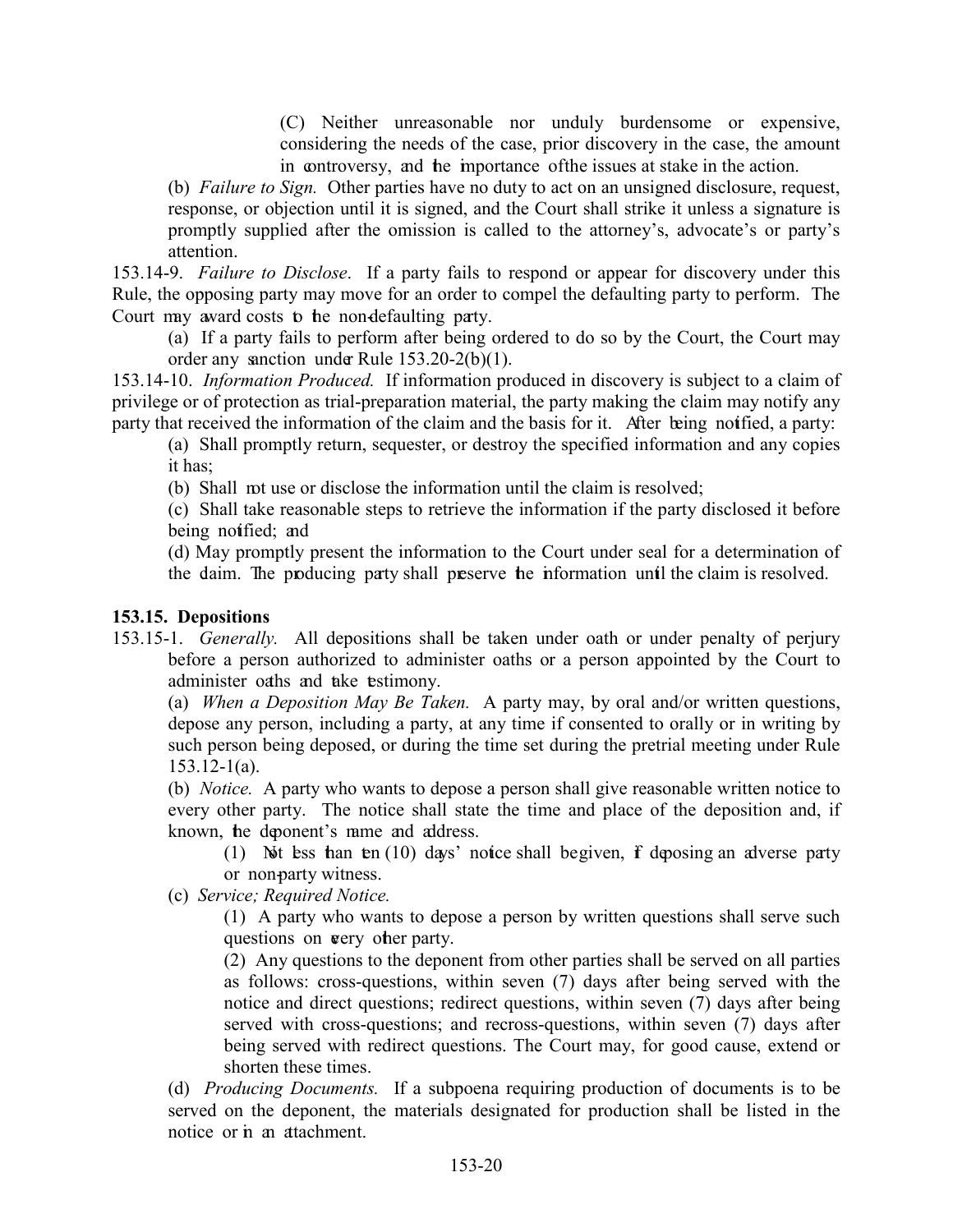(e) *Transcripts.* A transcript of the deposition shall be made and shall be available for use by the parties and the Court. The deposing party bears the cost of recording. Each party shall bear its own cost of obtaining transcripts.

(f) *Objections.* An objection at the time of the examination—whether to evidence, to a party's conduct, to the manner of taking the deposition, or to any other aspect of the deposition—shall be noted on the record, but the examination shall still proceed; the testimony is taken subject to any objection. An objection shall be stated concisely in a nonargumentative and nonsuggestive manner. A person may instruct a deponent not to answer only when necessary to preserve a privilege or to enforce a limitation ordered by the Court.

(g) *Duration.* Unless otherwise stipulated or ordered by the Court, a deposition shall be limited to two (2) days, with questioning occurring for up  $\phi$  seven (7) hours per day.

153.15-2. *Sanction.* The Court may impose an appropriate sanction—including the reasonable expenses and attorney's fees incurred by any party—on a person who impedes, delays, or frustrates the fair examination of the deponent.

153.15-3. *Motion to Terminate or Limit.*

(a) *Grounds.* At any time during a deposition, the deponent or a party may move to terminate or limit it on the ground that it is being conducted in bad faith or in a manner that unreasonably annoys, embarrasses, or oppresses the deponent or party. If the objecting deponent or party so demands, the deposition shall be suspended for the time necessary to obtain an order.

(b) *Order.* The Court may order that the deposition be terminated or may limit its scope and manner as provided in Rule 153.14-6. If terminated, the deposition may be resumed only by order of the Court.

# <span id="page-21-0"></span>**153.16. Interrogatories**

# 153.16-1. *In General.*

(a) Unless otherwise stipulated or ordered by the Court, a party may serve on any other party no more than twenty-five (25) written interrogatories. Parties shall not evade this limitation through the device of joining as "subparts" questions that seek information about separate subjects. However, a question asking about communications of a particular type shall be treated as a single interrogatory even though it requests that the time, place, persons present, and contents be stated separately for each such communication. Leave to serve additional interrogatories may be granted to the extent consistent with Rule 153.143. (b) An interrogatory may relate to any matter that may be inquired into under Rule 153.14-1. An interrogatory is not objectionable merely because it asks for an opinion or contention that relates to fact or the application of law to fact, but the Court may order that the interrogatory need not be answered until designated discovery is complete, or until a pretrial meeting or some other time.

153.16-2. *Answers and Objections.*

(a) *Responding Party.* The interrogatories shall be answered by the party to whom they are directed.

(b) *Time to Respond.* The responding party shall serve its answers and any objections within twenty (20) days after being served with the interrogatories. A shorter or longer time may be ordered by the Court.

(c) *Answering Each Interrogatory.* Each interrogatory shall, to the extent it is not objected to, be answered separately and fully in writing under oath or penalty of perjury.

(d) *Objections.* The grounds for objecting to an interrogatory shall be stated with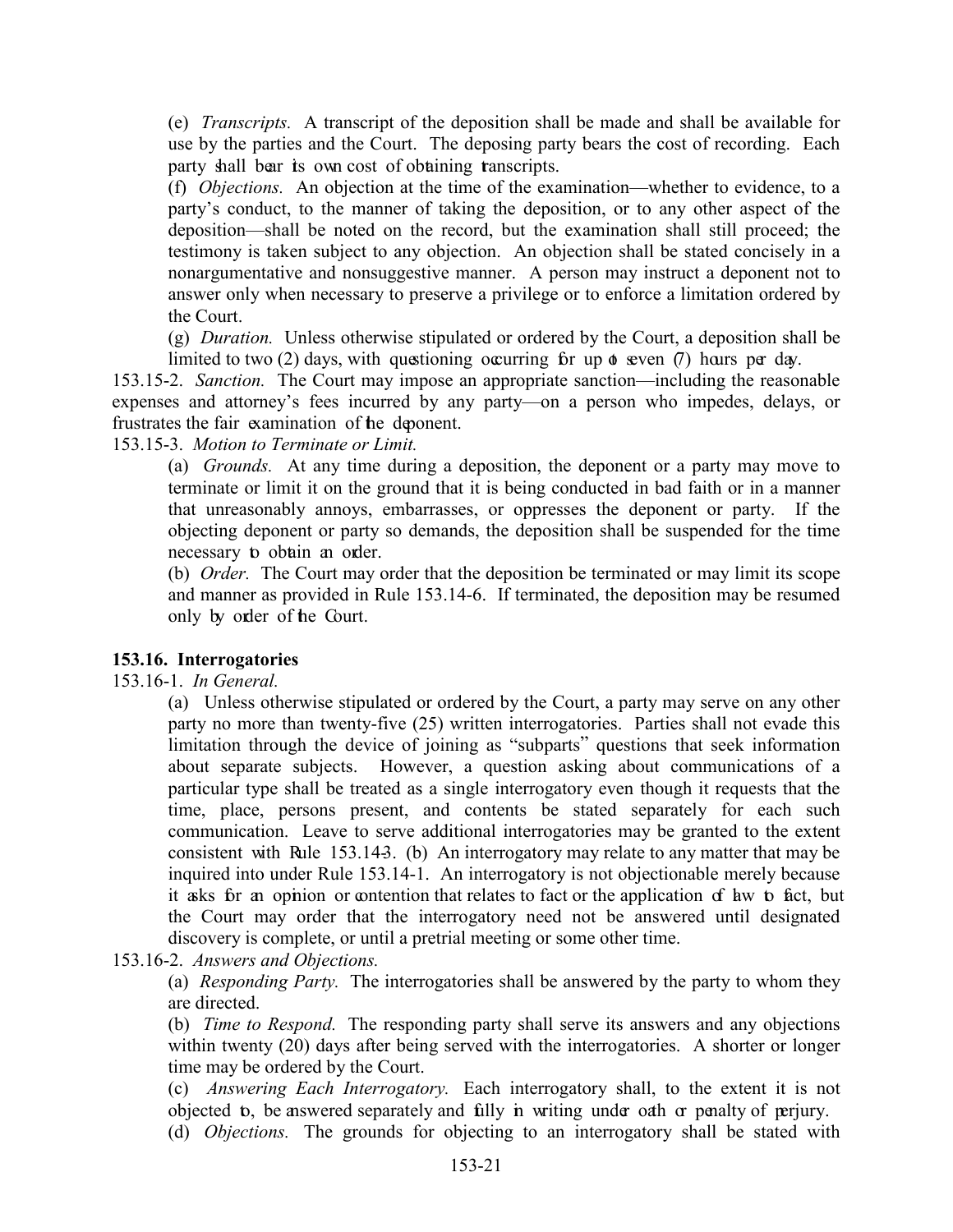specificity. Any ground not stated in a timely objection is waived unless the Court, for good cause, excuses the failure.

(e) *Signature.* The person who makes the answers shall sign them, and the person who objects shall sign any objections.

<span id="page-22-0"></span>**153.17. Producing Documents, Electronically Stored Information, and Tangible Things, or Entering onto Land, for Inspection and Other Purposes** 

153.17-1. *In General*. A party may serve on any other party a request within the scope of Rule 153.14:

(a) To produce and permit the requesting party or its representative to inspect, copy, test, or sample the following tems in the responding party's possession, austody, or control:

(1) Any designated documents or electronically stored information—including writings, drawings, graphs, charts, photographs, sound recordings, images, and other data or data compilations—stored in any medium from which information can be obtained either directly or, if necessary, after translation by the responding party into a reasonably usable form; or

(2) Any designated tangible things.

(b) To permit entry onto designated land or other property possessed or controlled by the responding party, so that the requesting party or representative may inspect, measure, survey, photograph, record, test, or sample the property or any designated object or operation thereon.

153.17-2. *Procedure*.

(a) *Contents of the Request.* The request:

(1) Shall describe with reasonable particularity each item or category of items to be inspected;

(2) Shall specify a reasonable time, place, and manner for the inspection and for performing the related acts; and

(3) May specify the form or forms in which electronically stored information is to be produced.

(b) *Responses and Objections.*

(1) *Time to Respond.* The party to whom the request is directed shall respond in writing within ten (10) days after being served. A shorter or longer time may be ordered by the Court.

(2) *Responding to Each Item.* For each item or category, the response shall either state that inspection and related activities shall be permitted as requested or state an objection to the request, including the reasons.

(3) *Objections.* An objection to part of a request shall specify the part and permit inspection of the rest.

(4) *Responding to a Request for Production of Electronically Stored Information.* The response may state an objection to a requested form for producing electronically stored information. If the responding party objects to a requested form—or if no form was specified in the request—the party shall state the form or forms *i* intends to use.

(5) *Producing the Documents or Electronically Stored Information.* Unless otherwise stipulated or ordered by the Court, these procedures apply to producing documents or dectronically stored information:

(A) A party shall produce documents as they are kept in the usual course of business or shall organize and label them to correspond to the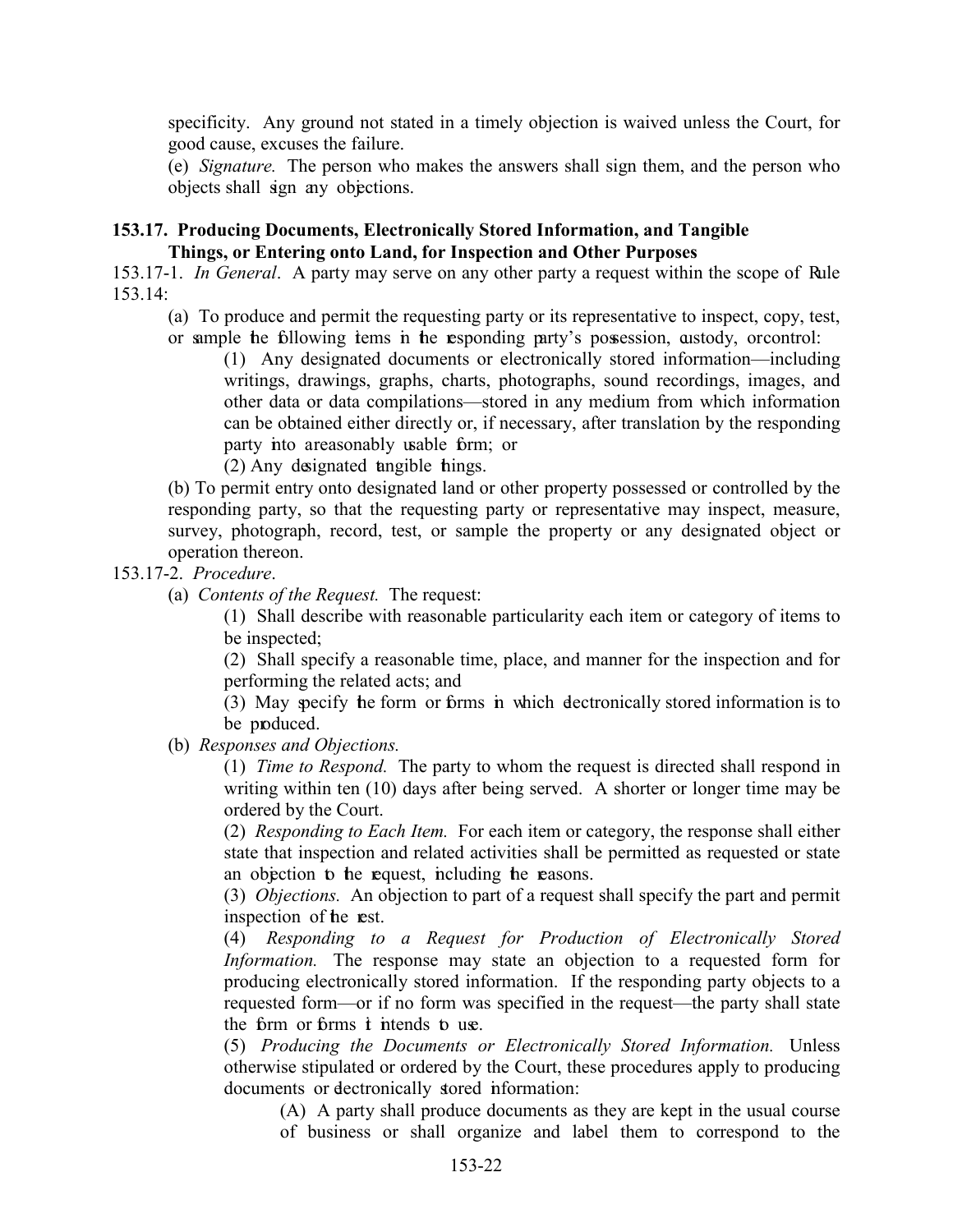categories in the request;

(B) If a request does not specify a form for producing electronically stored information, a party shall produce it in a form or forms in which it is ordinarily maintained or in a reasonably usable form or forms; and

(C) A party need not produce the same electronically stored information in more than one  $(1)$  form.

153.17-3. *Nonparties*. A nonparty may be compelled to produce documents and tangible things or to permit an inspection in accordance with this section.

#### **153.18. Physical and Mental Examinations**

153.18-1. *Order for an Examination.* 

(a) *In General.* The Court where the action is pending may order a party who's mental or physical condition—including blood group—is in controversy to submit to a physical or mental examination by a suitably licensed or certified examiner. The Court has the same authority to order a party to produce for examination a person who is in its custody or under its legal control.

(b) *Motion and Notice; Contents of the Order.* The order:

(1) May be made only on motion for good cause and on notice to all parties and the person to be examined; and

(2) Shall, unless the Court orders otherwise, specify the time, place, manner, conditions, and scope of the examination, as well as the person or persons who shall perform it.

153.18-2. *Examiner's Report.* 

(a) *Request by the Party or Person Examined.* The party who moved for the examination shall, on request, deliver to the requester a copy of the examiner's report, together with like reports of all earlier examinations of the same condition. The request may be made by the party against whom the examination order was issued or by the person examined.

(b) *Contents.* The examiner's report shall be in writing and shall set out in detail the examiner's findings, including diagnoses, conclusions, and the results of any tests.

(c) *Request by the Moving Party.* After delivering the reports, the party who moved for the examination may request—and is entitled to receive—from the party against whom the examination order was issued like reports of all earlier or later examinations of the same condition. But those reports need not be delivered by the party with custody or control of the person examined  $\bf{f}$  the party shows that  $\bf{i}$  could not obtain them.

(d) *Waiver of Privilege.* By requesting and obtaining the examiner's report, or by deposing the examiner, the party examined waives any privilege it may have—in that action or any other action involving the same controversy—concerning testimony about all examinations of the same condition.

(e) *Failure to Deliver a Report.* The Court on motion may order—on just terms—that a party deliver the report of an examination. If the report is not provided, the Court may exclude the examiner's testimony at trial.

(f) *Scope.* This section applies also to an examination made by the parties' agreement, unless the agreement states otherwise. This section shall not preclude obtaining an examiner's report or deposing an examiner under other Rules.

(g) *Exception.* The Court may, in its discretion, limit or amend the requirements under this section.

153.18-3. *Cost of Examination*. The requesting party shall be responsible for the costs of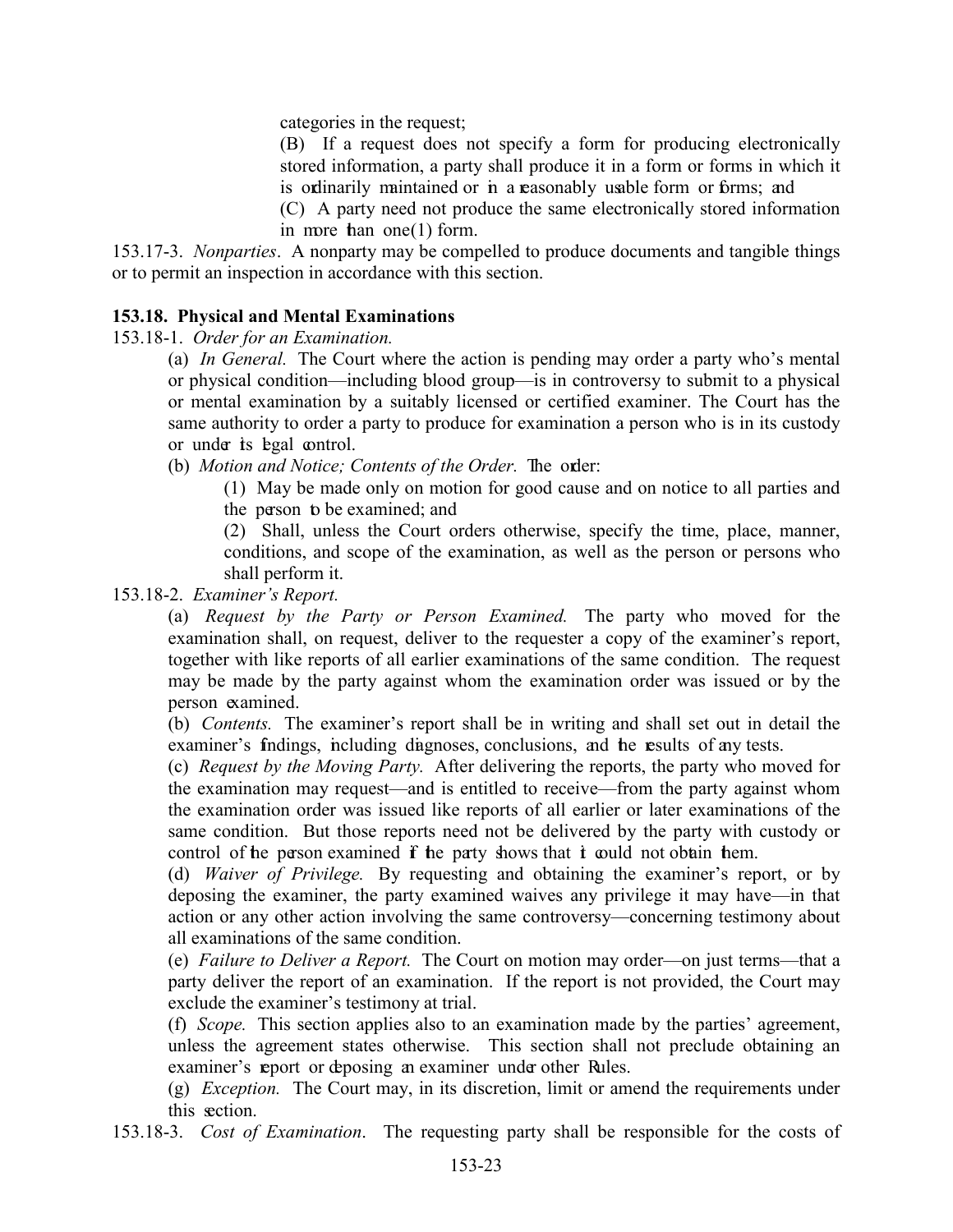an examination, unless the Court orders otherwise.

# <span id="page-24-0"></span>**153.19. Requests for Admission**

153.19-1. *Scope and Procedure*.

(a) *Scope*. A party may serve on any other party a written request to admit, for purposes of the pending action only, the truth of any matters within the scope of Rule 153.14-1 relating to:

(1) Facts, the application of law to fact, or opinions about either; and

(2) The genuineness of any described documents.

(b) *Time to Respond; Effect of Not Responding*. A matter is admitted unless, within ten (10) days after being served, the party to whom the request is directed serves on the requesting party a written answer or objection addressed to the matter and signed by the party under oath or penalty of perjury. A shorter or longer time for responding may be ordered by the Court.

(c) *Answer*. If a matter is not admitted, the answer shall specifically deny it or state in detail why the answering party cannot truthfully admit or deny it. A denial shall fairly respond to the substance of the matter; and when good faith requires that a party qualify an answer or deny only a part of a matter, the answer shall specify the part admitted and qualify or deny the rest. The answering party may assert lack of knowledge or information as a reason for failing to admit or deny only if the party states that it has made reasonable inquiry and that the information it knows or can readily obtain is insufficient to enable it to admit or deny.

(d) *Objections.* The grounds for objecting to a request shall be stated. A party shall not object solely on the ground that the request presents a genuine issue for trial.

(e) *Motion Regarding the Sufficiency of an Answer or Objection.* The requesting party may move to determine the sufficiency of an answer or objection. Unless the Court finds an objection justified, it shall order that an answer be served. On finding that an answer does not comply with this Rule, the Court may order either that the matter is admitted or that an amended answer be served. The Court may defer its final decision until a pretrial meeting or a specified time before trial. Rule 153.20-1(e) applies to an award of expenses.

153.19-2. *Effects of an Admission, Withdrawing or Amending it.* A matter admitted under this Rule shall be conclusively established unless the Court, on motion, permits the admission to be withdrawn or amended. The Court may permit withdrawal or amendment if it would promote the presentation of the merits of the action and if the Court is not persuaded that it would prejudice the requesting party in maintaining or defending the action on the merits. An admission under this Rule is not an admission for any other purpose and shall not be used against the party in any other proceeding.

#### <span id="page-24-1"></span>**153.20. Failure to Make Disclosures or to Cooperate in Discovery; Sanctions**

153.20-1. *Motion for an Order Compelling Disclosure or Discovery.* 

(a) *In General.* On notice to other parties and all affected persons, a party may move for an order compelling disclosure or discovery. The motion shall include a certification that the movant has in good faith conferred or attempted to confer with the person or party failing to make disclosure or discovery in an effort to obtain it without Court action.

(b) *Appropriate Court.* A motion for an order to a party or nonparty shall be made in the Court where the action is pending.

(c) *Specific Motions.*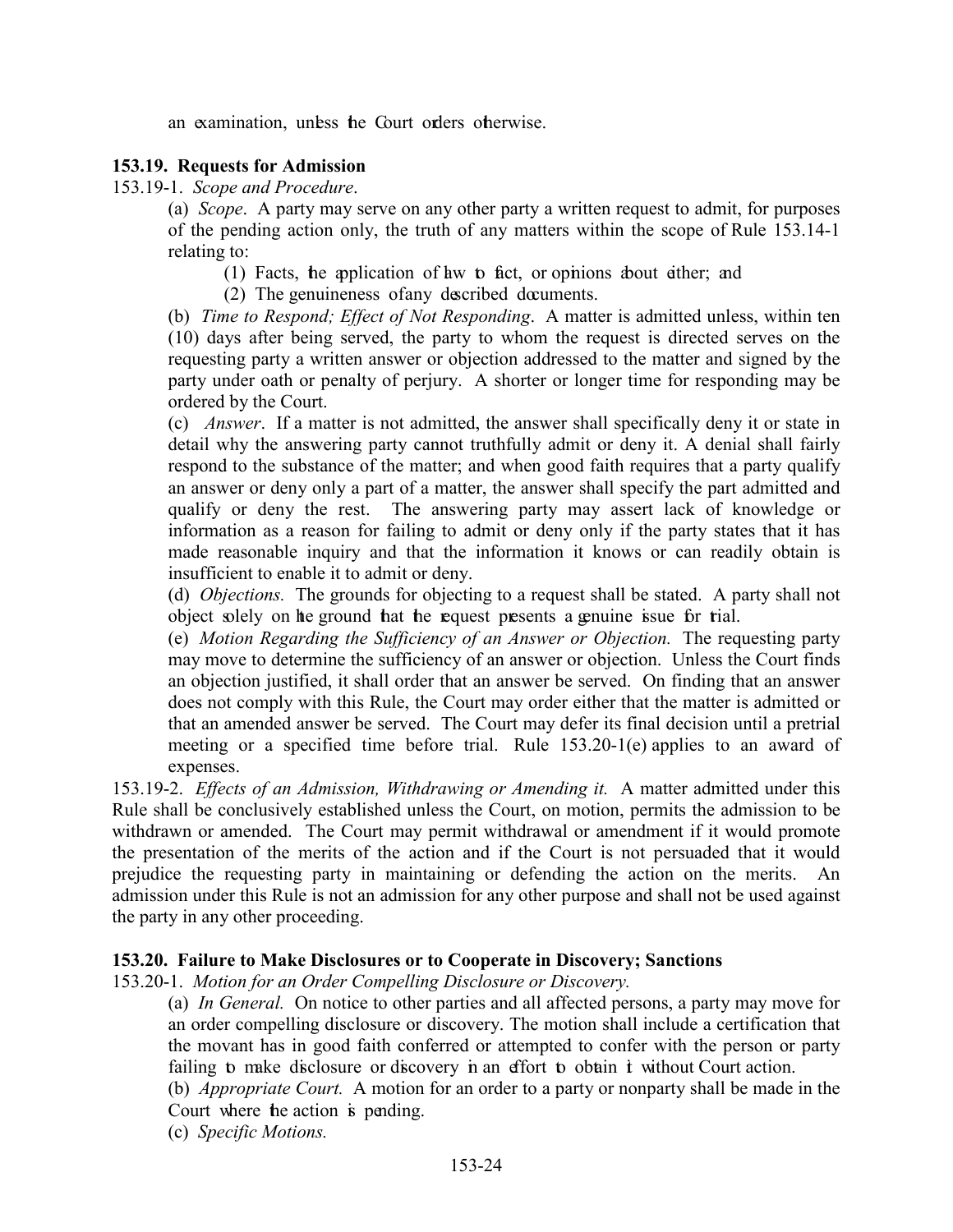(1) *To Compel Disclosure.* If a party fails to make a disclosure required by Rule 153.14-2 or 153.14-5, any other party may move to compel disclosure and for appropriate sanctions.

(2) *To Compel a Discovery Response.* A party seeking discovery may move for an order compelling an answer, designation, production, or inspection. This motion may be made if:

(A) A deponent fails to answer a question asked under Rule 153.15;

(B) A party fails to answer an interrogatory submitted under Rule 153.16; or

(C) A party fails to respond that inspection will be permitted—or fails to permit inspection—as requested under Rule 153.17.

(3) *Related to a Deposition.* When taking an oral deposition, the party asking a question may complete or adjourn the examination before moving for an order.

(d) *Evasive or Incomplete Disclosure, Answer, or Response.* For purposes of this section, an evasive or incomplete disclosure, answer, or response shall be treated as a failure to disclose, answer, or respond.

(e) *Payment of Expenses; Protective Orders.*

(1) *If the Motion Is Granted (or Disclosure or Discovery Is Provided After Filing*). If the motion is granted, or if the disclosure or requested discovery is provided after the motion was filed, the Court shall, after giving an opportunity to be heard, require the party or deponent whose conduct necessitated the motion, the party, advocate or attorney advising that conduct, or all to pay the movant's reasonable expenses incurred in making the motion, including attorney's fees. Provided that the Court shall not order his payment f:

(A) The movant filed the motion before attempting in good faith to obtain the disclosure or discovery without Court action;

(B) The opposing party's nondisclosure, response, or objection was substantially justified; or

(C) Other circumstances make an award of expenses unjust.

(2) *If the Motion Is Denied.* If the motion is denied, the Court may issue any protective order authorized under Rule 153.14-6 and shall, after giving an opportunity to be heard, require the movant, the attorney or advocate filing the motion, or both to pay the party or deponent who opposed the motion its reasonable expenses incurred in opposing the motion, including attorney's fees. But the Court shall not order this payment if the motion was substantially justified or other circumstances make an award of expenses unjust.

(3) *If the Motion Is Granted in Part and Denied in Part.* If the motion is granted in part and denied in part, the Court may issue any protective order authorized under Rule 153.14-6 and may, after giving an opportunity to be heard, apportion the reasonable expenses, including attorney's fees, for the motion.

153.20-2. *Failure to Comply with a Court Order.*

(a) *Sanctions.* If the Court orders a deponent to be sworn or to answer a question and the deponent fails to obey, the failure may be treated as contempt of Court.

(b) *Sanctions by the Court.*

(1) *For Not Obeying a Discovery Order.* If a party fails to obey an order to provide or permit discovery, the Court may issue further just orders. They may include the following:

(A) Directing that the matters embraced in the order or other designated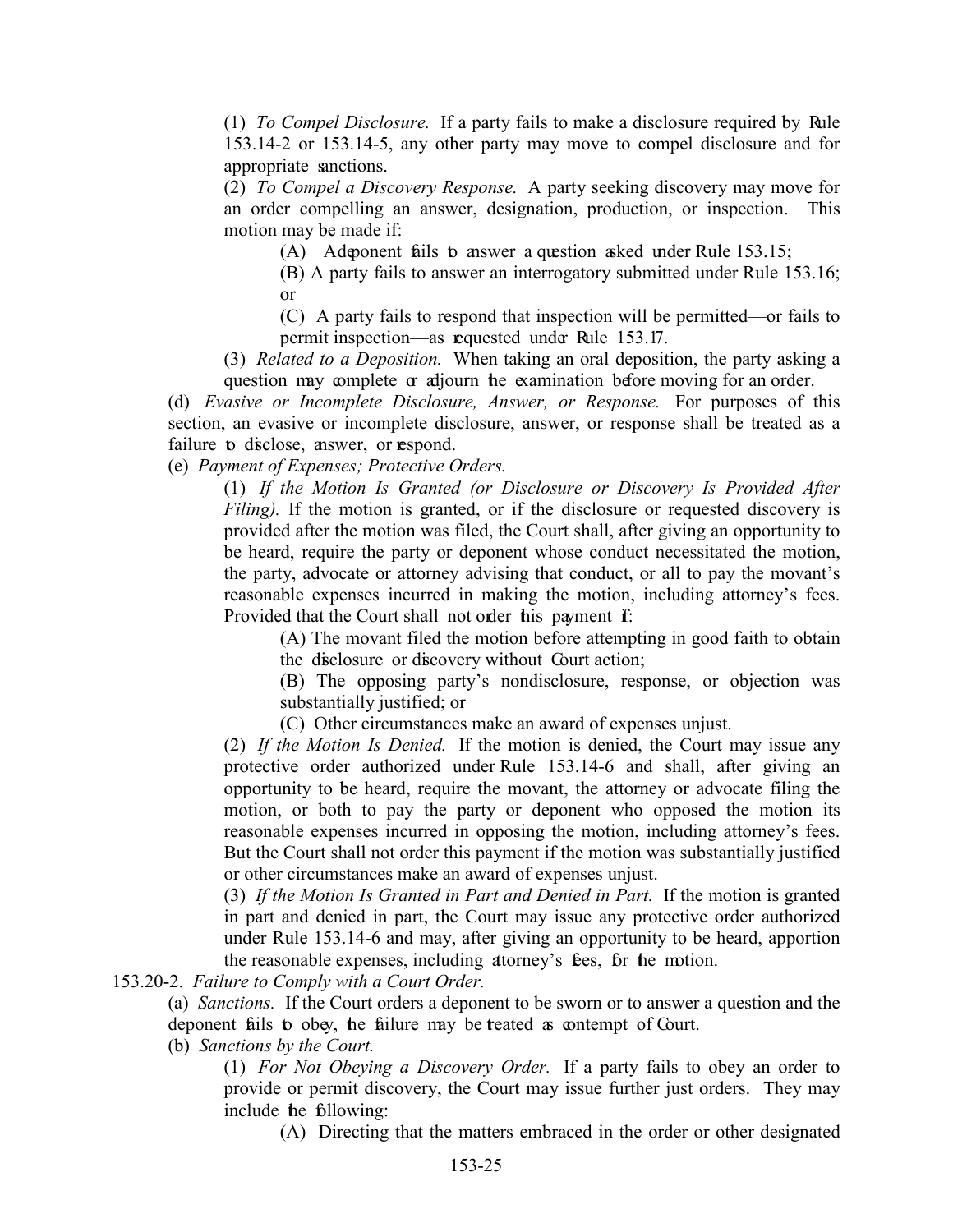facts be taken as established for purposes of the action, as the prevailing party claims;

(B) Prohibiting the disobedient party from supporting or opposing designated claims or defenses, or from introducing designated matters in evidence;

(C) Striking pleadings in whole or in part;

(D) Staying further proceedings until the order is obeyed;

(E) Dismissing the action or proceeding in whole or in part;

(F) Rendering a default judgment against the disobedient party; or

(G) Treating as contempt of Court the failure to obey any order, except an order to submit to a physical or mental examination.

(2) *For Not Producing a Person for Examination.* If a party fails to comply with an order under Rule 153.18-1 requiring it to produce another person for examination, the Court may issue any of the orders listed in Rule 153.20-2(b)(1), unless the disobedient party shows that it cannot produce the other person.

(3) *Payment of Expenses.* Instead of or in addition to the orders above, the Court may order the disobedient party, the attorney or advocate advising that party, or all to pay the reasonable expenses, including attorney's fees, caused by the failure, unless the failure was substantially justified or other circumstances make an award of expenses unjust.

#### 153.20-3. *Failure to Disclose, to Supplement an Earlier Response, or to Admit*.

(a) *Failure to Disclose or Supplement.* If a party fails to provide information or identify a witness as required by Rules 153.142, 153.145 or 153.14-7, the party shall not use that information or witness to supply evidence on a motion, at a hearing, or at a trial, unless the failure was substantially justified or is harmless. In addition to or instead of this sanction, he Court, on motion and after giving an opportunity to be heard:

(1) May order payment of the reasonable expenses, including attorney's fees, caused by the failure; and

(2) May impose other appropriate sanctions, including any of the orders listed in Rule 153.20-2(b)(1).

(b) *Failure to Admit.* If a party fails to admit what is requested under Rule 153.19- 1(a) and if the requesting party later proves a document to be genuine or the matter true, the requesting party may move that the party who failed to admit pay the reasonable expenses, including attorney's fees, incurred in making that proof. The Court shall so order unbss:

(1) The request was held objectionable under Rule  $153.194$ ;

(2) The admission sought was of no substantial importance;

(3) The party failing to admit had a reasonable ground to believe that it might prevail on the matter; or

(4) There was other good reason for the failure to admit.

153.20-4. *Party's Failure to Attend Its Own Deposition, Serve Answers to Interrogatories, or Respond to a Request for Production*.

(a) *In General.*

(1) *Motion; Grounds for Sanctions.* The Court may, on motion, order sanctions if:

(A) A party fails, after being served with proper notice, to appear for that person's deposition; or

(B) A party, after being properly served with interrogatories or a request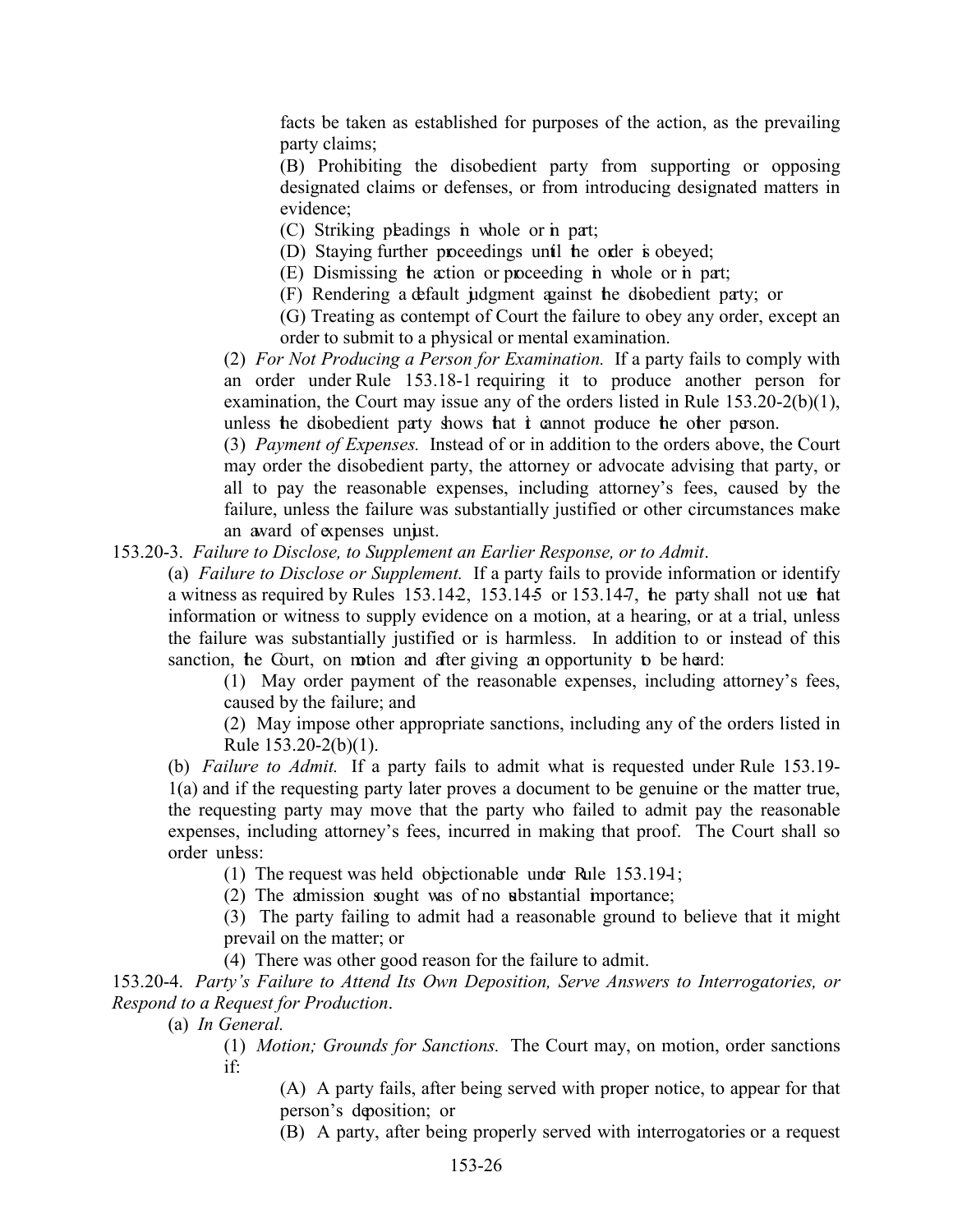for production, fails to serve its answers, objections, or written response.

(2) *Certification.* A motion for sanctions for failing to answer or respond shall include a certification that the movant has in good faith conferred or attempted to confer with the party failing to act in an effort to obtain the answer or response without Court action.

(b) *Unacceptable Excuse for Failing to Act.* A failure described in Rule 153.20-  $4(a)(1)(A)$  is not excused on the ground that the discovery sought was objectionable, unless the party failing to act has a pending motion for a protective order under Rule 153.14-6.

(c) *Types of Sanctions.* Sanctions may include any of the orders listed in Rule 153.20-  $2(b)(1)$ . Instead of or in addition to these sanctions, the Court shall require the party failing to act, the attorney or advocate advising that party, or both to pay the reasonable expenses, including attorney's fees, caused by the failure, unless the failure was substantially justified or other circumstances make an award of expenses unjust.

153.20-5. *Failure to Provide Electronically Stored Information*. Absent exceptional circumstances, the Court may not impose sanctions under this Law on a party for failing to provide dectronically stored information bst as a result of the puttine, good-faith operation of an electronic information system.

153.20-6. *Failure to Participate in Framing a Discovery Plan or Pretrial Statement*. If a party or its attorney or advocate fails to participate in good faith in developing and submitting a proposed discovery plan or pretrial statement as required by Rule 153.12-1, the Court may, after giving an opportunity to be heard, require that party, advocate or attorney to pay to any other party the reasonable expenses, including attorney's fees, caused by the failure.

# <span id="page-27-0"></span>**153.21. Dismissal of Action**

153.21-1*. Voluntary Dismissal.* 

(a) *By the Plaintiff.*

(1) *Without a Court Order.* The plaintiff may dismiss an action without a Court order by filing:

(A) A notice of dismissal before the opposing party serves either an answer  $\alpha$  a motion for summary judgment; or

(B) A stipulation of dismissal signed by all parties who have appeared.

(2) *Effect.* Unless the notice or stipulation states otherwise, the dismissal is without prejudice. But  $f$  he plaintiff previously dismissed any action based on  $\sigma$ including the same claim, a notice of dismissal operates as adjudication on the merits.

(b) *By Court Order; Effect.* Except as required in Rule 153.21-1(a)(1), an action may be dismissed at the plaintiff's request only by Court order, on terms that the Court considers proper. If a defendant has pleaded a counterclaim before being served with the plaintiff's motion to dismiss, the action may be dismissed over the defendant's objection only if the counterclaim can remain pending for independent adjudication. Unless the order states otherwise, a dismissal under this paragraph  $\phi$ ) is without prejudice.

153.21-2. *Involuntary Dismissal; Effect*. If the plaintiff fails to prosecute or to comply with this Law or a Court order, a defendant may move to dismiss the action or any claim against it. Unless the dismissal order states otherwise, a dismissal under this subdivision 153.21-2 and any dismissal not under this Rule—except one for lack of jurisdiction, improper venue, or failure to join a party—operates as an adjudication on the merits.

153.21-3. *Dismissing a Counterclaim, Crossclaim, or Third-Party Claim.* This Rule applies to a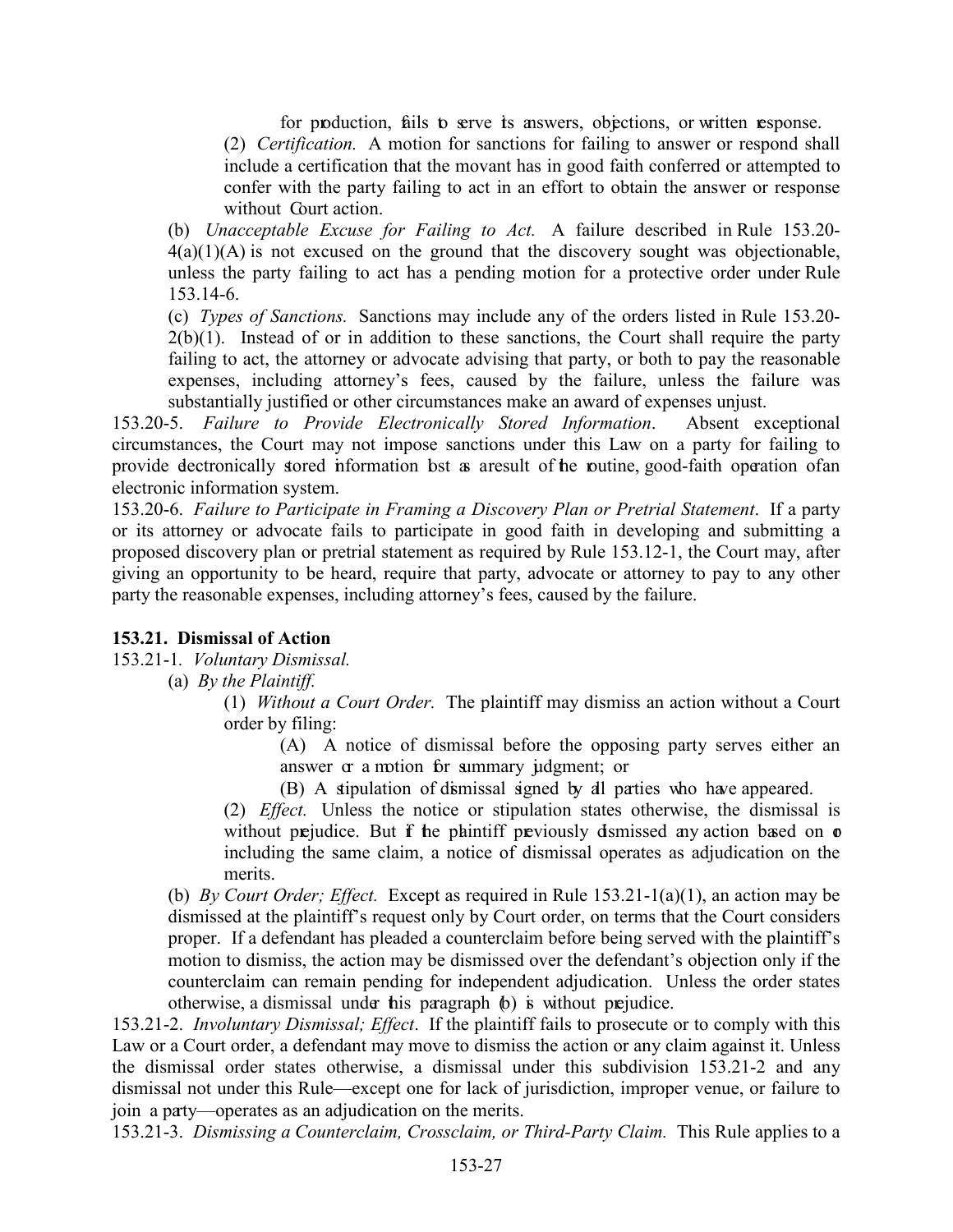dismissal of any counterclaim, crossclaim, or third-party claim. A claimant's voluntary dismissal under Rule  $153.21\frac{1}{a}(1)(A)$  shall be made:

- (a) Before aresponsive pleading is served; or
- (b) If there is no esponsive pleading, before evidence is introduced at a hearing or trial.

153.21-4. *Costs of a Previously Dismissed Action*. If a plaintiff who previously dismissed an action in any Court files an action based on or including the same claim against the same defendant, the Court:

- (a) May order the plaintiff to pay all or part of the costs of that previous action; and
- (b) May stay the proceedings until the plaintiff has complied.

#### <span id="page-28-0"></span>**153.22. Consolidation; Separate Trials**

153.22-1. *Consolidation.* If actions before the Court involve a common question of law or fact, the Court may:

- (a) bin for hearing or trial any or all matters at issue in the actions;
- (b) Consolidate the actions; or
- (c) Issue any other orders to avoid unnecessary cost or delay.

153.22-2. *Separate Trials*. For convenience, to avoid prejudice, or to expedite and economize, the Court may order a separate trial of one (1) or more separate issues, claims, crossclaims, counterclaims, or third-party claims.

# <span id="page-28-1"></span>**153.23. Taking Testimony**

153.23-1. *In Open Court*. At trial, the witnesses' testimony shall be taken in open Court unless this Law or other rules adopted by the Tribe provide otherwise. For good cause in compelling circumstances and with appropriate safeguards, the Court may permit testimony in open Court by contemporaneous transmission from a different beation.

153.23-2. *Affirmation Instead of an Oath*. When this Law requires an oath, a solemn affirmation suffices.

153.23-3. *Evidence on a Motion*. When a motion relies on facts outside the record, the Court may hear the matter on affidavits or may hear it wholly or partly on oral testimony or on depositions.

153.23-4. *Interpreter*. The Court may appoint an interpreter of its choosing; fix reasonable compensation to be paid and designate the compensation as Court costs.

# <span id="page-28-2"></span>**153.24. Subpoena**

153.24-1. In General.

- (a) *Form and Contents.*
	- (1) *Requirements—In General.* Fory subpoena shall:
		- (A) State the Court from which  $\dot{\mathbf{t}}$  issued;

(B) State the title of the action, the Court in which it is pending, and its civil-action number; and

(C) Command each person to whom it is directed to do the following at a specified time and place: attend and testify; produce designated documents, electronically stored information, or tangible things in that person's possession, custody, or control; or permit the inspection of premises.

(2) *Command to Attend a Deposition—Notice of the Recording Method.* A subpoena commanding attendance at a deposition shall state the method for recording the testimony.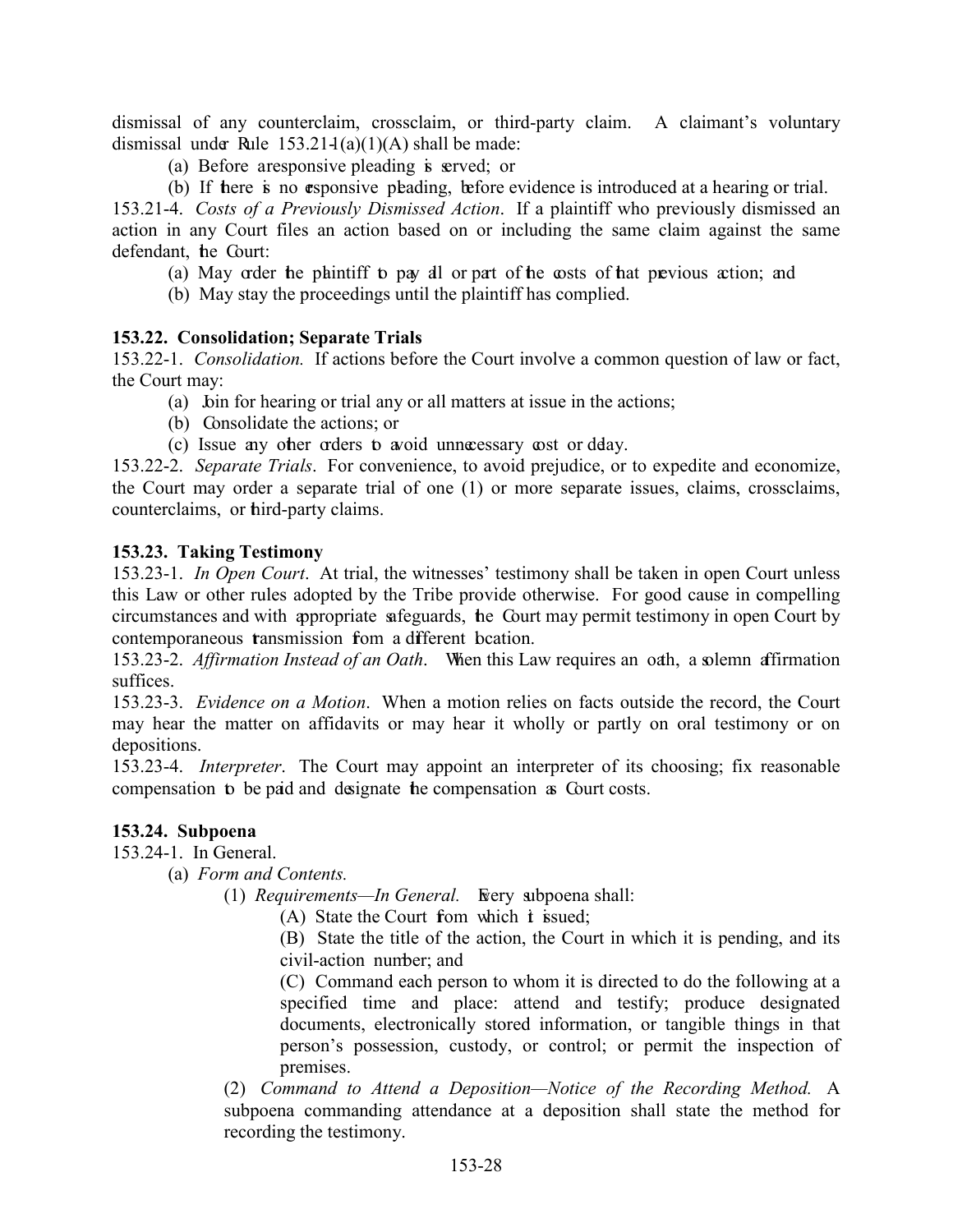(3) *Combining or Separating a Command to Produce or to Permit Inspection; Specifying the Form for Electronically Stored Information.* A command to produce documents, electronically stored information, or tangible things or to permit the inspection of premises may be included in a subpoena commanding attendance at a deposition, hearing, or trial, or may be set out in a separate subpoena. A subpoena shall specify the form or forms in which electronically stored information is to be produced.

(4) *Command to Produce; Included Obligations.* A command in a subpoena to produce documents, electronically stored information, or tangible things requires the responding party to permit inspection, copying, testing, or sampling of the materials.

- (b) *Issued.* A subpoena shall be issued for the following:
	- (1) Attendance at a hearing or trial;
	- (2) Attendance at a deposition; and
	- (3) Production or inspection, if separate from a subpoena commanding a person's attendance.

(c) *Issued by Whom.* The clerk shall issue a subpoena, signed but otherwise in blank, to a party who requests it. That party shall complete it before service. An attorney also may issue and sign a subpoena as an officer of the Court in which the attorney is authorized to practice.

153.24-2*. Service.*

(a) *By Whom; Tendering Fees; Serving a Copy of Certain Subpoenas.* Any person who is at least eighteen (18) years old and not a party may serve a subpoena. Serving a subpoena requires delivering a copy to the named person. If the subpoena commands the production of documents, electronically stored information, or tangible things or the inspection of premises before trial, then before it is served, a notice shall be served on each party.

(b) *Proof of Service.* Proving service, when necessary, requires filing with the Court a statement showing the date and manner of service and the names of the persons served. The statement shall be certified by the server.

(c) *Subpoena Fees*. The party issuing the subpoena shall be responsible for tendering, if applicable, the fees for one (1) day's attendance and mileage. Payment shall be paid at the time of delivery of the subpoena in the amount as set by Court Rule.

(d) Place of Service. A subpoena may be served at any place:

- (1) Within the reservation;
- (2) Outside the reservation but within one hundred (100) miles of the place specified for the deposition, hearing, trial, production or inspection; or
- (3) That the Court authorizes on motion and for good cause.

153.24-3. *Protecting a Person Subject to a Subpoena.* 

(a) *Avoiding Undue Burden or Expense; Sanctions.* A party or attorney responsible for issuing and serving a subpoena shall take reasonable steps to avoid imposing undue burden or expense on a person subject to the subpoena. The Court shall impose an appropriate sanction—including, but not limited to, lost earnings and reasonable attorney's fees—on a party or attorney who fails to comply.

(b) *Command to Produce Materials or Permit Inspection.*

(1) *Appearance Not Required.* A person commanded to produce documents, electronically stored information, or tangible things, or to permit the inspection of premises, need not appear in person at the place of production or inspection unless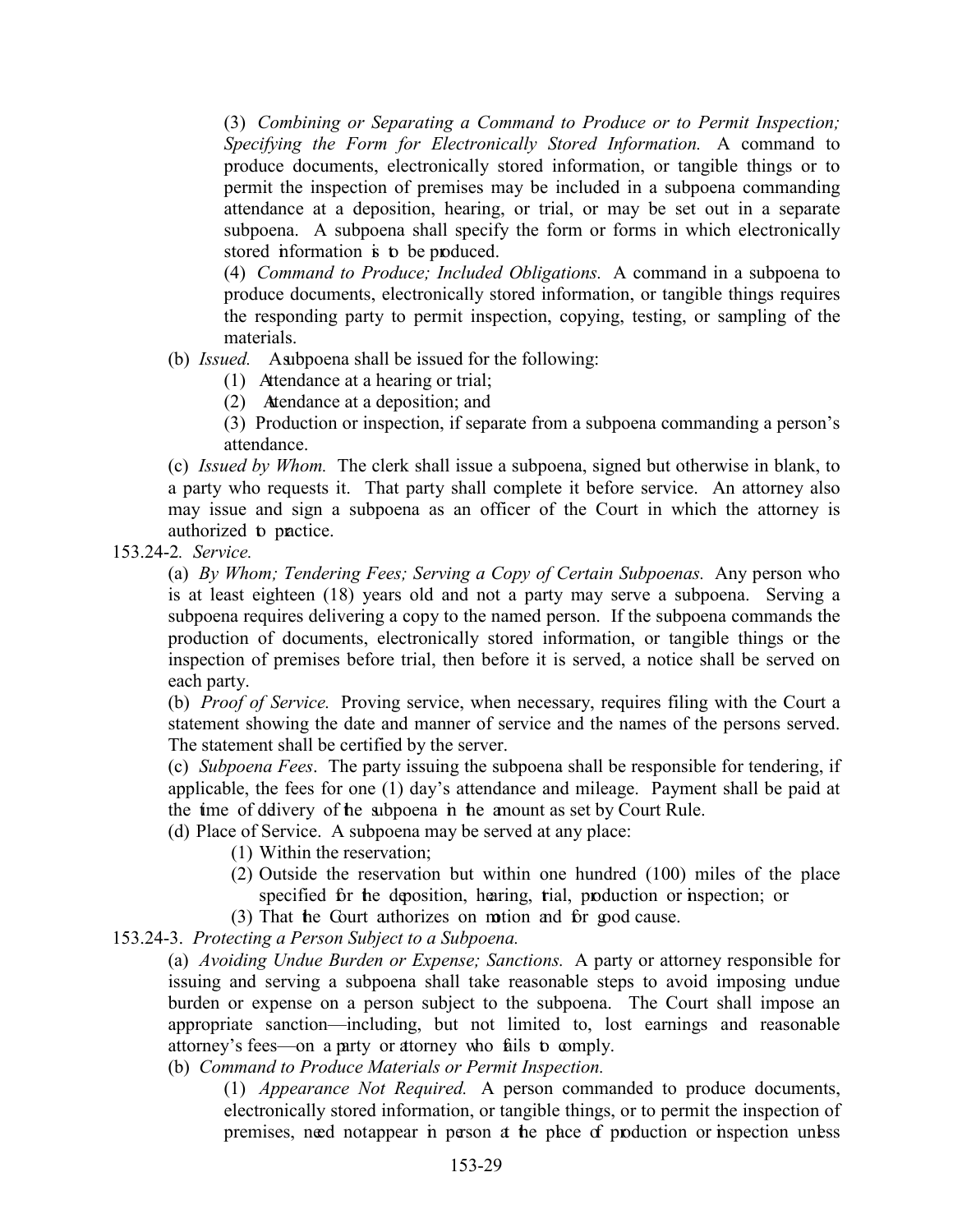also commanded to appear for a deposition, hearing, or trial.

(2) *Objections.* A person commanded to produce documents or tangible things or to permit inspection may serve on the party, advocate or attorney designated in the subpoena a written objection to inspecting, copying, testing or sampling any or all of the materials or to inspecting the premises—or to producing electronically stored information in the form or forms requested. The objection shall be served before the earlier of the time specified for compliance or fourteen (14) days after the subpoena is served. If an objection is made, the following Rules apply:

(A) At any time, on notice to the commanded person, the serving party may move the Court for an order compelling production or inspection.

(B) These acts may be required only as directed in the order, and the order shall protect a person who is not a party from significant expense resulting from compliance.

- (c) *Quashing or Modifying a Subpoena.*
	- (1) *When Required.* On motion, the Court shall quash or modify a subpoena that: (A) Fails to allow a reasonable time to comply;

(B) requires a person who is not a party to travel more than one hundred (100) miles from where that person resides, is employed, or regularly transacts business in person—except that, subject to Rule 153.24-  $3(c)(2)(C)$ , the person may be commanded to attend a trial by traveling from any such place within the state of Wisconsin;

(C) Requires disclosure of privileged or other protected matter, if no exception or waiver applies; or

(D) Subjects a person to undue burden.

(2) *When Permitted.* To protect a person subject to or affected by a subpoena, the Court may, on motion, quash or modify the subpoena  $\mathbf f$  it requires:

(A) Disclosing a trade secret or other confidential research, development, or commercial information;

(B) Disclosing an unretained expert's opinion or information that does not describe specific occurrences in dispute and results from the expert's study that was not requested by a party; or

(C) A person who is not a party to incur substantial expense to travel more than one hundred (100) miles to attend trial.

(3) *Specifying Conditions as an Alternative.* In the circumstances described in Rule  $153.24-3(c)(2)$ , the Court may, instead of quashing or modifying a subpoena, order appearance, inspection or production under specified conditions if the serving party:

(A) Shows a substantial need for the testimony or material that cannot be otherwise met without undue hardship; and

(B) Ensures that the subpoenaed person will be reasonably compensated.

153.24-4. *Duties in Responding to a Subpoena.*

- (a) *Producing Documents or Electronically Stored Information.* These procedures apply
- to producing documents or dectronically stored information:

(1) *Documents.* A person responding to a subpoena to produce documents shall produce them as they are kept in the ordinary course of business or shall organize and label them to correspond to the categories in the subpoena.

(2) *Form for Producing Electronically Stored Information Not Specified.* If a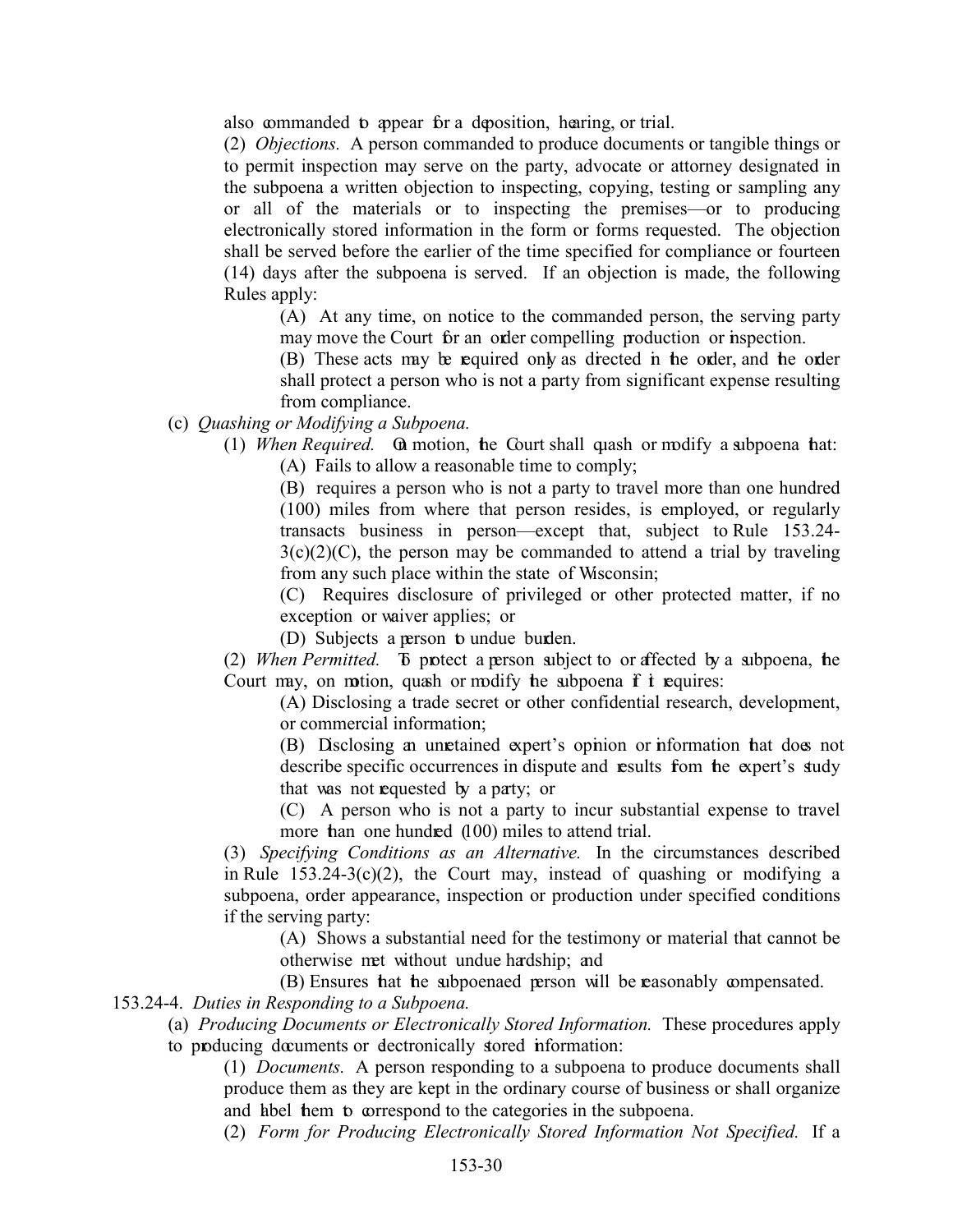subpoena does not specify a form for producing electronically stored information, the person responding shall produce it in a form or forms in which it is ordinarily maintained or in a reasonably usable form or forms.

(3) *Electronically Stored Information Produced in Only One (1) Form.* The person responding need not produce the same electronically stored information in more than one  $(1)$  form.

(4) *Inaccessible Electronically Stored Information.* The person responding need not provide discovery of electronically stored information from sources that the person identifies as not reasonably accessible because of undue burden or cost. On motion to compel discovery or for a protective order, the person responding shall show that the information is not reasonably accessible because of undue burden or cost. If that showing is made, the Court may nonetheless order discovery from such sources if the requesting party shows good cause. The Court may specify conditions for the discovery.

(b) *Claiming Privilege or Protection.*

(1) *Information Withheld.* A person withholding subpoenaed information under a claim that it is privileged or subject to protection as trial-preparation material shall:

(A) Expressly make the claim; and

(B) Describe the nature of the withheld documents, communications, or tangible things in a manner that, without revealing information itself privileged or protected, will enable the parties to assess the claim.

(c) *Information Produced.* If information produced in response to a subpoena is subject to a claim of privilege or of protection as trial-preparation material, the person making the claim may notify any party that received the information of the claim and the basis for it. After being notified, a party, advocate or attorney shall promptly return, sequester, or destroy the specified information and any copies it has; shall not use or disclose the information until the claim is resolved; shall take reasonable steps to retrieve the information if the party disclosed it before being notified; and may promptly present the information to the Court under seal for a determination of the claim. The person who produced the information shall preserve the information until the claim is resolved.

153.24-5. *Contempt*. The issuing Court may hold in contempt a person who, having been served, fails without adequate excuse to obey the subpoena. A nonparty's failure to obey shall be excused if the subpoena purports to require the nonparty to attend or produce at a place outside the limits of Rule  $153.243(c)(1)(B)$ .

#### <span id="page-31-0"></span>**153.25. Recesses; Personal Conduct**

153.25-1. *Recesses.* The Court may order postponements or recesses in its discretion at any time during the hearing for any reason. Specifically, when objections are made with respect to questions asked or evidence presented, or other motions are made during a hearing, the Court may order a short recess in order to deliberate on any motions or objections raised by a party.

(a) The recess shall continue until a decision is reached, which may be to reserve a ruling for later, at which time the hearing shall reconvene and the decision concerning the objection shall be entered into the record.

(b) A party may enter into the record an objection to the decision reached by the Court in order to preserve the issue on appeal, though such an objection is not required for such preservation.

153.25-2. *Personal Conduct.* Parties, including parties' attorney or advocate, shall present and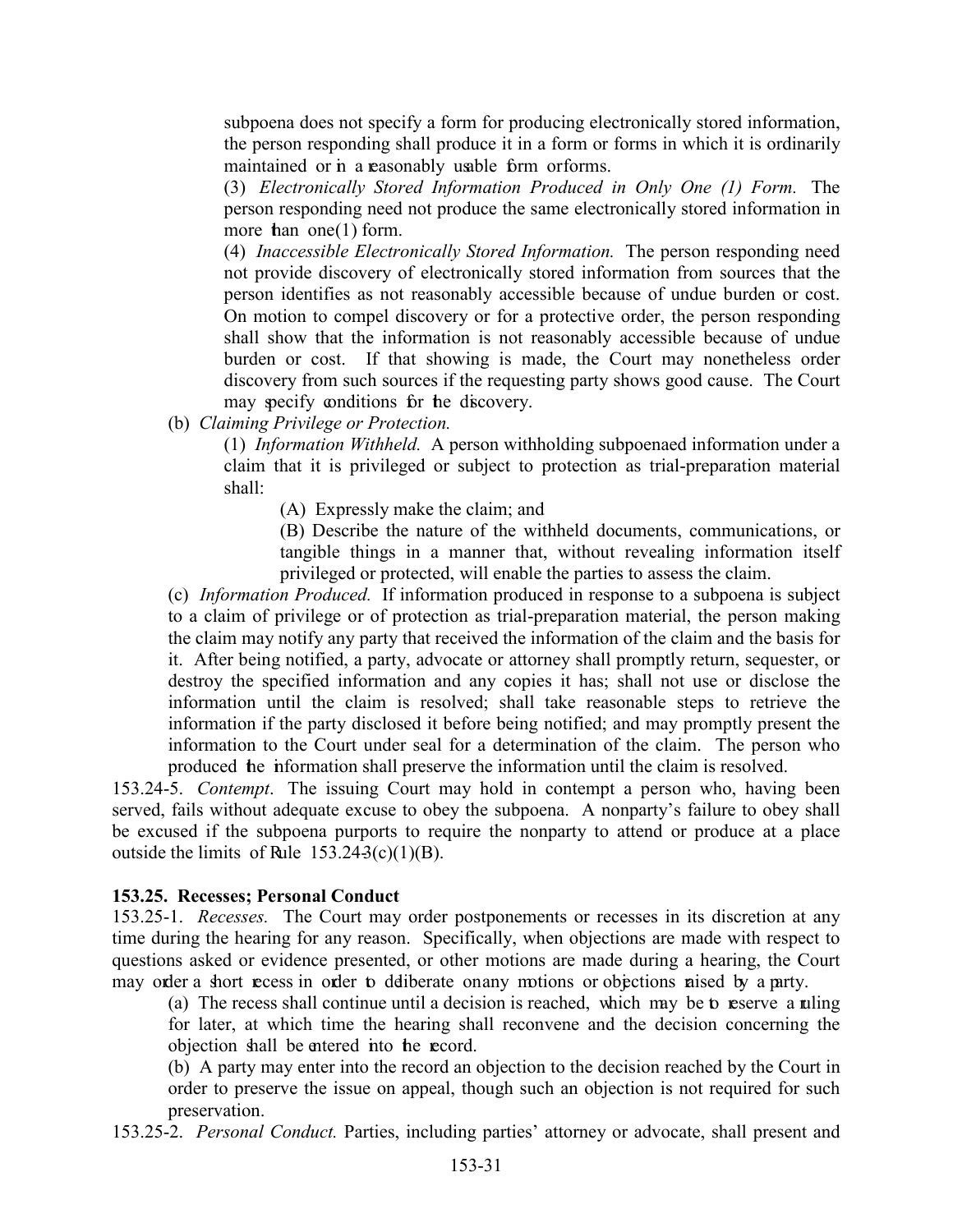conduct themselves in a professional manner while before the Court. Parties shall be prepared to present their case, to include evidence, arguments and witnesses at the time of the hearing. Disorderly conduct, insulting or demeaning behavior, or interrupting a speaking judge, party, or party's attorney or advocate may be grounds for contempt and/or other penalties.

# <span id="page-32-0"></span>**153.26. Contempt**

153.26-1.*Grounds.* In addition to other grounds for contempt identified in this Law or other Tribal law, the following acts or failures to act may serve as the basis for finding an individual or other entity in contempt:

(a) Failure to obey a subpoena;

(b) Refusal to testify or appear when so ordered;

(c) Refusal to obey any order or judgment of the Court;

(d) Disorderly, demeaning, or insulting behavior toward a Judge while conducting a hearing which tends to interrupt the course of the proceedings or undermine the dignity of the Court;

(e) A breach of the peace or loud or boisterous conduct which tends to interrupt the course of a judicial proceeding;

(f) Deceit or abuse of process or proceedings of the Court by a party, advocate or attorney to a judicial proceeding;

(g) Any other interference with the process, proceedings, or dignity of the Court or a Judge while in the performance of official duties.

153.26-2. *Relief*. Individuals or other entities found to be in contempt shall be subject to a fine in an amount not to exceed one thousand dollars  $(11,000)$  per act of contempt, and not to exceed five thousand dollars (15,000) per instance of continuing contempt payable to the Judiciary or to the complaining party. When that individual or other entity either pays the money or does whatever the Court orders hat person to do, the contempt order shall be purged.

153.26-3. *Procedure.*

(a) Direct contempt is one committed in the presence of the Court or so near in presence as to be disruptive of the judicial proceedings, and such may be adjudged and punished summarily. All others are indirect contempt.

(b) Indirect contempt may be determined after a hearing in which the person accused of contempt is given notice and an opportunity to be heard.

(1) The Court may, after testimony is given concerning the reasons for any contemptuous act, allow the person accused one (1) opportunity to comply or be held in contempt.

(c) The Court may, in its discretion or on motion by a party, resolve issues of indirect contempt through receipt and deliberation of briefs rather than a hearing.

# <span id="page-32-1"></span>**153.27. Findings and Conclusions by the Court; Judgment on Partial Findings; Offer of Judgment**

153.27-1. *Findings and Conclusions*.

(a) *In General.* The Court shall state the findings of facts and its conclusions of law separately. The findings and conclusions may be stated on the record after the close of the evidence or may appear in an opinion or a memorandum of decision filed by the Court.

(b) *For an Interlocutory Injunction.* In granting or refusing an interlocutory injunction, the Court shall similarly state the findings and conclusions that support its action.

(c) *For a Motion.* The Court is not required to state findings or conclusions when ruling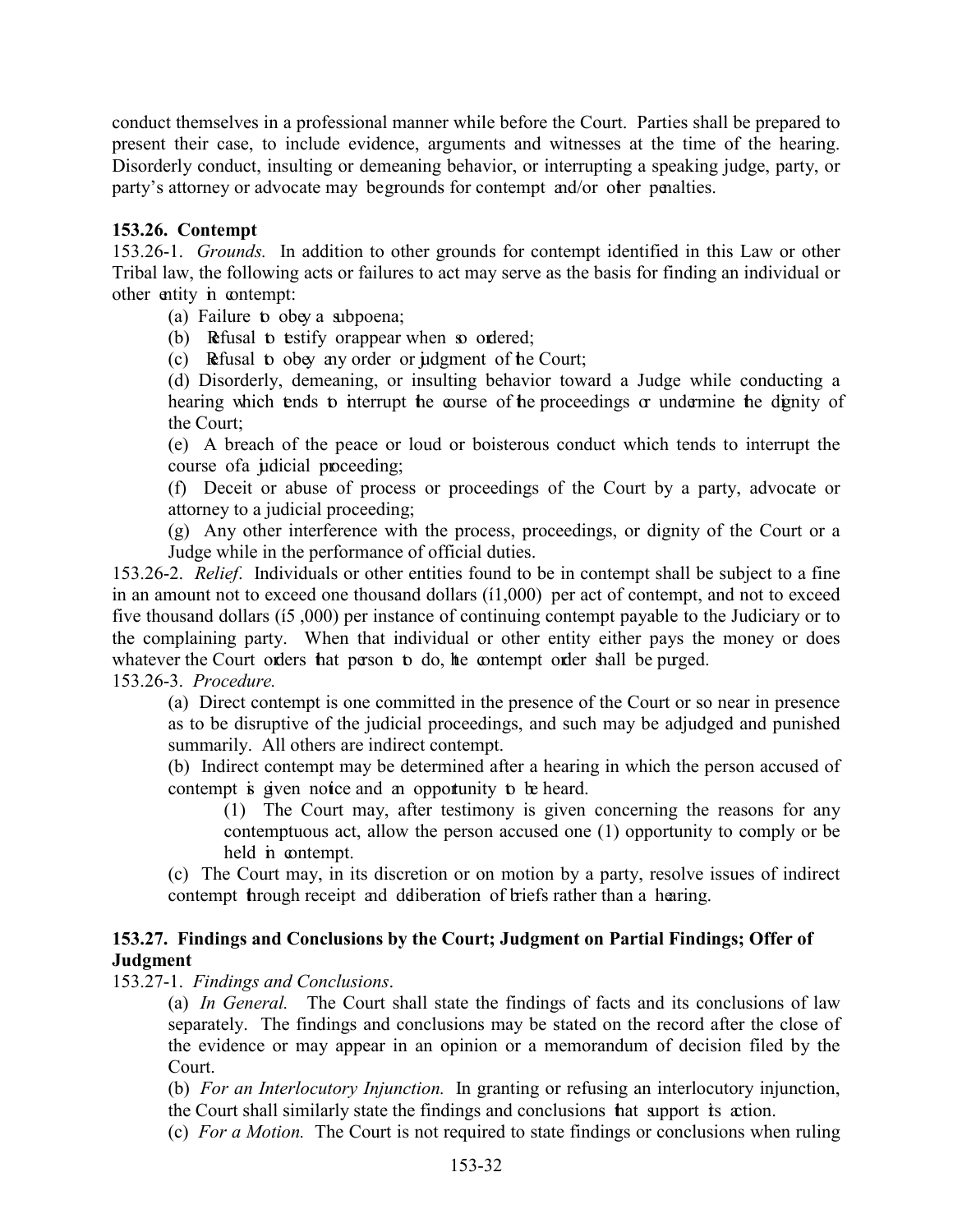- on a motion unless this Law provide otherwise.
- (d) *Questioning the Evidentiary Support.* A party may later question the sufficiency of the evidence supporting the findings, whether or not the party requested findings, objected to them, moved to amend them, or moved for partial findings.

153.27-2. *Amended or Additional Findings*. On a party's motion filed no later than twenty-eight (28) days after the entry of judgment, the Court may amend its findings or make additional findings and may amend the judgment accordingly. The motion may accompany a motion for a new trial.

153.27-3. *Judgment on Partial Findings*. If a party has been fully heard on an issue and the Court finds against the party on that issue, the Court may enter judgment against the party on a claim or defense that, under the controlling law, can be maintained or defeated only with a favorable finding on that issue. The Court may, however, decline to render any judgment until the close of the evidence. A judgment on partial findings shall be supported by findings of fact and conclusions of have as required by Rule  $153.27-1(a)$ .

153.27-4. *Offer of Judgment*.

- (a) *Making an Offer; Judgment on an Accepted Offer*. At any time before or during trial, a party may serve on an opposing party an offer to allow judgment on pecified terms, with the costs then accrued. If the opposing party serves written notice accepting the offer, either party may then file the offer and notice of acceptance, plus proof of service. The Court shall then enter judgment.
- (b) *Unaccepted Offer*. An unaccepted offer shall be considered withdrawn, but it shall not preclude a later offer. Evidence of an unaccepted offer shall not be admissible except in a proceeding to determine costs.

# <span id="page-33-0"></span>**153.28. Judgment; Costs**

153.28-1. *Generally*. A decision includes any final order or judgment that may be appealed to the Court of Appeals. No special form of judgment is required. A judgment shall not include recitals of pleadings or a record of prior proceedings, unless the Court deems that information necessary.

153.28-2. *Types of Relief*.

(a) Every final decision of the Court shall grant relief based in law and equity to the party in whose favor the decision is rendered. Relief granted need not be identical to the relief demanded in the pleadings or at a hearing.

(b) *Judgment on Multiple Claims or Involving Multiple Parties.* When an action presents more than one (1) claim for relief—whether as a claim, counterclaim, crossclaim, or third-party claim—or when multiple parties are involved, the Court may direct entry of a final judgment as to one (1) or more, but fewer than all, claims or parties only if the Court expressly determines that there is no just reason for delay. Otherwise, any order or other decision, however designated, that adjudicates fewer than all the claims or the rights and liabilities of fewer than all the parties shall not end the action as to any of the claims or parties and may be revised at any time before the entry of a judgment adjudicating all the claims and all the parties' rights and liabilities.

153.28-3. *Form of Decision.* The Court may issue decisions in the form of fines, orders, penalties, or others the Court deems appropriate, which may include, but not limited to:

(a) Awarding monetary damages, including punitive damages, to be paid by the party found to be in violation of any Tribal law, to the injured party;

(b) Directing the surrender of certain property to the injured party which the injured party is found to be egally entitled;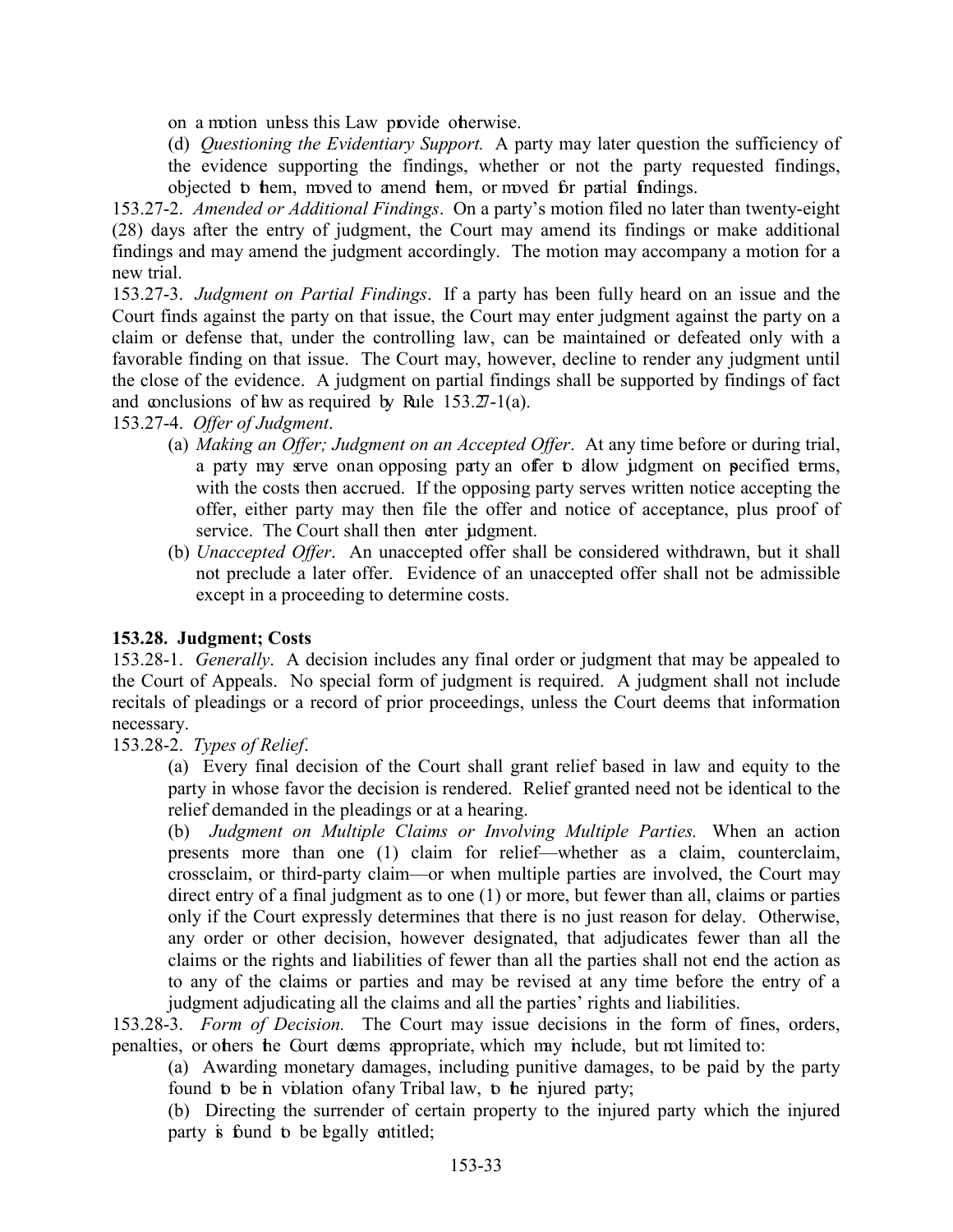(c) Directing the performance of some act or the ceasing and desisting from performance of some act for the benefit of the injured party;

(d) Directing a party in violation of Tribal laws to cease and desist from further violations and are said violations within a specified period of time;

(e) Directing the payment of specific monetary fines for violations of Tribal laws, Court orders or agreements made during mediation or peacemaking;

(f) Directing mandated community service and/or denial of specific Tribal benefits;

153.28-4. *Costs.*

(a) The Court may, in its discretion, require the non-prevailing party to pay some or all of the reasonable costs of the prevailing party.

(b) *Attorney's Fees*. The Court shall not award attorney's fees unless:

(1) The fees have been specifically provided for by Tribal law, contract or agreement between the parties in dispute;

(2) It has been clearly and convincingly shown that the case is frivolous or has been prosecuted in bad faith for purposes of harassment only; or

(3) It has been shown that there was no reasonable expectation of success on the part of the claiming party.

(c) If the Court finds by clear and convincing evidence that the matter before the Court was frivolous or has been prosecuted in bad faith, the Court may assess against the plaintiff, some or all of the Court's and/or defendant's costs in the matter.

(d) Gurt costs shall be based on atual cost or set by Court Rule.

153.28-5. *Punitive Damages.* A party may recover punitive damages against another party unless the other party is the Tribe, or an officer or agency of the Tribe. The Court shall only order punitive damages when a party's willful or reckless conduct is exceptionally egregious or malicious and the order will deter that party and others from committing the same or similar acts in the future. Punitive damages shall not exceed an amount greater than four (4) times the amount of any other monetary damages ordered. In cases involving non-economic harm where punitive damages are ordered, the Court shall determine punitive damages by considering:

(a) The nature of the wrongdoer's behavior;

(b) The extent of the prevailing party's bss or nighty;

(c) The degree to which the wrongdoer's conduct is offensive to a societal sense of justice and decency; and

(d) The financial worth of the wrongdoer.

#### <span id="page-34-0"></span>**153.29. Default; Default Judgment**

153.29-1. *Appearance Required.* Parties to a case are required to appear before the Court at any scheduled hearing or proceeding.

(a) A party may be excused from appearing with the permission of the Court if the party makes a motion seeking permission prior to the hearing or proceeding and shows good cause as to why the party's appearance is not necessary.

(b) The Court may allow a proceeding to continue without a party's appearance so long as a representative of the party appears, or may postpone the hearing until the party will attend, or may find the party not in attendance in contempt for failing to appear.

(c) The Court may allow a party to appear by telephone. Requests to appear by telephone shall be in writing and submitted at least seven (7) days before a hearing or proceeding.

153.29-2. *Defendant*. When a party against whom a judgment for relief is sought has failed to appear, plead or otherwise defend as required in this Law or elsewhere, a default judgment may be granted by the Court upon the receipt of whatever evidence is deemed necessary to establish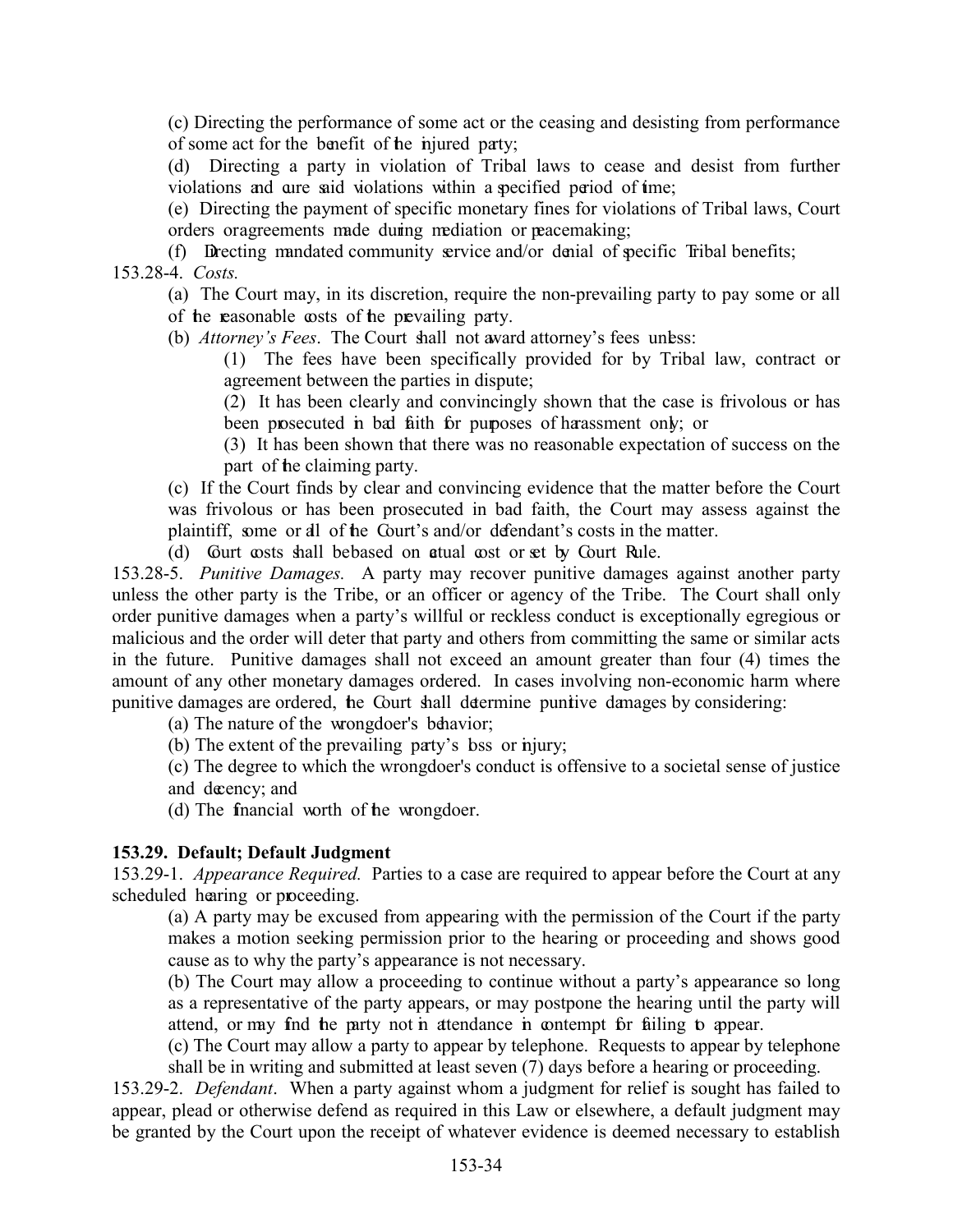the claim.

153.29-3. *Plaintiff.* When a party who has filed a claim fails to appear, plead, or prosecute said claim as provided in this Law or elsewhere, a dismissal may be granted by the Court, on its own or on a party's motion, dismissing the claim. For purposes of this section, dismissal shall be treated as default.

153.29-4. *Entering a Default Judgment.* The Court may conduct hearings or make referrals when, to enter or effectuate judgment, t needs to:

- (a) Conduct an accounting;
- (b) Determine the amount of damages;
- (c) Establish the truth of any allegation by evidence; or
- (d) Investigate any other matter.

153.29-5. *Demand for Judgment.* The Court may assign any costs incurred by the non-defaulting party and any hearing costs incurred by the Court, to the defaulting party.

153.29-6. *Setting Aside a Default or a Default Judgment*. The Court may set aside an entry of default for good cause, and it may set aside a default judgment under Rule 153.33-2 within one (1) year of entry of default or default judgment.

# <span id="page-35-0"></span>**153.30. Summary Judgment**

153.30-1. *Motion for Summary Judgment or Partial Summary Judgment*. A party may move for summary judgment, identifying each claim or defense—or the part of each claim or defense—on which summary judgment is sought. The Court shall grant summary judgment if the movant shows that there is no genuine dispute as to any material fact and the movant is entitled to judgment as a matter of law. The Court shall state on the record the reasons for granting or denying the motion.

153.30-2. *Time to File a Motion*. Unless a different time is set by the Court, a party may file a motion for summary judgment at any time after commencement of an action, but at least fifteen  $(15)$  days prior to the scheduled trial.

153.30-3. *Procedures.*

(a) *Supporting Factual Positions.* A party asserting that a fact cannot be or is genuinely disputed shall support the assertion by:

(1) Citing to particular parts of materials in the record, including depositions, documents, electronically stored information, affidavits, stipulations (including those made for purposes of the motion only), admissions, interrogatory answers, or other materials; or

(2) Showing that the materials cited do not establish the absence or presence of a genuine dispute, or that an adverse party cannot produce admissible evidence to support he fact.

(b) *Objection That a Fact Is Not Supported by Admissible Evidence.* A party may object that the material cited to support or dispute a fact cannot be presented in a form that would be almissible in evidence.

(c) *Materials Not Cited.* The Court need consider only the cited materials, but it may consider other materials in the record.

(d) *Affidavits.* An affidavit used to support or oppose a motion shall be made on personal knowledge, set out facts that would be admissible in evidence, and show that the affiant is competent to testify on the matters stated.

153.30-4. *When Facts Are Unavailable to the Nonmovant.* If a nonmovant shows by affidavit that, for specified reasons, it cannot present facts essential to justify its opposition, the Court may: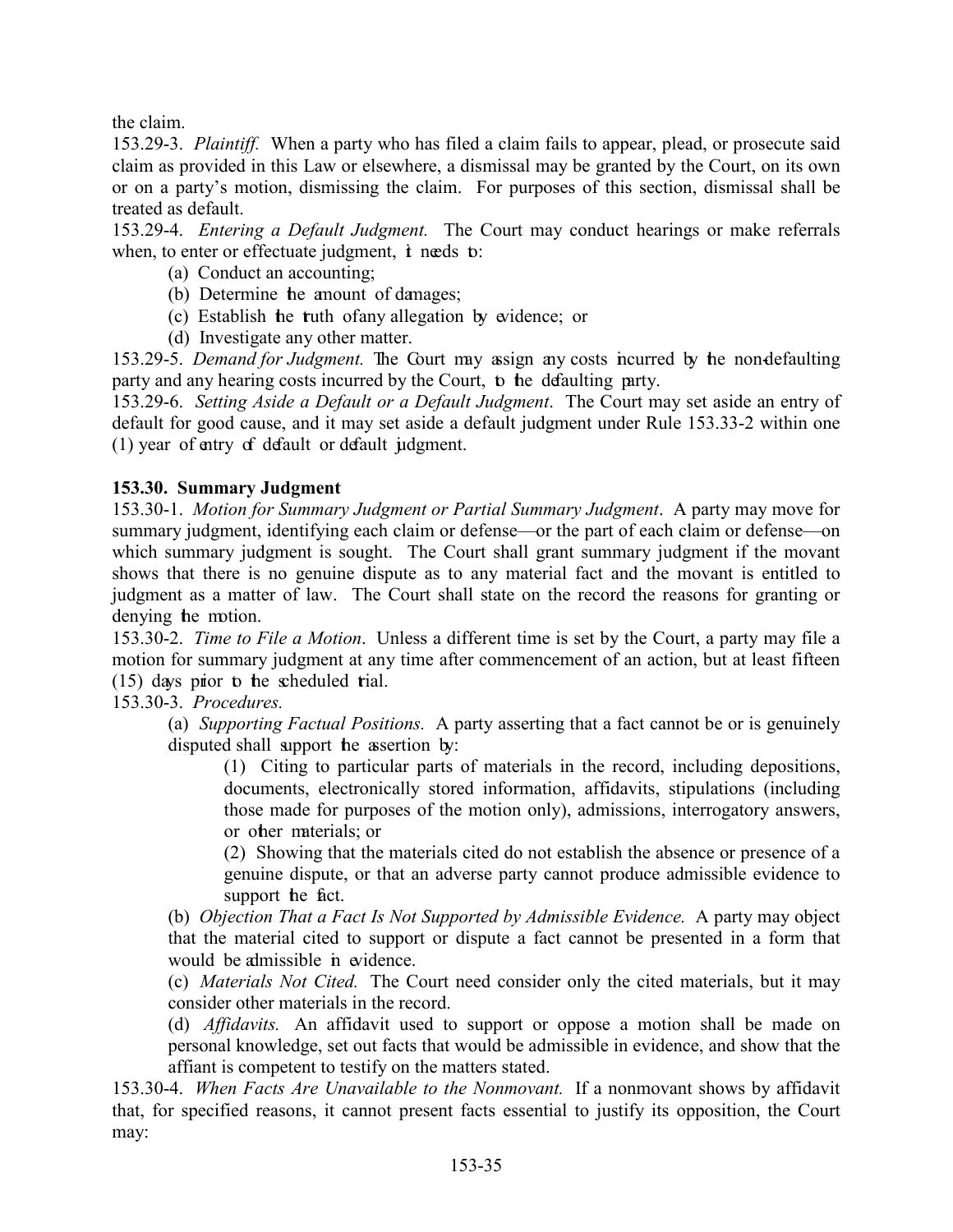- (a) Defer considering the motion or deny  $\dot{\mathbf{r}}$ ;
- (b) Allow time to obtain affidavits or to take discovery; or
- (c) Issue any other appropriate order.

153.30-5. *Failing to Properly Support or Address a Fact*. If a party fails to properly support an assertion of fact or fails to properly address another party's assertion of fact as required by Rule  $153.303$ , the Court may:

- (a) Give an opportunity to properly support or address the fact;
- (b) Consider the fact undisputed for purposes of the motion;

(c) grant summary judgment if the motion and supporting materials—including the facts considered undisputed—show that the movant is entitled to it; or

(d) Issue any other appropriate order.

153.30-6. *Judgment Independent of the Motion*. After giving notice and a reasonable time to respond, the Court may:

- (a) Grant summary judgment for a nonmovant;
- (b) Giant the motion on gounds not raised by a party;  $\alpha$
- (c) Consider summary judgment on its own after identifying for the parties material facts that may not be genuinely in dispute.

153.30-7. *Failing to Grant All the Requested Relief*. If the Court does not grant all the relief requested by the motion, it may enter an order stating any material fact—including an item of damages or other relief—that is not genuinely in dispute and treating the fact as established in the case.

153.30-8. *Affidavit Submitted in Bad Faith*. If satisfied that an affidavit under this Rule is submitted in bad faith or solely for delay, the Court—after notice and a reasonable time to respond—may order the submitting party to pay the other party the reasonable expenses, including attorney's fees, incurred as a result. An offending party, advocate or attorney may also be held in contempt or subjected to other appropriate sanctions.

#### <span id="page-36-0"></span>**153.31. Entering Judgment; Enforcement**

#### 153.31-1. *Entering Judgment*.

(a) *Signature*. All decisions shall be signed by the Judge assigned to the case and filed with the derk.

(b) *Filing and Notation.* A decision shall be complete and entered for all purposes when it is signed and filed with the clerk for publication, unless the case is nonpublic and/or not subject to publication in which case it is deemed complete and entered upon being signed by the Judge. The clerk shall make a notation of the decision in a case log or index of cases and decisions. If publication occurs more than seven (7) days after entry of the decision, his shall be noted and the date of publication shall be the official date of entry.

(c) *Death of a Party*. If a party dies after a decision is rendered upon any issue or fact, but before entry of the judgment, judgment may still be entered.

(d) *Satisfaction of Decision*. The clerk shall file all satisfactions of decisions and note whether whole or partial and the amount thereof in any existing case bg or index of cases and decisions. A decision may be satisfied, in whole or part, as to any or all of the nonprevailing parties, when:

(1) The party awarded the decision files an acknowledgment of satisfaction specifying the amount paid and whether such is a full or partial satisfaction; or

(2) The Trial Court may order the entry of satisfaction upon the proof of payment by the debtor and failure of the decision creditor to file a satisfaction;

(e) *Effect of Satisfaction*. A decision satisfied in whole shall be entered in the index of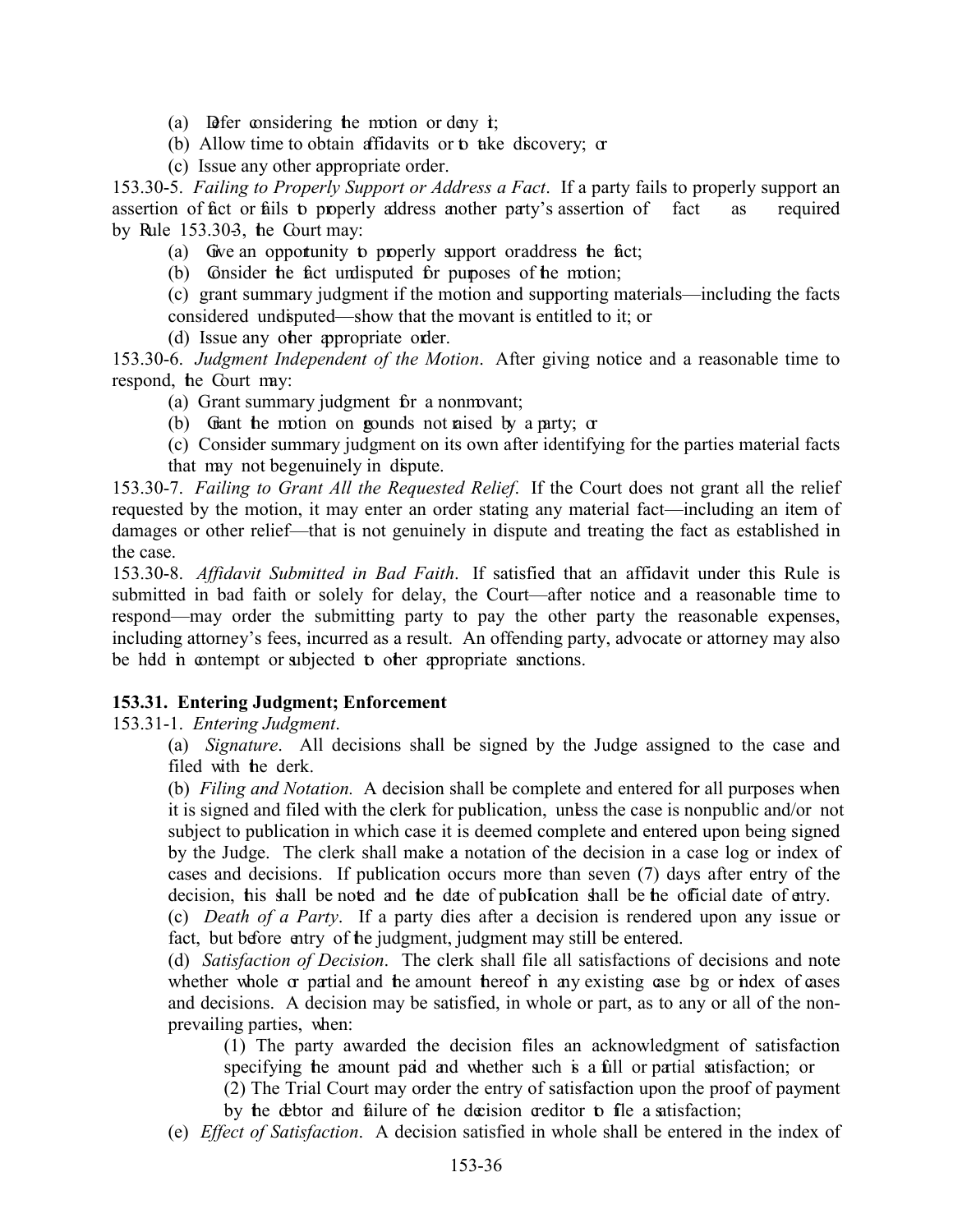decisions as such.

(1) A partially satisfied decision or unsatisfied decision shall continue in effect for four (4) years or until satisfied, whichever occurs sooner.

(2) An action to renew the decision remaining unsatisfied may be maintained any time prior to the expiration of four (4) years and shall extend the period of an additional four (4) years and may be thereafter further extended by the same procedure.

(f) *Written Decisions.* All decisions, opinions, and orders rendered, unless specified otherwise in this Law, shall be in writing and include the findings of fact and conclusions of law.

(1) Upon completion of the hearing or trial, the Court shall complete a written decision within thirty  $\beta$ <sup>0</sup>) days.

(A) The Court may, upon written notice to all parties, extend this time period to not more than an additional thirty  $(30)$  days from the original due date.

153.31-2. *Enforcement.* 

(a) *Time.* The non-prevailing party shall have sixty (60) days from entry of the judgment to comply with the order of the Court and/or complete payment of any monetary award or to make arrangements with the prevailing party for payment or installment payments. If the non-prevailing party does not comply and/or satisfy the judgment within sixty (60) days, does not make arrangements to satisfy judgment within sixty (60) days, or fails to make installment payments to satisfy judgment for more than sixty (60) days, then the prevailing party may make a motion to the Court for the enforcement of the decision.

(b) *Means of Enforcement*. The Court shall conduct a hearing on the issue of enforcement of a judgment. The Court may:

(1) Order the garnishment of any non-prevailing party's wages, including but not limited to per capita payments by the Tribe, the amount to be determined by the Court and to be paid to the prevailing party;

(2) Fine the non-prevailing party if the non-prevailing party is found to be in contempt of the judgment. Fines shall be paid to the prevailing party; or

(3) Issue any other order or decision for the purposes of satisfying the judgment which the Court deems just.

(4) If it is determined at this hearing that any of the above options for the enforcement are unavailable or unduly difficult or inequitable, the Court may order the execution and sale of such property of the non-prevailing party's to satisfy the judgment.

(c) *Seizure of Property.* The non-prevailing party shall be ordered to appear before the Court and answer under oath regarding the reasons for failure to satisfy the judgment. If good cause is not shown for the failure to satisfy the judgment, the Court may:

- (1) Determine, under Wisconsin law, what property of the non-prevailing party is available for execution;
- (2) Issue an order for the seizure of as much of such property as reasonably necessary to pay the judgment amount and costs of seizing and auctioning such property;
	- (A) The order for seizure shall be issued to and enforced by the Oneida Police Department (OPD);
	- (B) The non-prevailing party shall have, starting on the day after seizure of property, ten (10) days to satisfy the judgment and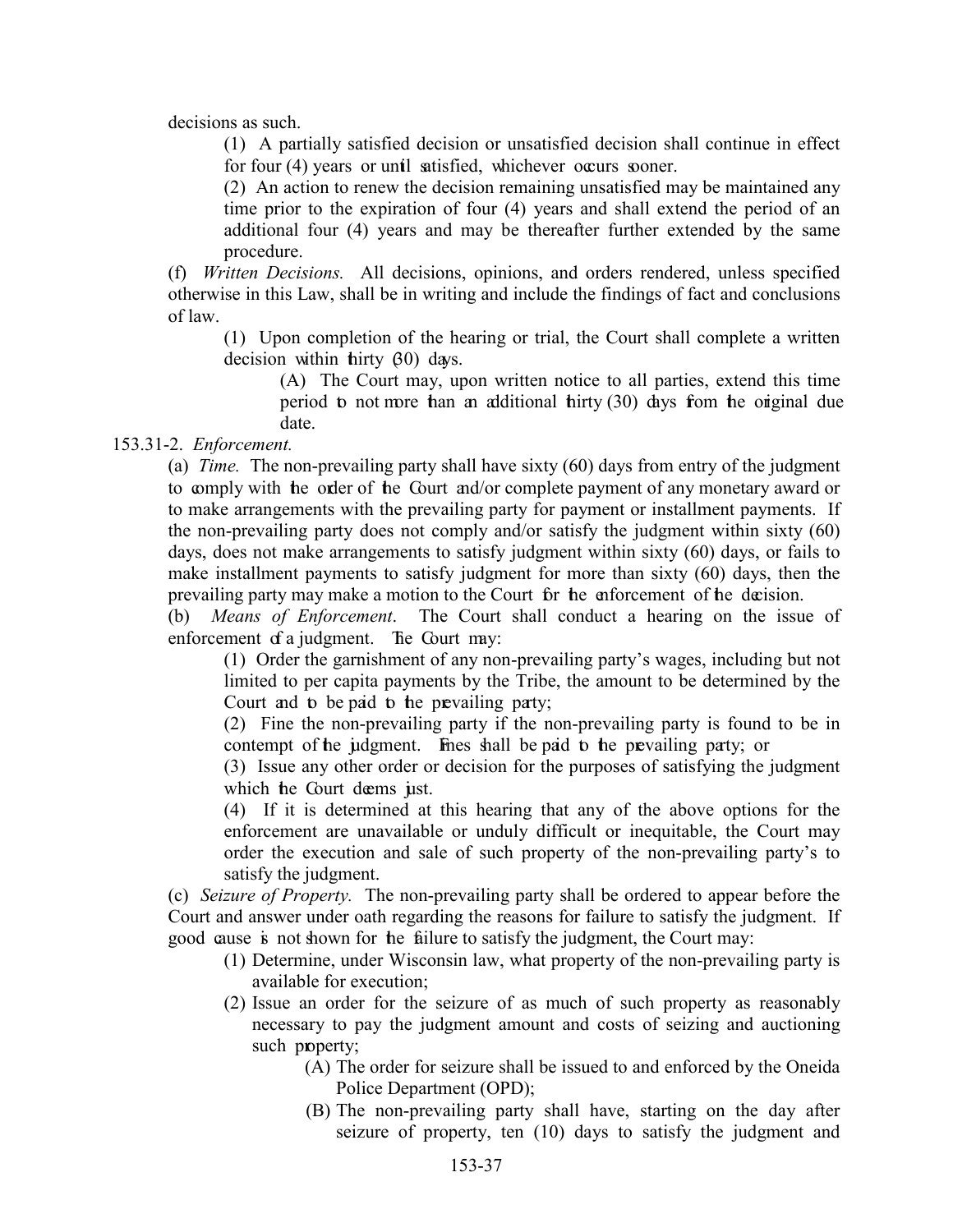redeem the property seized from the OPD. If redemption is not made, the OPD shall proceed with the sale of seized property.

- (C) Sale of seized property shall be at public auction conducted by the OPD. The person conducting the auction:
	- (i) Shall place public notice in at least three (3) prominent places within the Oneida Reservation and publication in the Tribal newspaper, at least ten  $(10)$  days prior to the auction.
	- (ii) Shall sell the property to the highest bidder who shall make payment for the property at the time of sale.
	- (iii) Shall issue a certificate of sale to the purchaser and shall make a report and return to the Court reciting the details of the sale.
	- (iv) May postpone and reschedule the auction, providing notice of the new date as per sub part (i) above, if there is deemed to be inadequate response to the auction or bilding.
- (D) The sale shall not be deemed full satisfaction of the judgment unless such sale actually fully satisfies the judgment. Any excess proceeds from the sale shall be issued to the non-prevailing party.

(d) *Exemption from Enforcement*. The Court shall only order seizure and sale of such property of the non-prevailing party to satisfy a money judgment, the loss of which shall not impose an immediate and substantial hardship on the non-prevailing party or the nonprevailing party's immediate family.

#### <span id="page-38-0"></span>**153.32. Record of Proceedings**

153.32-1. *Generally.* All proceedings shall be recorded by audio, video or other means such that an accurate transcript may be produced when needed or requested. The record of the civil action shall include the following:

- (a) Al pleadings, motions, orders, and intermediate rulings;
- (b) All widence received or considered;
- (c) All statements of matters officially noticed;
- (d) Al questions and offers of proof, objections and rulings thereon;
- (e) All proposed findings and exceptions;
- (f) All decisions, opinions or reports of the Court; and

(g) A complete record of the hearing itself, in the form of written transcript, video or audio recordings.

153.32-2. *Open Record*. The records of all hearings and matters shall be available except where they are prohibited from disclosure by this Law, any other Tribal law or Court order or rule.

(a) The Court shall be construed as a Court of record for purposes of full faith and credit.

(b) Any person may request to view the record of any case and may receive copies of the record at **hat** person's expense.

(1) Records of cases involving juveniles shall remain confidential and shall only be viewed by the parties or the legal guardian of a party who is a minor and their attorney or advocate, Judges and staff assigned to the case, and those other persons who first obtain a written release from a party to view material contained in the record.

(2) Copies of final decisions and case file material shall be available for any person's review at that person's expense after the time line for filing a notice of appeal or motion for reconsideration has passed and no such filing has occurred.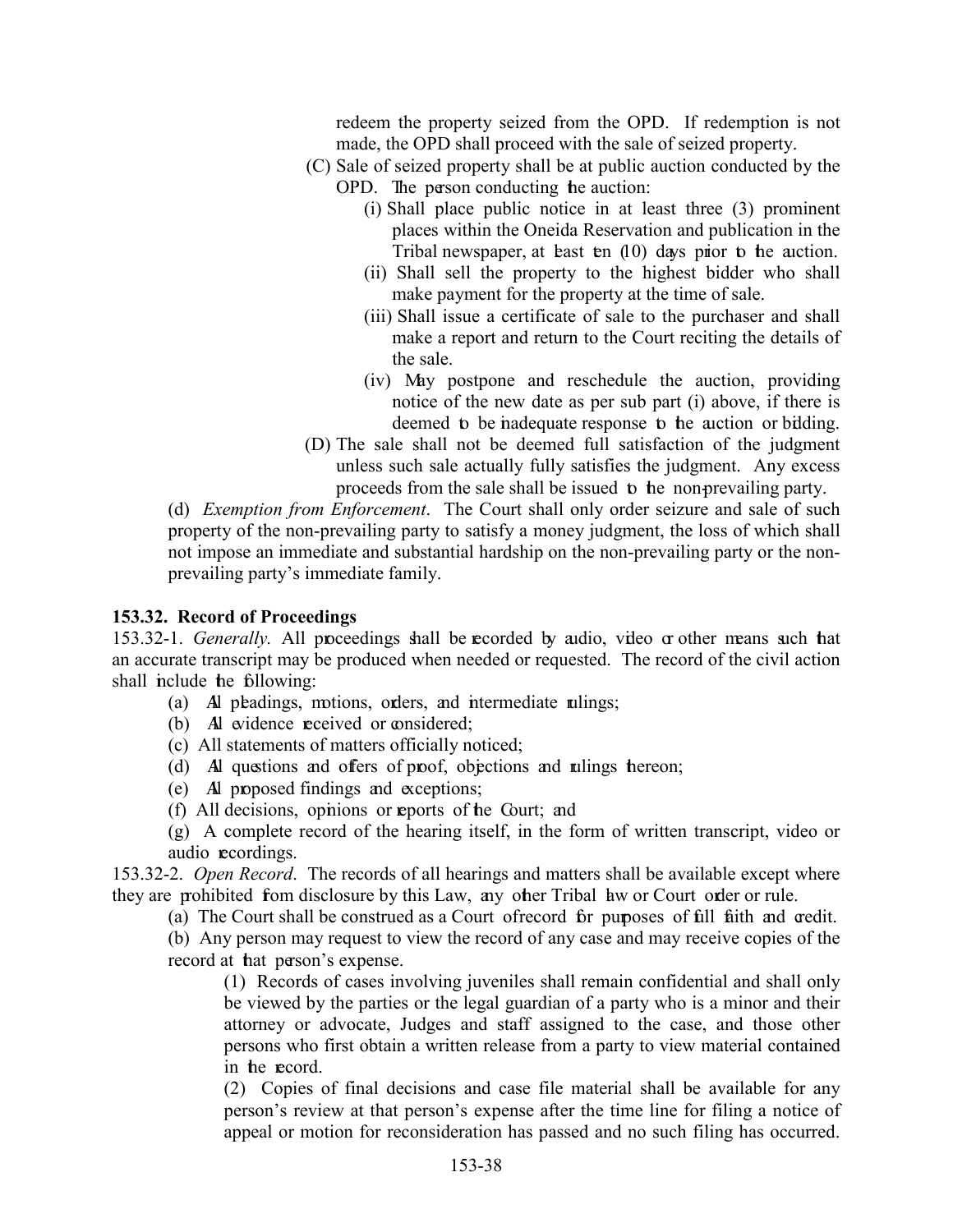This shall ensure that the case is concluded and open for public record.

(3) At the request of any party or on its own motion, the Court may seal any part of a case file, preventing public disclosure. A file or part of a file may only be sealed where the safety of a party, witness or other individual may be in jeopardy if the material is not placed under seal.

(c) Deliberations of the Court are confidential, not part of the record and are not subject to reproduction.

# <span id="page-39-0"></span>**153.33. Relief from a Judgment or Order; Harmless Error**

153.33-1. *Corrections Based on Clerical Mistakes; Oversights and Omissions*. The Court may correct a clerical mistake or a mistake arising from oversight or omission whenever one is found in a judgment, order, or other part of the record. The Court may do so on motion or on its own, with or without notice. But after an appeal has been docketed in the Court of Appealsand while it is pending, such a mistake may be corrected only with the Court of Appeals' leave.

153.33-2. *Grounds for Relief from a Final Judgment, Order, or Proceeding*. On motion and just terms, the Court may relieve a party or its legal representative from a final judgment, order, or proceeding for the following reasons:

(a) Mistake, inadvertence, surprise, or excusable neglect;

(b) Newly discovered evidence that, with reasonable diligence, could not have been discovered;

(c) Fraud (whether previously called intrinsic or extrinsic), misrepresentation, or misconduct by an opposing party;

(d) He judgment is void;

(e) The judgment has been satisfied, released, or discharged; it is based on an earlier judgment that has been reversed or vacated; or applying it prospectively is no longer equitable; or

 $(f)$  Ay other reason that justifies relief.

153.33-3. *Timing and Effect of the Motion*.

(a) *Timing.* A motion under Rule 153.33-2 shall be made within a reasonable time—and for reasons (a), (b), and (c) no more than one (1) year after the entry of the judgment or order or the date of the proceeding.

(b) *Effect on Finality.* The motion shall not affect the judgment's finality or suspend its operation.

153.33-4. *Other Powers to Grant Relief*. This Rule shall not limit the Court's power to:

(a) Entertain an independent action to relieve a party from a judgment, order, or proceeding;

(b) Grant relief to a defendant who was not personally notified of the action; or

(c) Set aside a judgment for fraud on the Court.

153.33-5. *Harmless Error*. Unless justice requires otherwise, no error in admitting or excluding evidence—or any other error by the Court or a party—is grounds for granting a new trial, for setting aside a verdict, or for vacating, modifying, or otherwise disturbing a judgment or order.

#### <span id="page-39-1"></span>**153.34. Stay of Proceedings to Enforce a Judgment**

153.34-1. *Automatic Stay; Exceptions for Injunctions.* Except as stated in this Rule, no execution may issue on a judgment, nor may proceedings be taken to enforce it, until fourteen (14) days have passed after its entry. But unless the Court orders otherwise, interlocutory or final judgments in an action for an injunction are not stayed after being entered, even if an appeal is taken.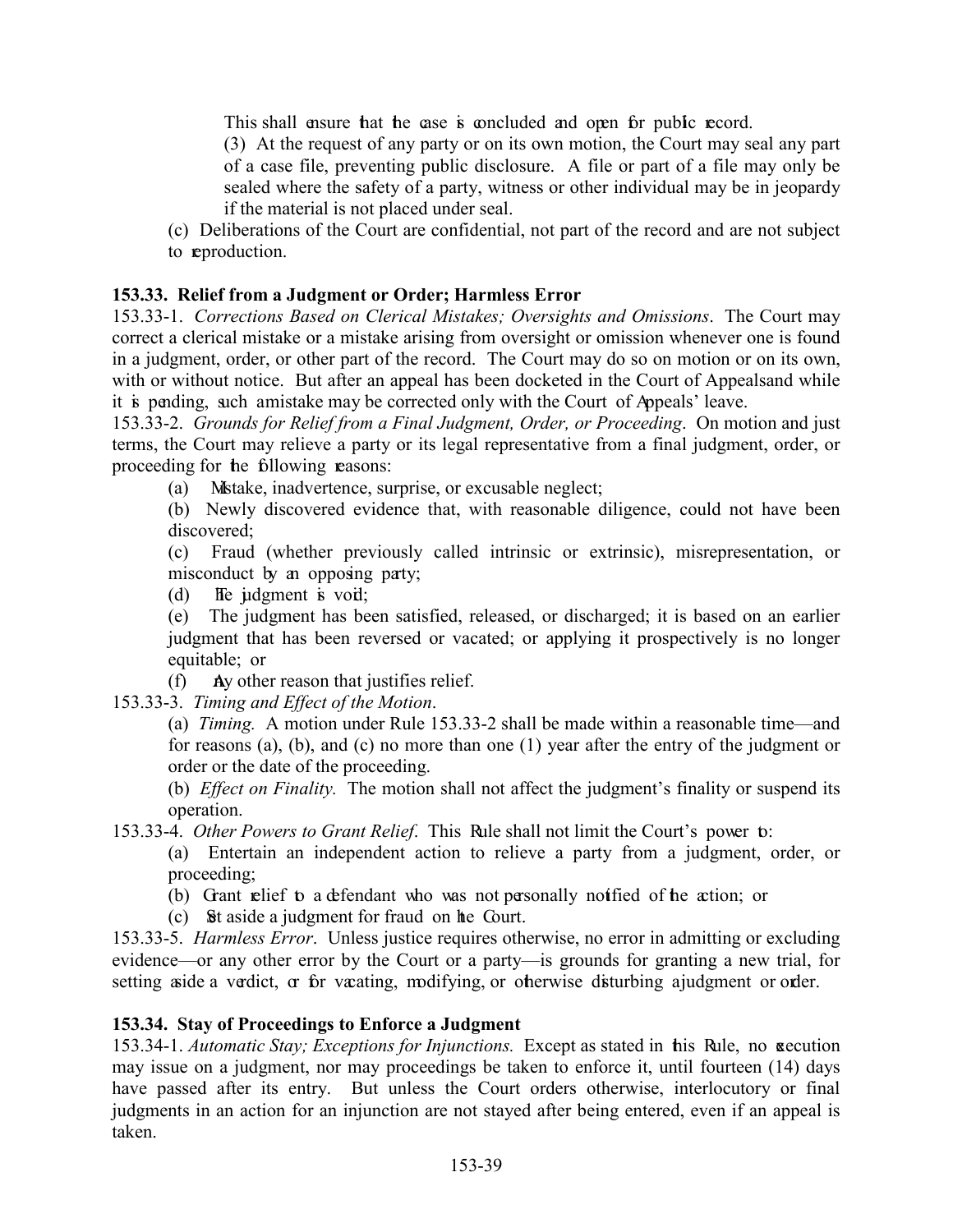153.34-2. *Stay Pending the Disposition of a Motion*. On appropriate terms for the opposing party's security, the Court may stay the execution of a judgment—or any proceedings to enforce it—pending disposition of any of the following motions:

- (a) For judgment as a matter of law;
- (b) To amend the findings or for additional findings;
- (c) For a new trial or to alter or amend a judgment; or
- (d) For relief from a judgment or order.

153.34-3. *Injunction Pending an Appeal*. While an appeal is pending from an interlocutory order or final judgment that grants, dissolves, or denies an injunction, the Court may suspend, modify, estore, orgrant an injunction on terms hat secure he opposing party's rights.

153.34-4. *Court of Appeals'Power Not Limited*. This Rule shall not limit the power of the Court of Appeals or one (1) of its Judges:

(a) To stay proceedings—or suspend, modify, restore, or grant an injunction—while an appeal is pending; or

<span id="page-40-0"></span>(b) To issue an order to preserve the status quo or the effectiveness of the judgment to be entered.

153.34-5. *Stay with Multiple Claims or Parties*. The Court may stay the enforcement of a final judgment under Rule 153.28-2(b) until it enters a later judgment or judgments, and may prescribe terms necessary to secure the benefit of the stayed judgment for the party in whose favor it was entered.

153.34-6. *Stay in Favor of the Tribe, or Agency Thereof*. When an appeal is taken by the Tribe, or an officer or agency of the Tribe, and the execution or enforcement of the judgment is stayed; no bond, obligation, or other security shall be required.

# **153.35 Injunctions and Restraining Orders**

153.35-1 *Preliminary Injunction*.

(a) *Notice.* The Court may issue a preliminary injunction only on notice to the adverse party.

(b) *Consolidating the Hearing with the Trial on the Merits.* Before or after beginning the hearing on a motion for a preliminary injunction, the Court may advance the trial on the merits and consolidate it with the hearing. Even when consolidation is not ordered, evidence that is received on the motion and that would be admissible at trial becomes part of the trial record and need not be repeated at trial.

(c) *Expediting the Preliminary-Injunction Hearing.* If the order is issued without notice, the motion for a preliminary injunction shall be set for hearing at the earliest possible time, taking precedence over all other matters except hearings on older matters of the same character. At the hearing, the party who obtained the order shall proceed with the motion; if the party does not, the Court shall dissolve the order.

153.35-2. *Temporary Restraining Order.* 

(a) *Issuing Without Notice.* The Court may issue a temporary restraining order without written or oral notice to the adverse party  $\alpha$  is attorney or advocate only  $\mathbf{f}$ :

(1) Specific facts in an affidavit or a verified complaint clearly show that immediate and irreparable injury, loss, or damage will result to the movant before the adverse party can be heard in opposition; and

(2) The movant's attorney or advocate certifies in writing any efforts made to give notice and the reasons why  $\dot{\mathbf{t}}$  should not be required to give notice.

(b) *Contents; Expiration.* Every temporary restraining order issued without notice shall state the date and hour it was issued; describe the injury and state why it is irreparable;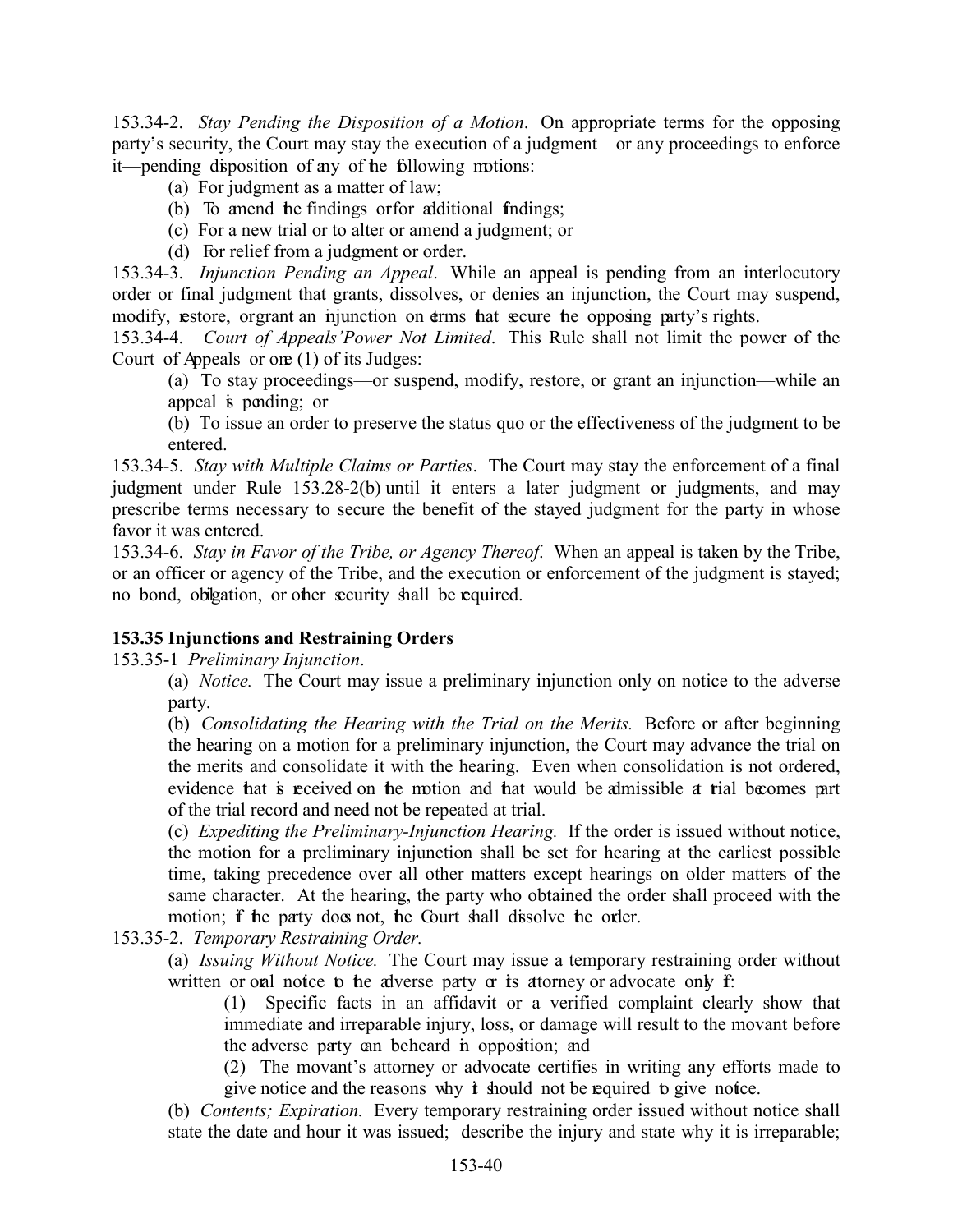state why the order was issued without notice; and be promptly filed in the clerk's office and entered in the record. The order expires at the time after entry—not to exceed fourteen (14) days—that the Court sets, unless before that time the Court, for good cause, extends it for a like period or the adverse party consents to a longer extension. The reasons for an extension shall be entered in the record.

(d) *Motion to Dissolve.* On two (2) days' notice to the party who obtained the order without notice—or on shorter notice set by the Court—the adverse party may appear and move to dissolve or modify the order. The Court shall then hear and decide the motion as promptly as justice requires.

153.35-3. *Security*. The Court may issue a preliminary injunction or a temporary restraining order only if the movant gives security, unless the movant is the Tribe, or an officer or agency of the Tribe. Security shall be in an amount that the Court considers proper to pay the costs and damages sustained by any party found to have been wrongfully enjoined orrestrained.

153.35-4. *Contents and Scope of Every Injunction and Restraining Order*.

- (a) *Contents*. Freely order granting an injunction and every restraining order shall:
	- (1) State the reasons why it issued;
	- (2) State its terms specifically; and
	- (3) describe in reasonable detail—and not by referring to the complaint or other document—the act or acts restrained or required.
- (b) *Persons Bound.* The order binds only the following who receive actual notice of it by personal service or otherwise:

(1) The parties;

(2) The parties' officers, agents, servants, employees, and attorneys or advocate; and

(3) Other persons who are in active concert or participation with anyone described in Rule  $153.354(b)(1)$  or  $(2)$ .

#### <span id="page-41-0"></span>**153.36. Behavior, Disability, Disqualification of Judges**

153.36-1. *Judicial Code of Conduct.* All Judges are subject to the Rules and standards of the Oneida Tribal Judiciary Canons of Judicial Conduct as specified in that document.

153.36-2. *Disability and Disqualification.* Rule 150.12 of the Judiciary law shall govern the reprimand, suspension and/or removal of a Judge.

#### <span id="page-41-1"></span>**153.37. Guardian Ad Litem**

153.37-1. This section shall govern the appointment, conduct, duties and powers of guardian's ad litem where it is appropriate and authorized under Tribal Law. This section, 153.37, shall apply in every situation where a guardian ad litem is necessary, except where other Tribal Law is more specific regarding guardians ad litem, then those laws shall supersede.

(a) A guardian ad litem shall be an attorney or trained advocate. Before being appointed as guardian ad litem, advocates shall demonstrate an understanding of the role of the guardian ad litem. Such understanding may be demonstrated by passing an examination administered by the Judiciary or by an interview conducted by the Chief Judge, Family Court Judge or such other means determined by the Judiciary.

(b) *Represent Best Interests.* A guardian ad litem shall represent the best interest of the person for whom he or she is appointed. Representation of best interests may be inconsistent with the wishes of the person whose interest the guardian ad Item represents. The guardian ad litem shall not advocate on behalf of or advise any party so as to create in the mind of a reasonable person the appearance of representing that party as an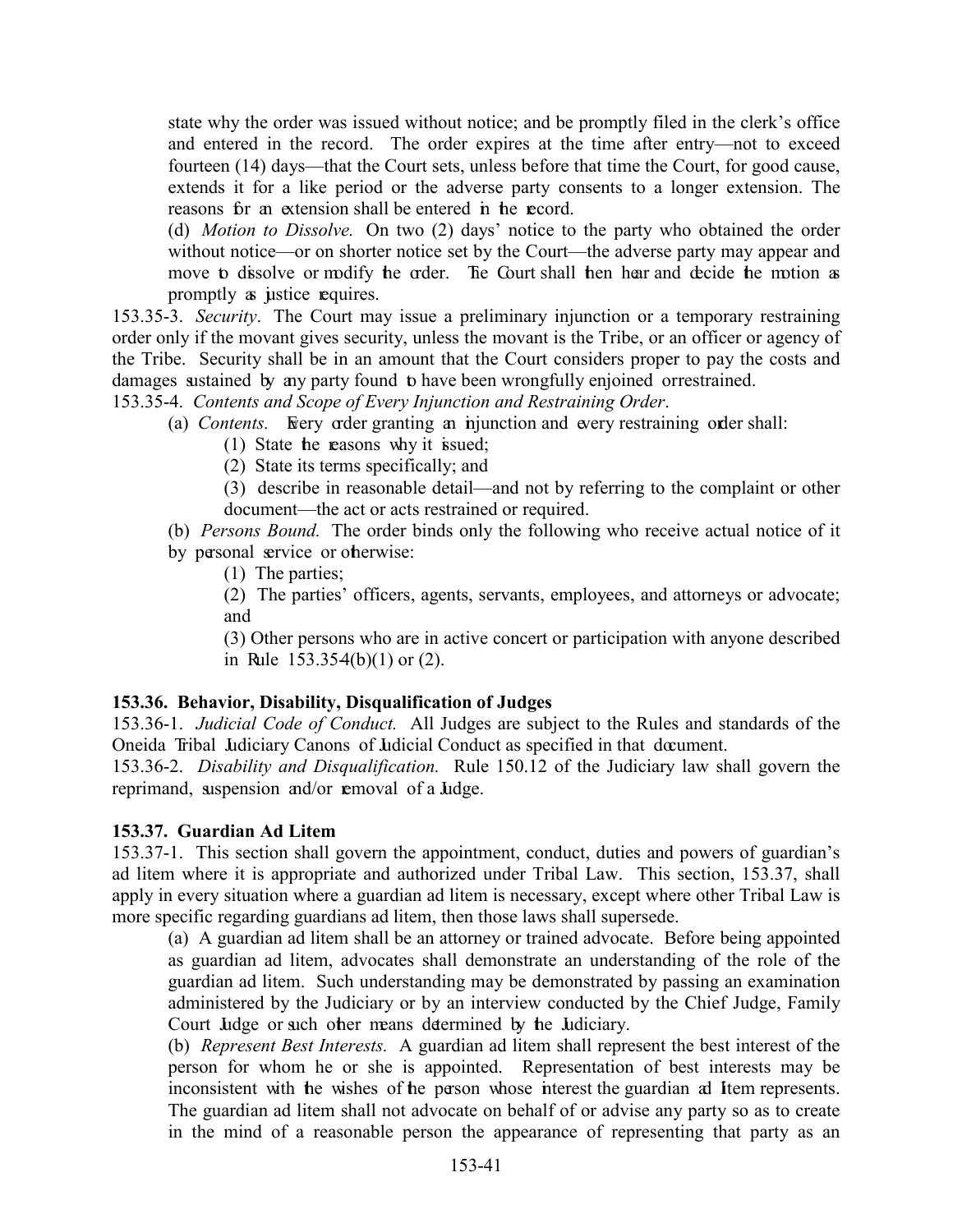attorney or an advocate.

(c) *Maintain Independence.* A guardian ad litem shall maintain independence, objectivity and the appearance of fairness in dealings with parties and professionals, both in and out of the courtroom.

(d) *Professional Conduct.* A guardian ad litem shall act in a manner consistent with the Judge's obligations under Rule 1.7 of the Oneida Tribal Judiciary Canons of Judicial Conduct.

(e) *Avoid Conflicts of Interest.* No person who is an interested party in a proceeding, appears as an attorney or advocate in a proceeding on behalf of any party, or is a relative or representative of an interested party may be appointed guardian ad litem in that proceeding. A guardian ad litem shall:

(1) Avoid any actual or apparent conflict of interest or impropriety in the performance of guardian ad litem responsibilities.

(2) Avoid self-dealing or association from which a guardian ad litem might directly or indirectly benefit, other than for compensation as guardian ad Item.

(3) Take action immediately to resolve any potential conflict or impropriety and advise the Court and the parties of action taken, resign from the matter, or seek Court direction as may be necessary to resolve the conflict or impropriety.

(4) Not accept or maintain appointment if the performance of the duties of guardian ad litem may be materially limited by the guardian's ad litem responsibilities to another client or a third person, or by the guardian's ad litem own interests.

(f) *Treat parties with respect.* A guardian ad litem is an officer of the Court and as such shall at all times treat the parties with respect, courtesy, fairness and good faith.

(g) *Become informed about case.* A guardian ad litem shall make reasonable efforts to become informed about the facts of the case and to contact all parties. A guardian ad litem shall examine material information and sources of information, taking into account the positions of the parties.

(h) *Make requests for evaluations to Court*. A guardian ad litem shall not require any evaluations or tests of any person except as required by Tribal Law or Court order issued following notice and opportunity to be heard.

(i) *Timely inform the Court of relevant information*. A guardian ad litem shall file a written report with the Court and the parties as required by law or Court order, or in any event not later than five  $(5)$  business days prior to a hearing for which a report is required. The report shall be accompanied by a written list of documents considered or called to the attention of the guardian ad litem and persons interviewed during the course of the investigation.

(j) *Limit duties to those ordered by Court.* A guardian ad litem shall comply with the Court's instructions as set out in the order appointing a guardian ad litem, and shall not provide or require services beyond the scope of the Court's instruction unless by motion and on adequate notice to the parties, a guardian ad litem obtains additional instruction, clarification or expansion of the scope of such appointment.

(1) A guardian ad litem shall not be called as a witness in any proceeding or hearing in which he/she is a guardian ad litem, except where, with the Court's permission, clarification is requested regarding the guardian ad litem's report. In such case, testimony shall be restricted to that which is needed to clarify such report.

(k) *Inform individuals about role in case.* A guardian ad litem shall identify him or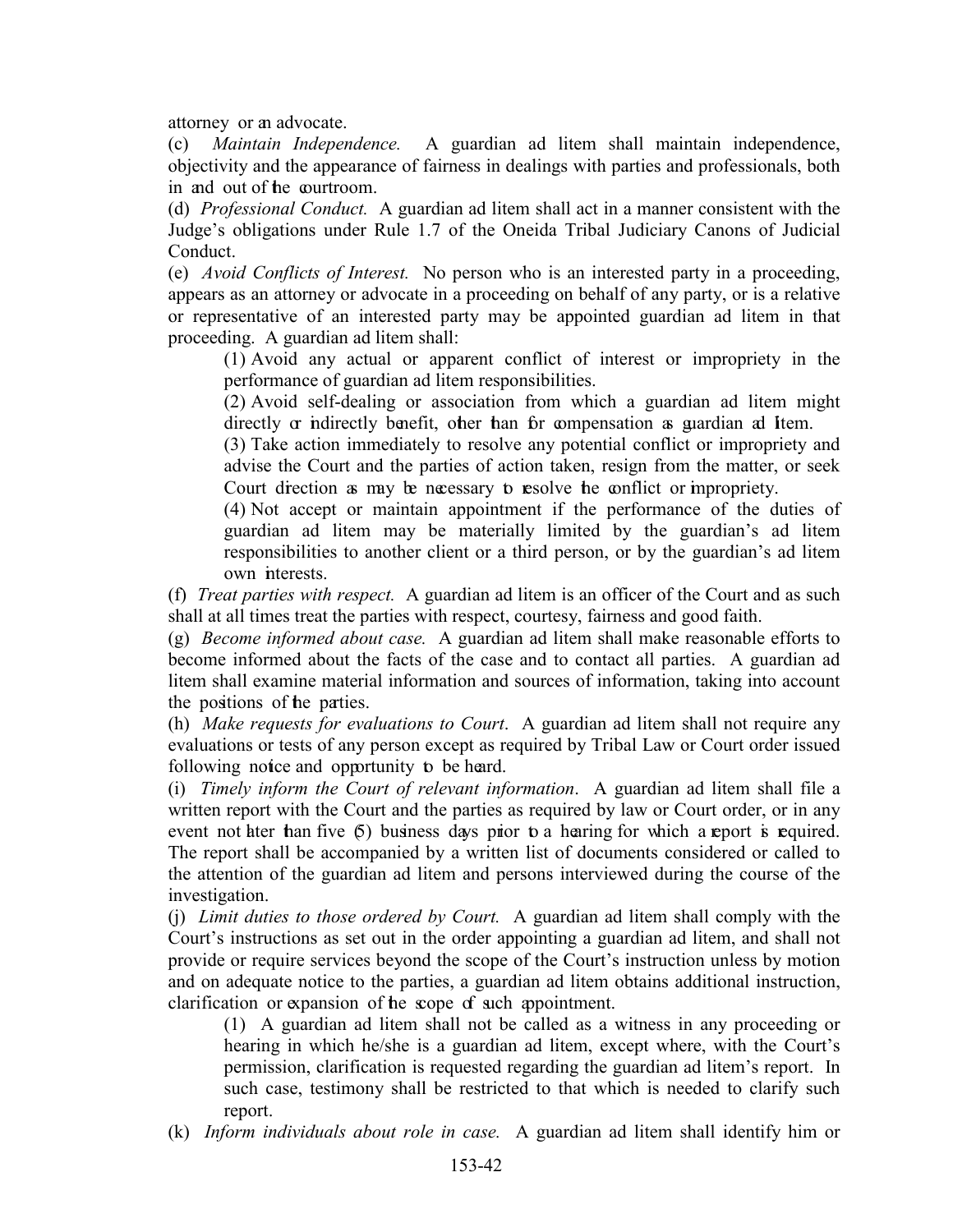herself as a guardian ad litem when contacting individuals in the course of a particular case and inform individuals contacted in a particular case about the role of a guardian ad litem in the case at the earliest practicable time. A guardian ad litem shall advise information sources that the documents and information obtained may become part of Court proceedings.

(l) *Appear at hearings.* The guardian ad litem shall be given notice of all hearings and proceedings. A guardian ad litem shall appear at any hearing for which the duties of a guardian ad litem or any issues substantially within a guardian ad litem's duties and scope of appointment are to be addressed.

(m) *Ex parte communication.* A guardian ad litem shall not have ex parte communications concerning the case with the Judge(s) involved in the matter except as permitted by Court Rule or by Tribal Law.

(n) *Maintain privacy of parties.* As an officer of the Court, a guardian ad litem shall make no disclosures about the case or the investigation except in reports to the Court or as necessary to perform the duties of a guardian ad litem. A guardian ad litem shall maintain the confidential nature of identifiers or addresses where there are allegations of domestic violence or risk to a party's or child's safety. The guardian ad litem may recommend that the Court seal the report or a portion of the report of the guardian ad litem to preserve the privacy, confidentiality, or safety of the parties or the person for whom the guardian ad litem was appointed. The Court may, upon application, and under such conditions as may be necessary to protect the witnesses from potential harm, order disclosure or discovery that addresses the need to challenge the truth of the information received from the confidential source.

(o) *Perform duties in timely manner.* A guardian ad litem shall perform responsibilities in a prompt and timely manner, and, if necessary, request timely Court reviews and judicial intervention in writing with notice to parties or affected agencies.

(p) *Maintain documentation.* A guardian ad litem shall maintain documentation to substantiate recommendations and conclusions and shall keep records of actions taken by the guardian ad litem.

(q) *Keep records of time and expenses.* A guardian ad litem shall keep accurate records of the time spent, services rendered, and expenses incurred in each case and file an itemized statement and accounting with the Court and provide a copy to each party or other entity responsible for payment. The Court may make provisions for fees and expenses pursuant to Tribal Law or Court Rule in the Order Appointing Guardian ad Litem or in any subsequent order.

(r) At final paternity hearings, dispositional hearings and at other times when

appropriate, the guardian ad litem shall provide a written report to the Court with his or her recommendations. The recommendations shall be based upon a full and independent investigation of the facts. The report shall include:

(1) The sources of information used by the guardian ad litem;

(2) What home visits were done by the guardian ad litem and the results of the visits;

(3) Who the guardian ad litem interviewed including parents, relatives and professionals;

(4) Whether the guardian ad Item had contact with the child or children;

(5) Relevant provisions of the law; and

(6) The guardian ad litem's recommendation on the contested issues

(s) The appointment of a guardian ad litem terminates upon the entry of the Court's final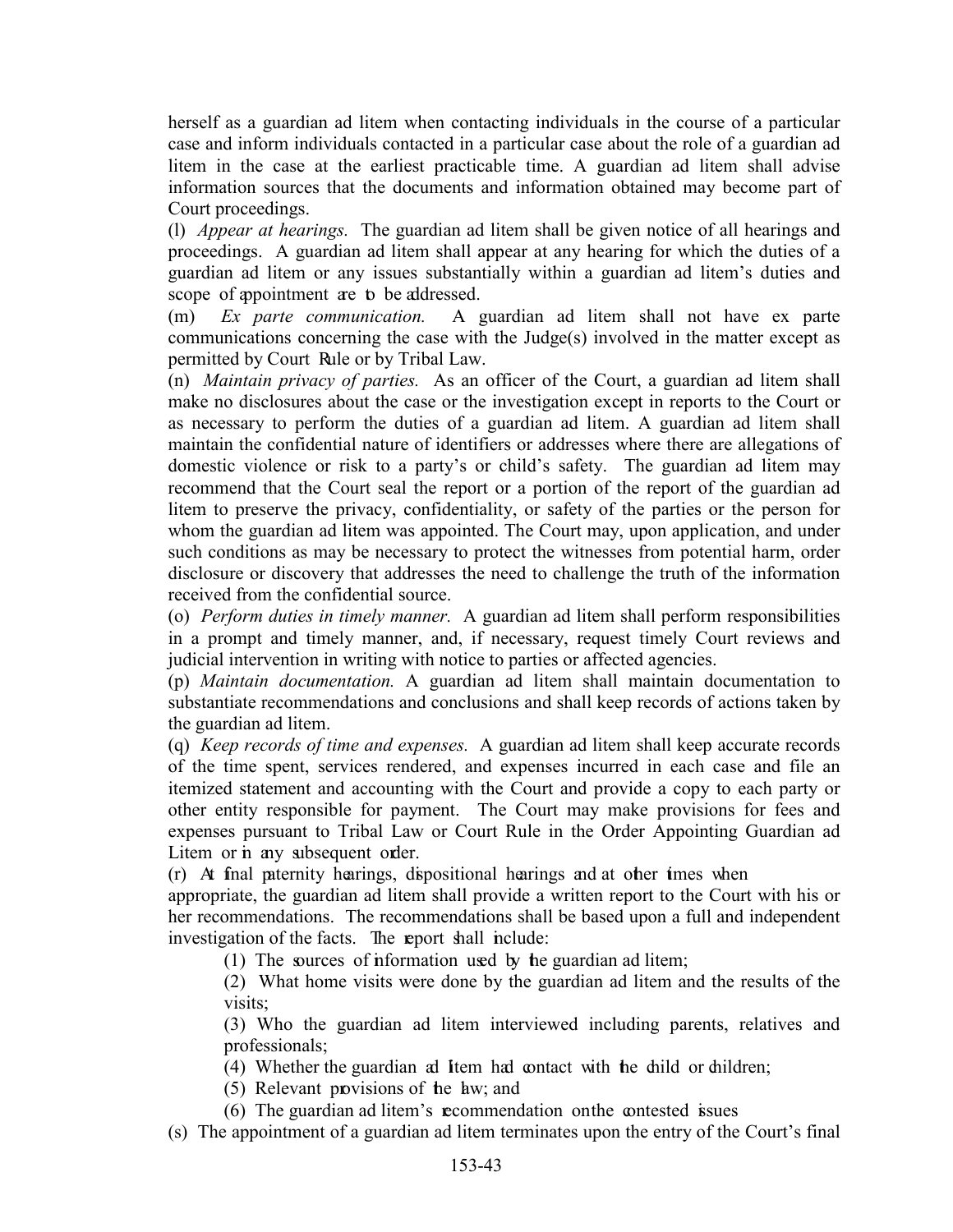order or upon the termination of any appeal in which the guardian ad litem participates. (t) As an officer of the Court, a guardian ad litem has only such authority conferred by the order of appointment. A guardian ad litem shall have the following authority:

(1) *Access to party*. Unless circumstances warrant otherwise, a guardian ad litem shall have access to the persons for whom a guardian ad litem is appointed and to all information relevant to the issues for which a guardian ad Item was appointed.

(A) The access of a guardian ad litem to the child and all relevant information shall not be unduly restricted by any person or agency.

(B) When the guardian ad litem seeks contact with a party who is represented by an attorney or advocate, the guardian ad litem shall notify the attorney or advocate in advance of such contact. The guardian ad litem's contact with the represented party shall be as permitted by the party's attorney or advocate, unless otherwise ordered by the Court.

(2) *Timely receipt of case documents*. Until discharged by Court order a guardian ad litem shall be timely furnished copies of all relevant

pleadings, documents, and reports by the party which served or submitted them.

(3) *Timely notification*. A guardian ad litem shall be timely notified of all Court hearings, administrative reviews, staffing's, investigations, dispositions, and other proceedings concerning the case by the person or agency scheduling the proceeding.

(4) *Notice of proposed agreements*. A guardian ad litem shall be given notice of, and an opportunity to indicate his or her agreement or objection to any proposed agreed order of the parties governing issues substantially related to the duties of a guardian ad litem.

(5) *Participate in all proceedings*. A guardian ad litem shall participate in Court hearings through submission of written and supplemental oral reports and as otherwise authorized by Tribal law or Court Rule.

(6) *Access to records.* Except as limited by law or unless good cause is shown to the Court, upon receiving a copy of the order appointing a guardian ad litem, any person or agency shall permit a guardian ad litem to inspect and copy any and all records and interview personnel relating to the proceeding for which a guardian ad litem is appointed. Examples of persons and agencies to whom this provision applies include but not limited to any hospital, school, child care provider, organization, department of social and health services, doctor, health care provider, mental health provider, chemical health program, psychologist, psychiatrist, or law enforcement agency.

(7) *Access to Court files*. Within the scope of appointment, a guardian ad litem shall have access to all relevant Judiciary files. Access to sealed or confidential files shall be by separate order. A guardian ad litem's report shall inform the Court and parties if the report contains information from sealed or confidential files. The clerk of Court shall provide certified copies of the order of appointment to a guardian ad Item upon request and without charge.

(u) *Rights and powers.* In every case in which a guardian ad litem is appointed, a guardian ad litem shall have the rights and powers set forth below. These rights and powers are subject to all applicable Tribal laws and Court Rules.

(1) *File documents and respond to discovery*. A guardian ad litem shall have the right to file pleadings, motions, notices memoranda, briefs, and other documents,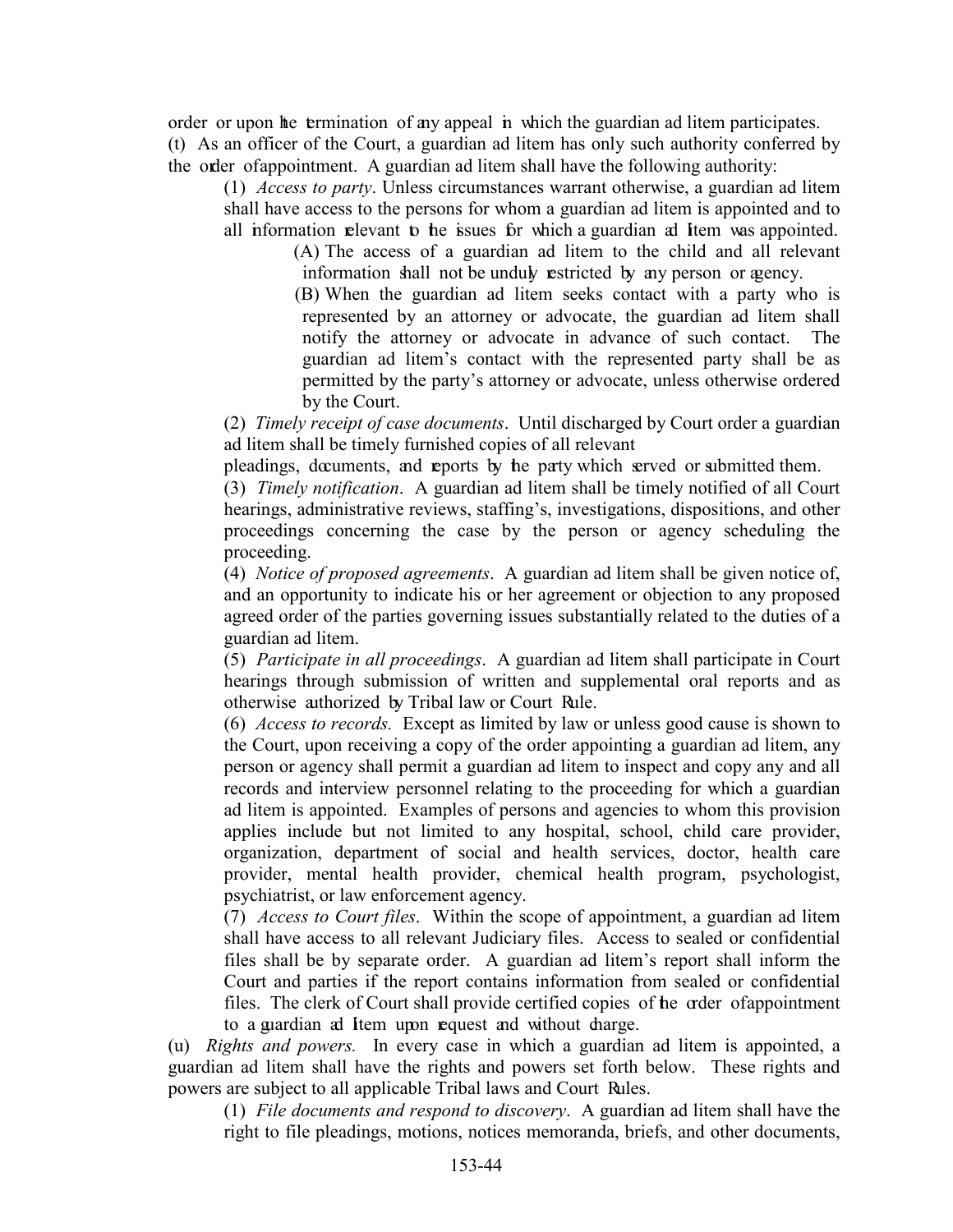and may, subject to the Trial Court's discretion engage in and respond to discovery.

(2) *Note motions and request hearings*. A guardian ad litem shall have the right to make motions and request hearings before the Court as appropriate to the best interests of the person(s) for whom a guardian ad Item was appointed.

(3) *Introduce exhibits, examine witnesses, and appeal.* A guardian ad litem shall have the right, subject to the Court's discretion, to introduce exhibits, subpoena witnesses, and conduct direct and cross examination of witnesses.

(4) *Oral argument and submission of reports*. A guardian ad litem shall have the right to fully participate in the proceedings through submission of written reports, and, may with the consent of the Court present oral argument.

(v) *Additional rights and powers in other cases.* For good cause shown, a guardian ad litem may petition the Court for additional authority.

#### <span id="page-45-0"></span>**153.38. Hearing Procedure**

153.38-1. *General Procedure*. The Court shall follow the procedures contained below for all hearings and trials, but may in its discretion shorten or eliminate procedural steps that are unnecessary for a particular hearing which may not be complex enough to warrant every step contained below.

 *(a) Hearing is called to Order*.

- (1) The full name of the Court is stated.
- (2) The name of the presiding Judge is stated.

(3) A statement of authority and jurisdiction is made, making reference to General Tribal Council Resolution 01-07-13-Band Judiciary Law, Chapter 150 of the Oneida Code of Laws or, if in Family Court, Family Court Law, Chapter 151 of the Oneida Code of Laws.

(4) The docket number of the civil case and the names of all parties are stated for the record. Advocates for parties shall state their name for the record.

(b) *Pending Motions.* All pending motions are resolved prior to the commencement of the full hearing.

(1) Motions filed less than fourteen (14) days prior to the hearing shall only be considered and decided in accordance with Rule 153.7-5(d).

(c) *Stipulations; Additional Documents.* All stipulations or matters officially noted which are known to the parties or Judge prior to the hearing shall be entered into the record.

(1) Either party with additional documents to submit for the Court's review which was not submitted two (2) days prior to the hearing may attempt to submit these documents at this time.

(2) A party attempting to submit additional documents shall have a copy for each Judge and the opposing party and shall show good cause as to why the documents were not submitted prior to the hearing.

(3) The Court may accept or deny the submission of documents immediately, or postpone a decision as to the reasonableness for the untimely submission until the close of the hearing.

153.38-2. *Order of Presentation*. The Parties shall proceed in this order:

(a) Parties' Opening Statements;

- (1) Plaintiff's opening statement.
- (2) Defendant's opening Statement.